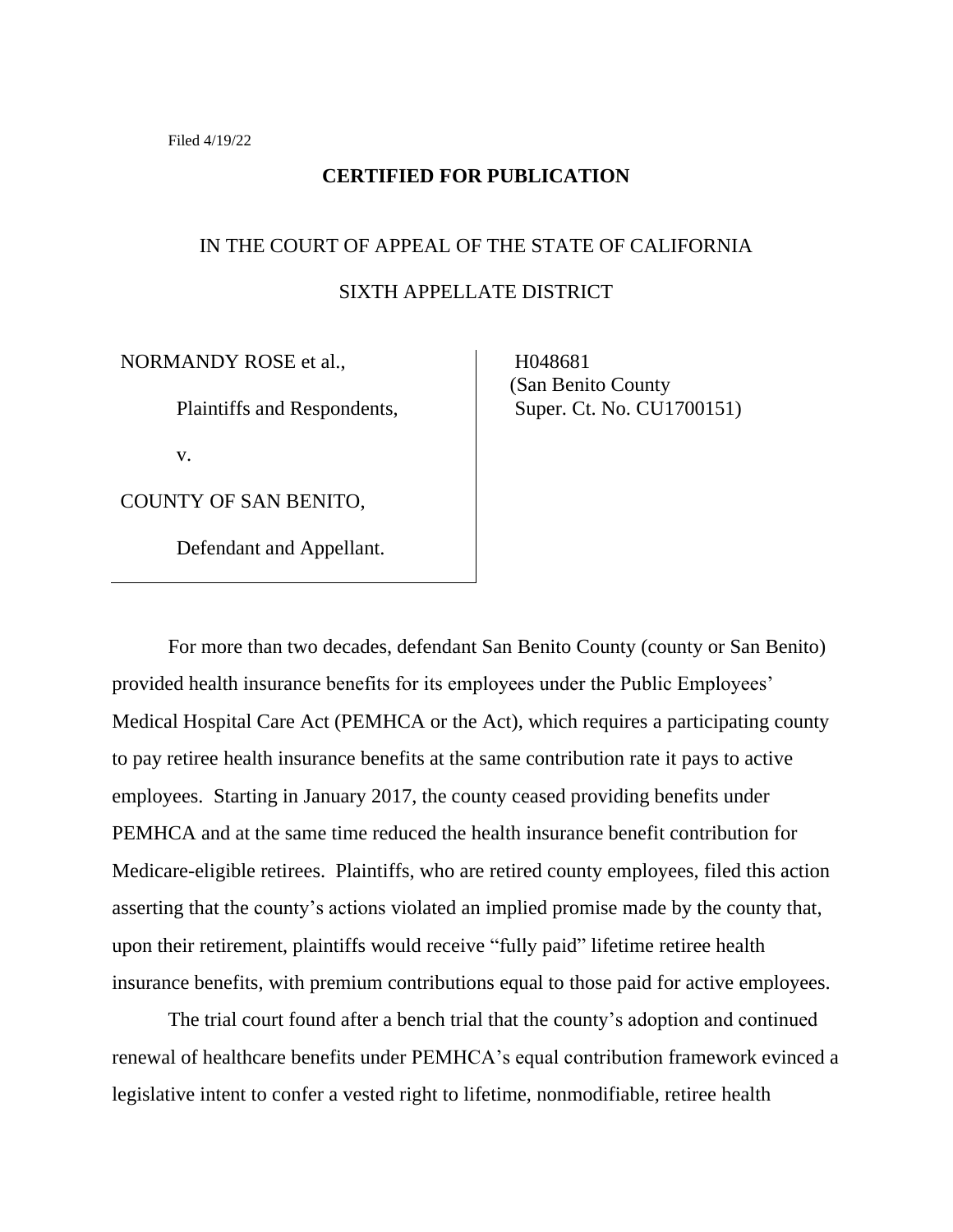insurance premiums equal to those paid to active employees. The court at the same time rejected plaintiffs' claim of an implied vested right to "fully paid" lifetime health insurance premiums. In making its decision, the trial court admitted and considered evidence beyond the legislative record. The evidence the trial court relied on included testimony of former members of the county's board of supervisors and other former county employees regarding their knowledge and understanding of the county's provision of retiree health insurance benefits.

On appeal, the county contends that the finding of an implied vested right in lifetime retiree health insurance benefits at an equal contribution rate as that of active employees is unsupported by the legislative and factual record and contrary to California Supreme Court and other case authority. The county argues that plaintiffs failed to overcome the presumption articulated in *Retired Employees Assn. of Orange County, Inc. v. County of Orange* (2011) 52 Cal.4th 1171 (*Retired Employees*) against inferring a private contractual or vested right to public employee benefits, absent a clear basis in the contract or convincing extrinsic evidence. The county also challenges the court's consideration of evidence outside the legislative record as reversible error.

For the reasons explained below, we conclude that the trial court erred in relying upon inadmissible evidence to ascertain legislative intent and in failing to apply the presumption against finding an implied vested right in the absence of a clear manifestation of legislative intent to contractually bind the county. Moreover, we decide that plaintiffs' admissible evidence does not support a finding of an implied vested right. Accordingly, we reverse the judgment.

#### **I. FACTS AND PROCEDURAL BACKGROUND**

*A. Factual Overview*

#### 1. County Funding of Health Insurance Benefits Under PEMHCA

As the elected governing body of the county, its board of supervisors (board) is vested with plenary authority to provide for the compensation of county employees.

 $\mathfrak{D}$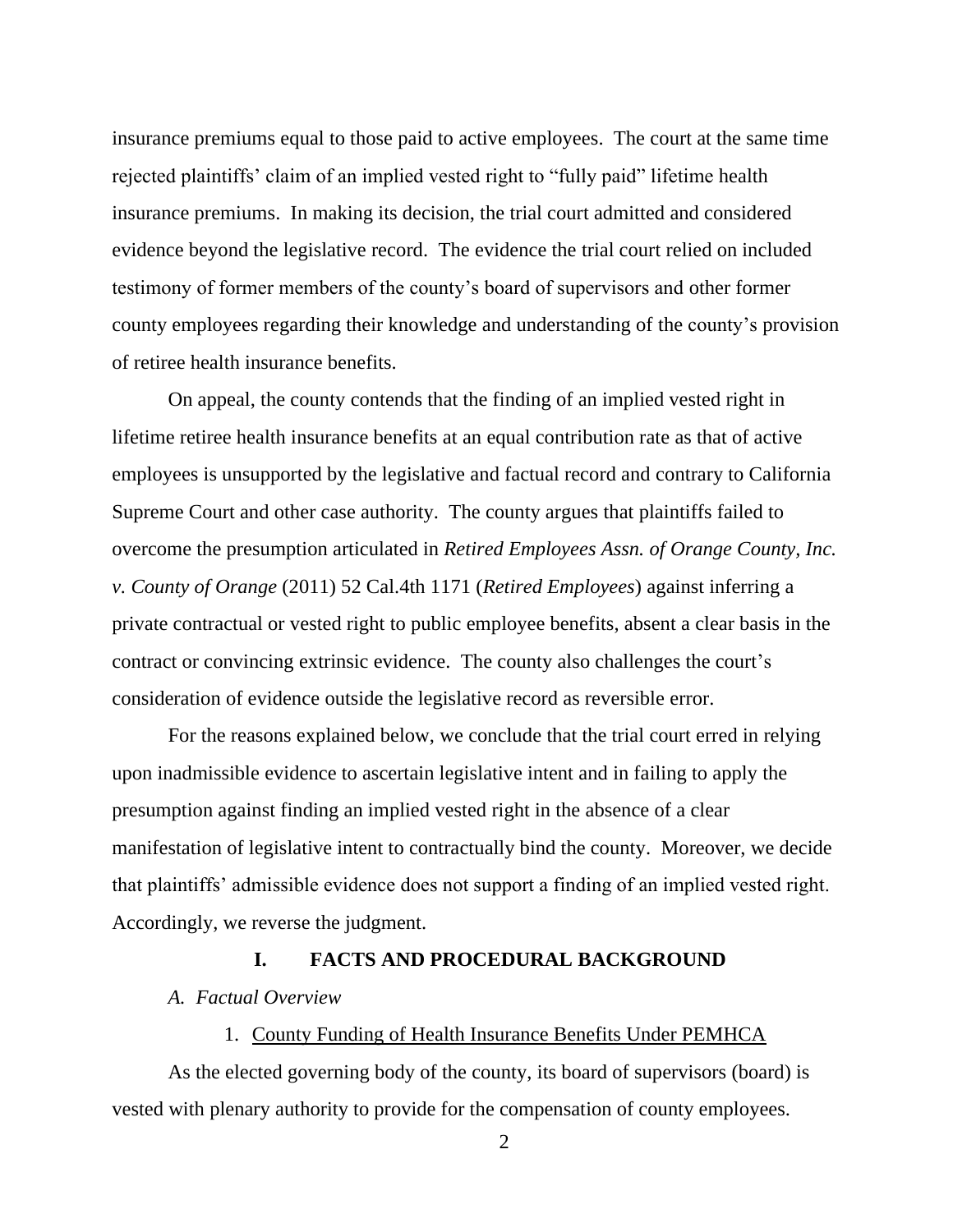(Cal. Const. art. XI, § 1(b).) In 1993, the board enacted a resolution to provide health insurance benefits to county employees and retirees by contracting with the California Public Employees' Retirement System (CalPERS). The resolution, titled Resolution No. 93-96,**<sup>1</sup>** invoked PEMHCA (Government Code § 22750 et seq.)**<sup>2</sup>** to enable the county to contract with CalPERS.

PEMHCA governs the CalPERS health benefit system. (*Vallejo Police Officers Assn. v. City of Vallejo* (2017) 15 Cal.App.5th 601, 606 (*Vallejo Police*).) It authorizes state agencies and local governments to contract with CalPERS to provide health care benefits for eligible public employees and annuitants (i.e., retirees). (§§ 20022, 22768, 22850, subd. (f)(2), & 22922; see Legis. Counsel's Dig., Sen. Bill No. 626 (2003–2004 Reg. Sess.) Stats. 2004, ch. 69.) As set forth in Resolution 93-96, the Act "provides the benefits of [PEMHCA] to employees of local agencies contracting with [CalPERS] on proper application by a local agency." (Citing § 22850.)

PEMHCA also establishes a minimum level of employer contribution toward health insurance premiums and generally requires the employer to contribute the same amount to employees and retirees. (*Vallejo Police*, *supra*, 15 Cal.App.5th at p. 606; see § 22892, subds. (b), (c).) As expressed in Resolution 93-96, the Act allows the contracting agency to "fix the amount of the employer's contribution for employees and . . . annuitants at different amounts provided that the monthly contribution for annuitants shall be annually increased by an amount not less than 5 percent of the monthly contribution for employees, until such time as the amounts are equal." (Citing former § 22857, repealed by Stats. 2004, ch. 69 (S.B. 626), § 22, eff. June 24, 2004; see § 22892, discussed *post*.) Noting the board's desire for county employees and retirees to obtain

**<sup>1</sup>** The descriptive title of Resolution No. 93-96 is "Resolution electing to be subject to Public Employees' Medical and Hospital Care Act fixing the employer's contribution for employees and the employer's contribution for annuitants at different amounts" (some capitalization omitted) (hereafter, Resolution 93-96).

**<sup>2</sup>** Unspecified statutory references are to the Government Code.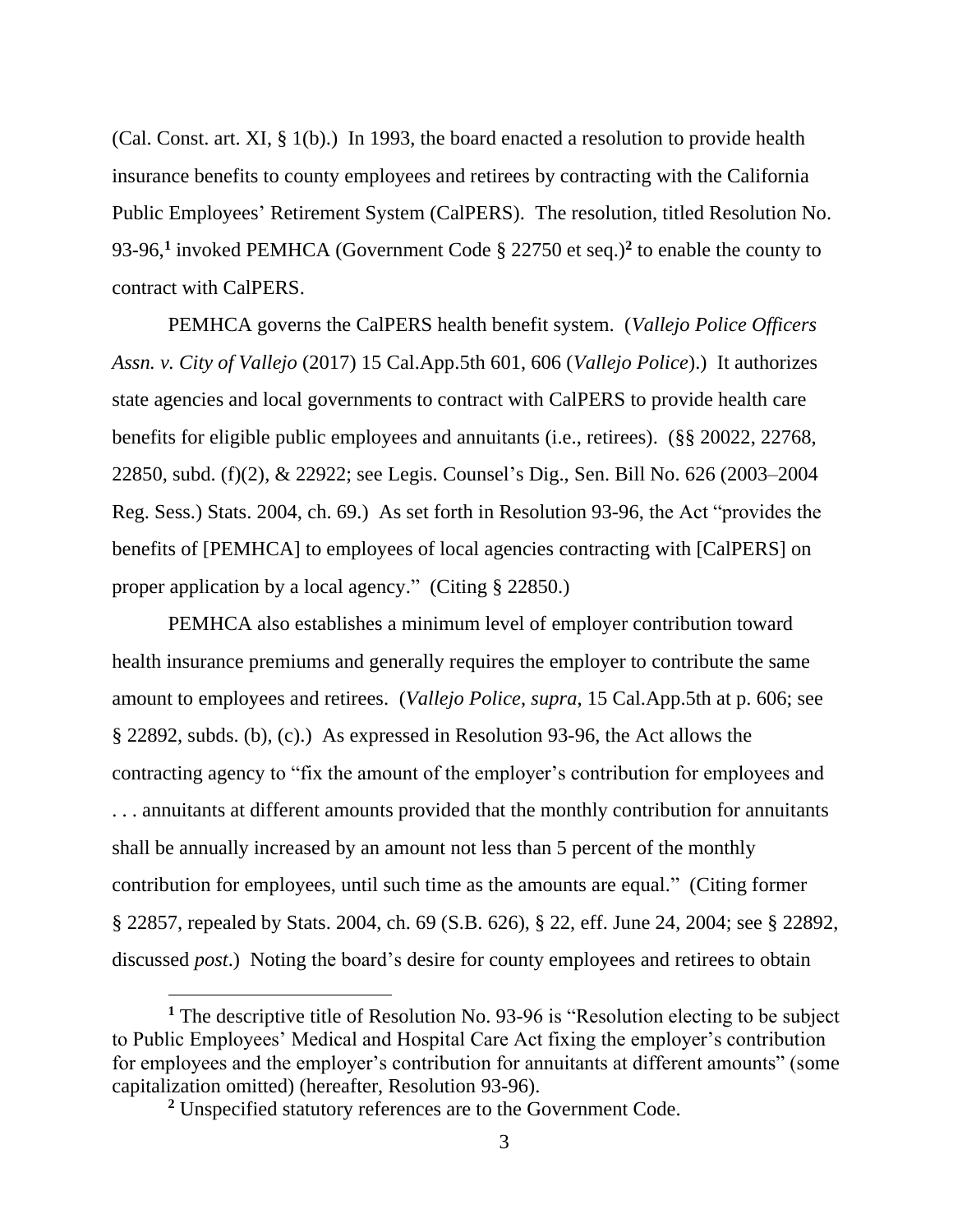"the benefit of the Act and to accept the liabilities and obligations of an employer under the Act," the board resolved in Resolution 93-96 for San Benito to become subject to the provisions of PEMHCA and committed to contributing a specified amount toward the cost of enrolling employees, including family members, in a health benefits plan. That year, by way of example, Resolution 93-96 fixed the county's contribution for unrepresented employees on an individual plan at \$137.81 per month; for retirees, the board fixed the county's contribution at "up to a maximum of \$1.00 per month" and further provided that its "contribution for each annuitant shall be increased annually by 5.0 percent of the monthly contribution for employees, until such time as the contributions are equal." (Underlining omitted.)

The provision for the county to annually increase the health benefit contribution for retirees until it equalized the contribution made to employees and retirees reflected what is commonly referred to as PEMHCA's "equal contribution" requirement. (See § 22892, subd. (b)(1).) That section required (and still requires) the employer to pay retiree health insurance benefits at the same contribution rate as active employees, though the employer may elect to gradually reach parity under what is often known as PEMHCA's "catchup" provision. (See *id.*, subd. (c).)<sup>3</sup> Thus, in 1993 the county contributed one dollar per month to retirees' medical health benefits. That amount increased annually on a graduated basis, ultimately achieving "catchup" in 2012, when the county's health benefit contribution for retirees equaled that of active employees.

**<sup>3</sup>** We examine the provisions of Resolution 93-96 and their respective statutory reference points in PEMHCA in more detail, *post*. We note that PEMHCA's "equal contribution" and "catchup" provisions, set forth in section 22892, were initially codified at sections 22825 and 22857, respectively, but were renumbered in 2004. The catchup provision was further amended in 2006. (See *Bernard v. City of Oakland* (2012) 202 Cal.App.4th 1553, 1563–1564, 1572.)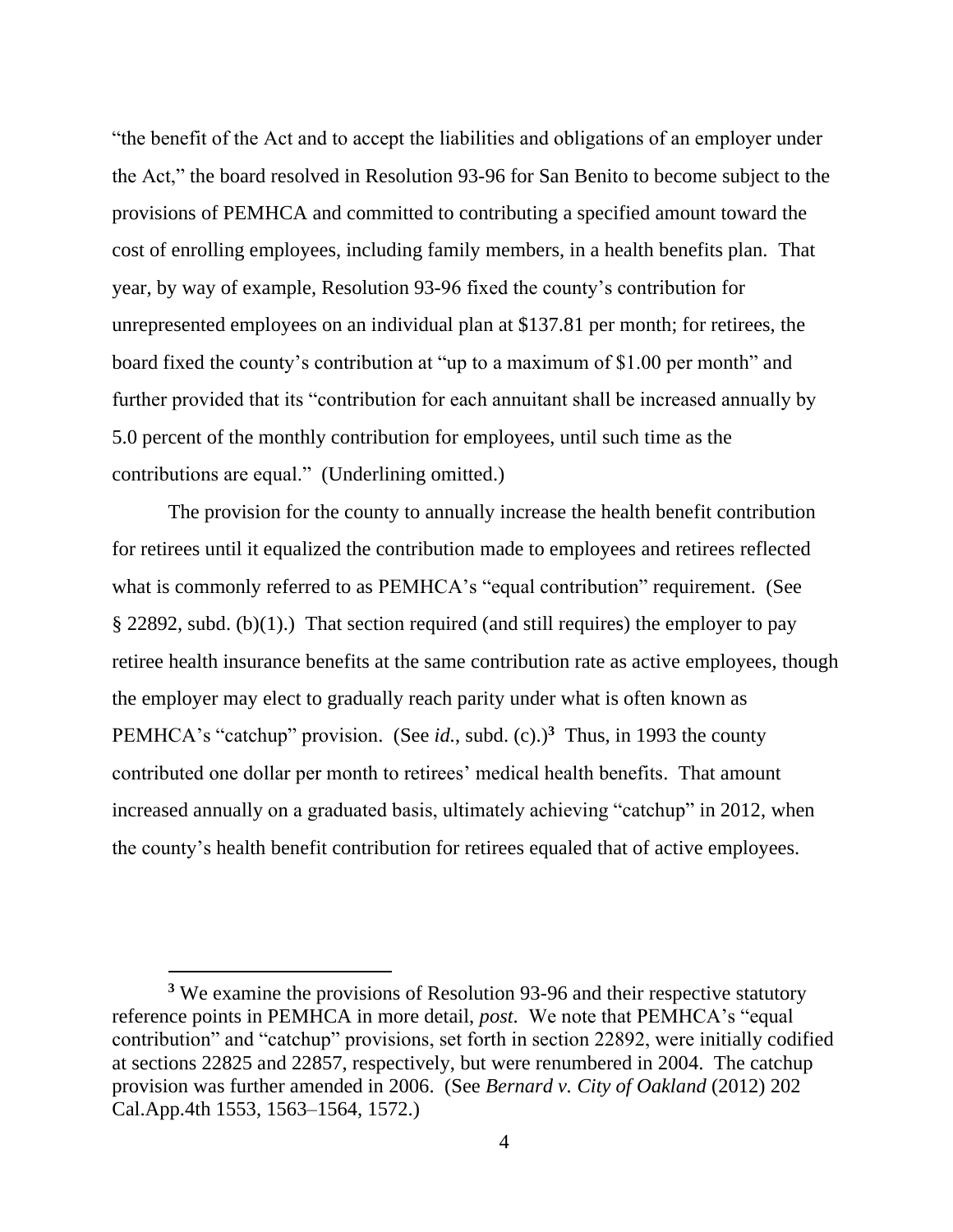Consistent with the terms of PEMHCA and the county's personnel rules,**<sup>4</sup>** the county annually adopted resolutions fixing the contribution amounts for health insurance available to employees and retirees. The county effectuated this for employees represented by a union or other collective bargaining unit by reaching an agreement, memorialized as a memorandum of understanding (MOU), which it then presented to the board through the agenda process as a resolution to be adopted in open session by majority vote.

Each year, the county's human resources division prepared a rate sheet reflecting the contributions agreed on in the MOU and any changes in the CalPERS premiums, to show the county's and employee's respective contributions under various plans. Annual "open enrollment" periods allowed employees and retirees the option of selecting or changing their elected health insurance plan. Unrepresented employees typically received the same contribution toward their health insurance premiums as did employees in the "general bargaining" collective bargaining unit. The MOUs were of fixed duration and subject to renegotiation as of the expiration date.

In November 2012, the board adopted Resolution No. 2012-67, which recognized that parity or "catchup" under section 22892, subdivision (c) had occurred and set equal contributions for employees and retirees beginning in 2013. Prior to 2013, the county's health insurance contributions for active employees, as agreed upon and set forth in the collectively bargained MOUs, covered the full premium cost of certain CalPERS' plans for "employee only" (individual) coverage. For example, from 1999 through 2014, county contributions equaled the full premium for employee only coverage under a plan

**<sup>4</sup>** At all times relevant here, the county has maintained a set of personnel rules which required the county's contribution towards employee health insurance premiums to be determined by collective bargaining between the county and labor unions. Rule 21 (titled "Insurance & Retirement Benefits") (some capitalization omitted) provided as of 1991 that "[t]he amounts contributed by the County toward health insurance premiums shall be as set forth in the current Memorandum of Understanding or management compensation plan as appropriate."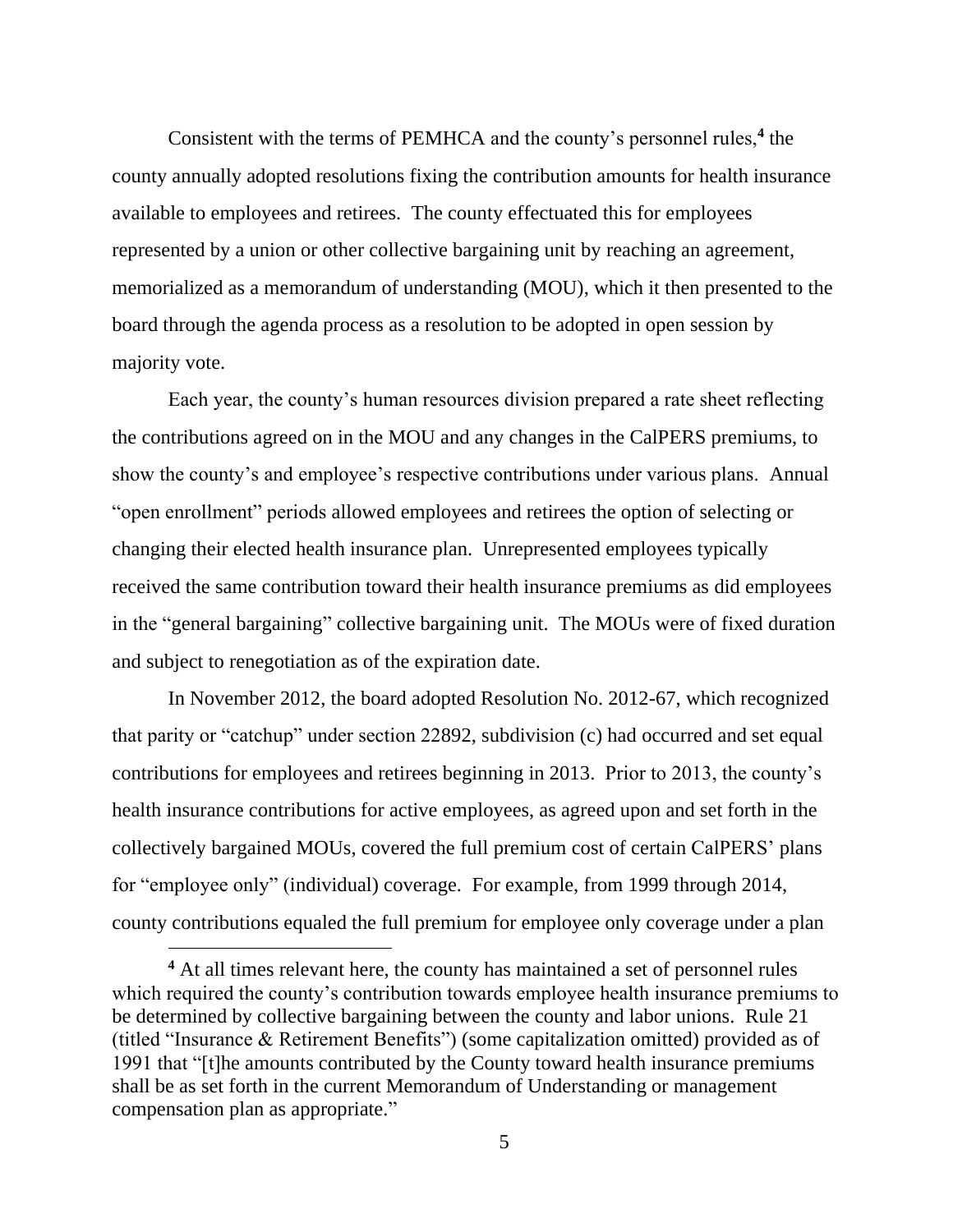called "PERS Choice." Starting in 2013, county contributions thus paid the full premium for retirees who selected the "PERS Choice" plan and "employee only" coverage. Those employees and retirees who selected that plan consequently paid nothing for health insurance that year.

## 2. Modifications to the County's Premium Contributions and Exit From **PEMHCA**

Starting in 2007, the board faced challenges brought about by the economic recession, increasing healthcare costs, and the need to address the county's unfunded liabilities. The board implemented changes to address these concerns, including by contributing to a retirement benefit trust starting in 2008 and adopting a "vesting" schedule in 2009 for employees hired on or after January 1, 2010. **5**

Furthermore, beginning in 2013, the county negotiated MOUs with the various labor units and ultimately established a flat dollar contribution for represented employees' health insurance premiums and capped the county's contributions for retirees eligible for Medicare. The flat contribution did not cover the full cost to employees of the PERS Choice plan. The board adopted these changes in 2014 with the passage of Resolution No. 2014-106 and other resolutions,**<sup>6</sup>** which together had the effect of setting

<sup>&</sup>lt;sup>5</sup> In the employee benefit context, the term "vesting" has mutliple meanings. As the California Supreme Court has explained in the context of pension rights, a public employee may become eligible to receive a stated benefit "only after some minimum period of public employment, typically five years" (*Cal Fire Local 2881 v. California Public Employees' Retirement System* (2019) 6 Cal.5th 965, 972, fn. 3 (*Cal Fire*)), after which point the employee "is said to be 'vested' with respect to the receipt of" that benefit (*ibid.*). Critically, "[t]hat is not the same as having a 'vested right.' That term has come to refer to a benefit of public employment whose repeal or other divestment is constrained by the constitutional contract clause." (*Ibid.*) Thus, here the board's adoption of a "vesting schedule" refers to the point at which an employee becomes qualified to receive a benefit; it does not, without more, indicate a legislative intent to confer a nonmodifiable "vested right" to that benefit, such as that which plaintiffs seek to establish in this action.

**<sup>6</sup>** Resolution Nos. 2014-22, 2014-53, 2014-97, and 2014-106 were passed between March 2014 and December 2014.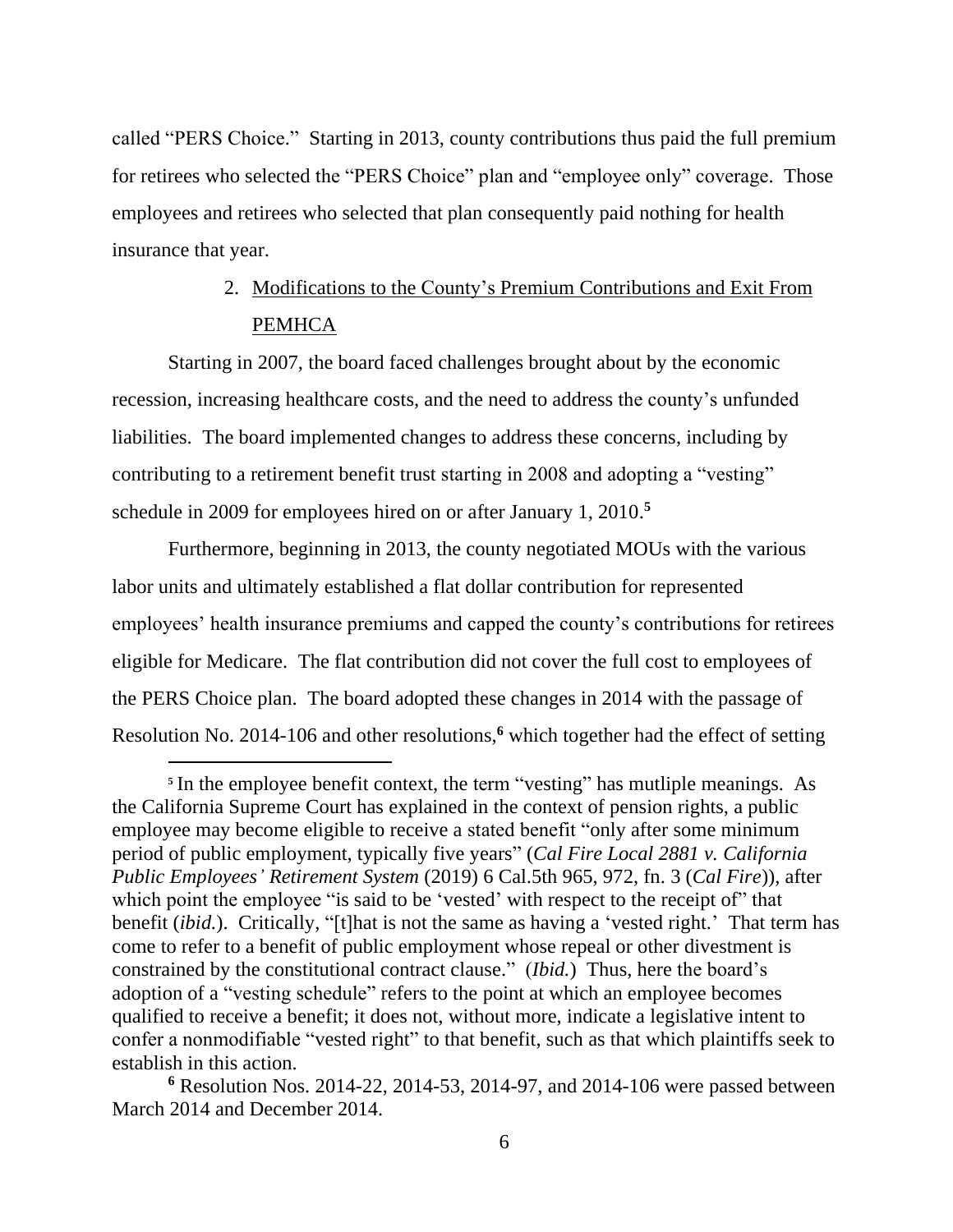the county's contributions on behalf of active employees and retirees in amounts less than the lowest cost plan offered by CalPERS. As a result, beginning January 1, 2015, employees and non-Medicare retirees had to pay something for health insurance and no longer had the option of selecting a no-cost individual plan.

Even so, the county's revenues were not keeping pace with CalPERS' rate increases. In December 2016, the board voted to opt out of PEMHCA pursuant to section 22938.**<sup>7</sup>** To effectuate this change, the board adopted Resolution No. 2016-67, ceasing to be subject to the Act and terminating its contracted coverage as of December 31, 2016. The county instead began providing benefits as of January 1, 2017, under contract with the California State Association of Counties Excess Insurance Authority (CSAC-EIA).

The county's contributions in 2017 did not cover 100 percent of any of the health benefit options provided by CSAC-EIA (i.e., all employees and non-Medicare retirees continued to have to pay something for health insurance) but continued to tie contributions for non-Medicare retirees to those for active employees. For Medicareeligible retirees, the county capped its contribution toward health insurance premiums at 70 percent of the contribution rate for active employees. The county provided coverage at similar rates in 2018, 2019, and 2020.

#### 3. Plaintiffs' Medical Benefits in Employment and Retirement

Plaintiffs Normandy Rose (Rose) and Margaret Riopel (Riopel) (together, plaintiffs) are retired employees of the county. From the start of their tenure with the county, until the county's exit from PEMHCA in January 2017, Riopel and Rose each

**<sup>7</sup>** Section 22938 authorizes "[a] contracting agency that has elected to be subject to [the PEMHCA] . . . to cease to be so subject by resolution adopted by a majority vote of its governing body and filed with the board on or before the deadline provided in board regulations, to be effective at the end of the current contract year. Coverage of employees and annuitants of the contracting agency shall also terminate at the end of the current contract year." (§ 22938.)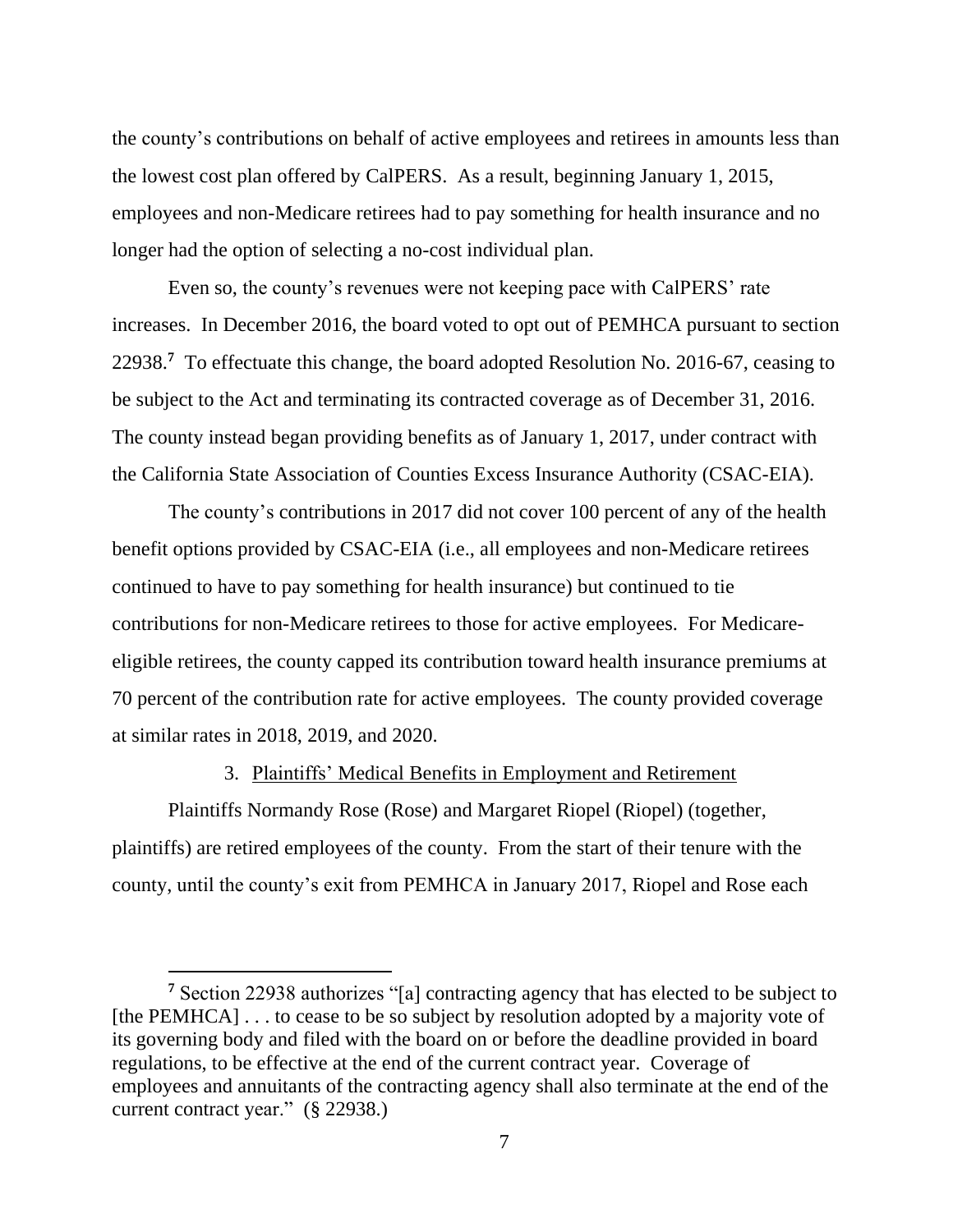participated in a plan for health insurance benefits sponsored by the county under PEMHCA. Plaintiffs thereafter selected plans through CSAC-EIA.

## a. Rose

Rose began working for the county in 1999 as the director of integrated waste management. Rose served in this position, which was "unrepresented" (i.e., not part of any bargaining unit or union), until her retirement in January 2015. During her tenure with the county, Rose elected employee-only coverage under the PERS Choice plan, which the county's contribution covered at 100 percent. Rose maintained her individual PERS Choice coverage through her retirement in January 2015 and until the county opted out of PEMHCA.

The first time Rose had to contribute to her medical insurance was in 2015, after the board passed Resolution No. 2014-106, which fixed the county's PEMHCA contributions for unrepresented employees at less than the full cost of the employee-only coverage under the PERS Choice plan. Rose was unaware of the changes and testified that the county did not inform unrepresented department heads, such as herself, of the change before she retired in January 2015. Therefore, in 2015, after the county's contribution, Rose paid approximately \$106 per month toward her selected PERS Choice plan.

When the county began providing health benefits through CSAC-EIA in 2017, Rose selected individual coverage under an EIA Anthem plan, which required her to contribute an increased balance (approximately \$184 per month in 2017) to her monthly premiums. After Rose became Medicare eligible in 2019, her monthly premium dropped to \$54, then increased from \$54 to \$99 in 2020. Rose testified that the county administrative officer at the time she was hired in 1999 told her that the county paid "100 percent of the individual health plan," including in retirement and it was part of the compensation package because the county knew it could not offer high wages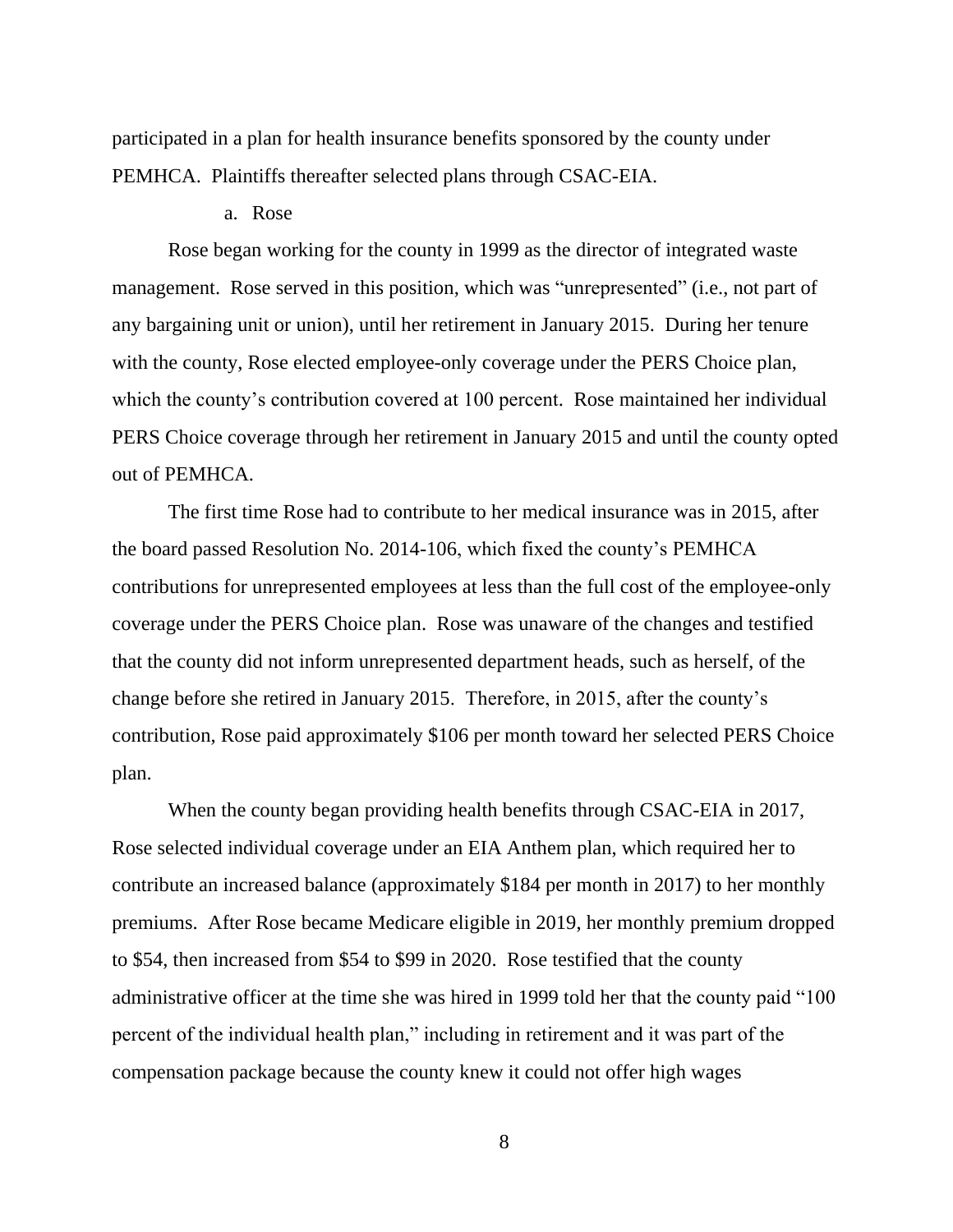comparable to the surrounding counties. She believed the county had a continuing obligation to cover the full amount of her individual medical premium.

#### b. Riopel

Riopel was hired as a typist clerk in 1986. After several promotions, including to two different, unrepresented department head positions, Riopel retired from the unrepresented position of management analyst III (in the administration department) in December 2012.

During her tenure with the county, Riopel typically elected two-party coverage under various CalPERS health plans. Because her elected coverage was not employeeonly but included a dependent, Riopel had to pay some amount toward her monthly premiums, which the county's contribution did not fully cover. At the time of her retirement in 2012, Riopel had elected two-party coverage under the PERS Choice plan and was contributing approximately \$212 toward her monthly health insurance premium. Later, when Riopel became eligible for Medicare in March 2014 and until the county opted out of PEMHCA in December 2016, the county's contribution under PEMHCA covered Riopel's two-party plan premium in full.

In 2017, Riopel elected two-party coverage under an EIA Anthem health plan available through CSAC-EIA. Based on the cost of her elected plan's premium and the county's contribution, Riopel again began to pay an amount (\$34 per month) for health insurance for her and her husband. Riopel believes the promise the county made to her was for 100 percent coverage of her medical premium in retirement and at the same rate as active employees.

#### *B. Procedural History*

## 1. Operative Complaint and Summary Judgment

In 2017, after the above-described changes to the county's retiree health insurance benefits resulted in increased premium payments for Rose and Riopel, plaintiffs filed their original complaint and petition in the superior court. There followed a first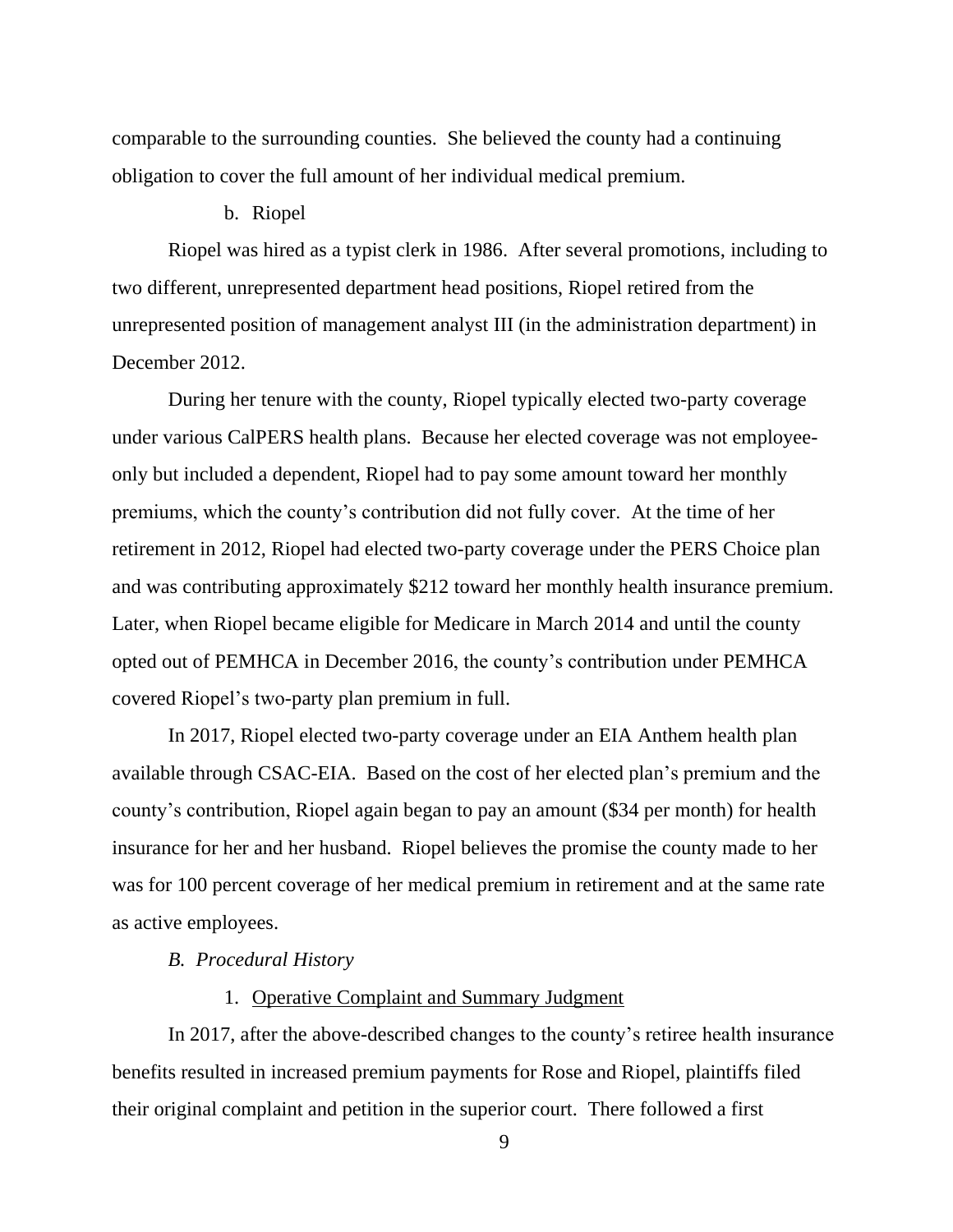amended complaint and petition in December 2017 and the operative, second amended complaint and petition (operative complaint) in March 2018.

The operative complaint alleged that the county had "intended and promised" to provide Rose and Riopel "with fully paid retiree health care benefit premiums" as expressed in the board's 1993 decision to contract with CalPERS under PEMHCA, and in statements made by the board at board meetings and by county management personnel to plaintiffs. It averred that the county breached its promise through resolutions in 2014 and 2016 which reduced the amount paid on behalf of active employees and retirees to less than 100 percent of the healthcare premium costs and, as of January 2017, terminated the provision of retiree healthcare benefits through PEMHCA. According to the operative complaint, the benefits provided through CSAC-EIA failed to cover 100 percent of the healthcare premium costs and implemented a two-tier system for active employees and retirees that reduced the county's contribution toward premiums for those 65 years of age and older (i.e., Medicare eligible).

Plaintiffs sought to enforce their "rights to 100% paid retiree medical premiums and benefits, no less than those received at their time of retirement from the County of San Benito" by asserting causes of action for (1) declaratory relief, (2) impairment of contract in violation of article I, section 9 of the California Constitution, and (3) writ of mandate, prohibition or other appropriate relief. Plaintiffs sought a judicial declaration that Resolution No. 2016-67 was unconstitutional, invalid, and unenforceable. They alleged that Resolution No. 2016-67 impaired the vested, contractual right to fully paid retiree health benefits in the amount provided to active employees, which the county had promised to plaintiffs as inducement for accepting the county's less competitive wages. Among other writ relief in the third cause of action, petition for writ of mandate or prohibition, plaintiffs sought to enjoin any application of Resolution No. 2016-67 to them and instead to require continued payment of monthly contributions toward their retiree healthcare benefits as they had enjoyed at the time of their retirement.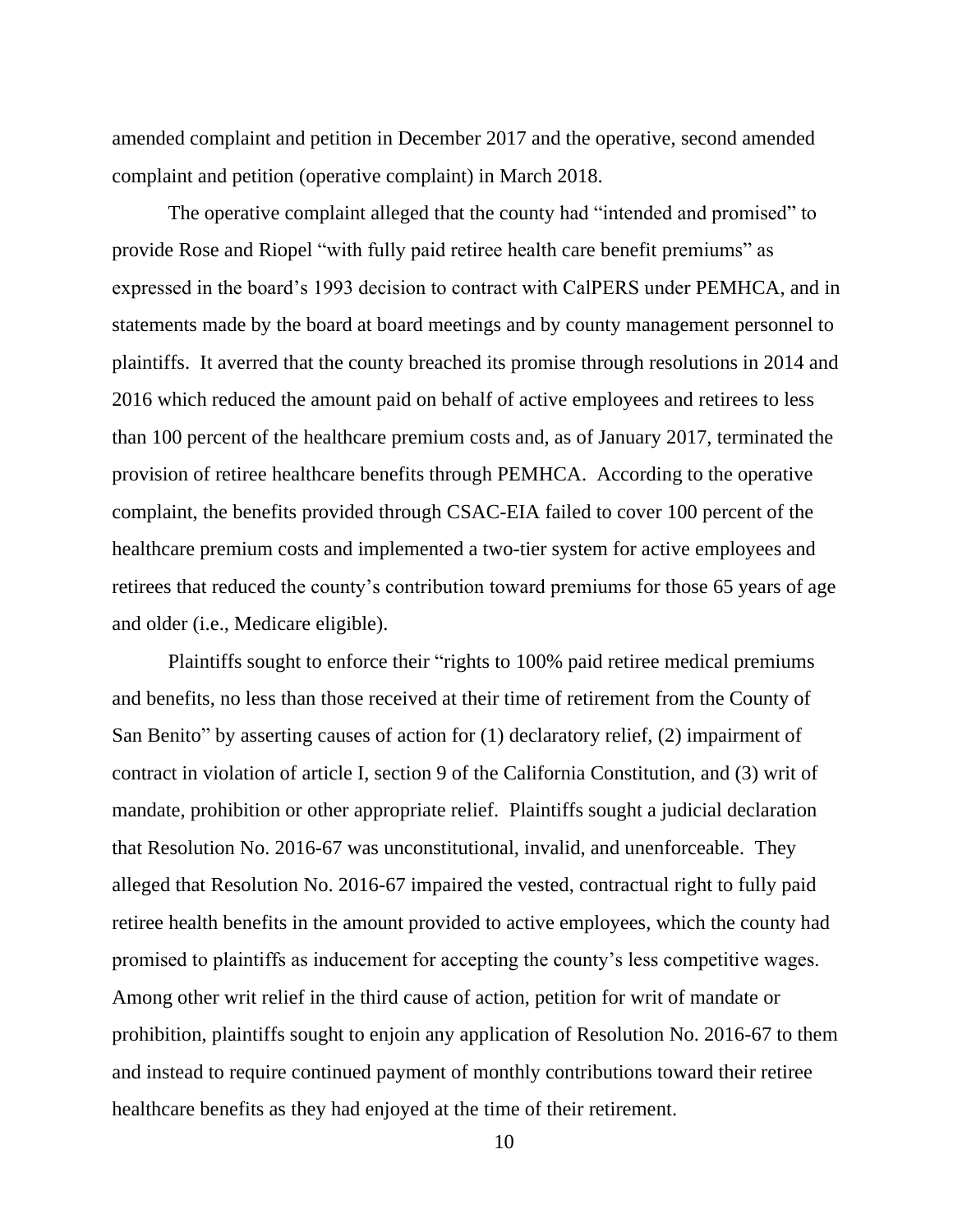The county answered the operative complaint and later moved for summary judgment. The county asserted that plaintiffs could not as a matter of law overcome the presumption against creation of a vested contractual right to lifetime retiree healthcare benefits as articulated by the California Supreme Court in *Retired Employees*. In support of its motion, the county primarily relied on the resolutions and MOUs adopted by the board between 1993 and 2016 related to its provision of healthcare benefits through PEMHCA and, later, CSAC-EIA.

Plaintiffs responded that there was a triable issue of material fact—based on the resolutions providing fully paid retiree healthcare benefits, the declarations of former county supervisors, and plaintiffs' own recollections—regarding the legislative intent to confer a vested, contractual right to fully paid retiree healthcare benefits for life. The county objected to plaintiffs' evidentiary submissions, including to the declarations of three former members of the board of supervisors. The county argued the supervisors' declarations established no more than the subjective beliefs of the declarants and could not serve as competent evidence of the board's collective intent, which the county argued was "the only intent that matters" under *Retired Employees*.

The trial court denied the motion for summary judgment. The court found that in relying on the presumption outlined in *Retired Employees*, the county failed to address whether the county's resolutions, provision of benefits, or any promises to employees could have conferred a vested contractual right to lifetime retiree benefits. The court declined to rule on the county's evidentiary objections as immaterial to the disposition of the motion. It rejected the other grounds cited in support of summary judgment.

## 2. Trial

The bench trial on plaintiffs' claims took place over three days in February 2020. A central issue at trial was the admissibility of extrinsic evidence concerning the board's legislative intent behind the resolutions providing retiree healthcare insurance benefits. After considering the county's motion in limine to exclude evidence outside the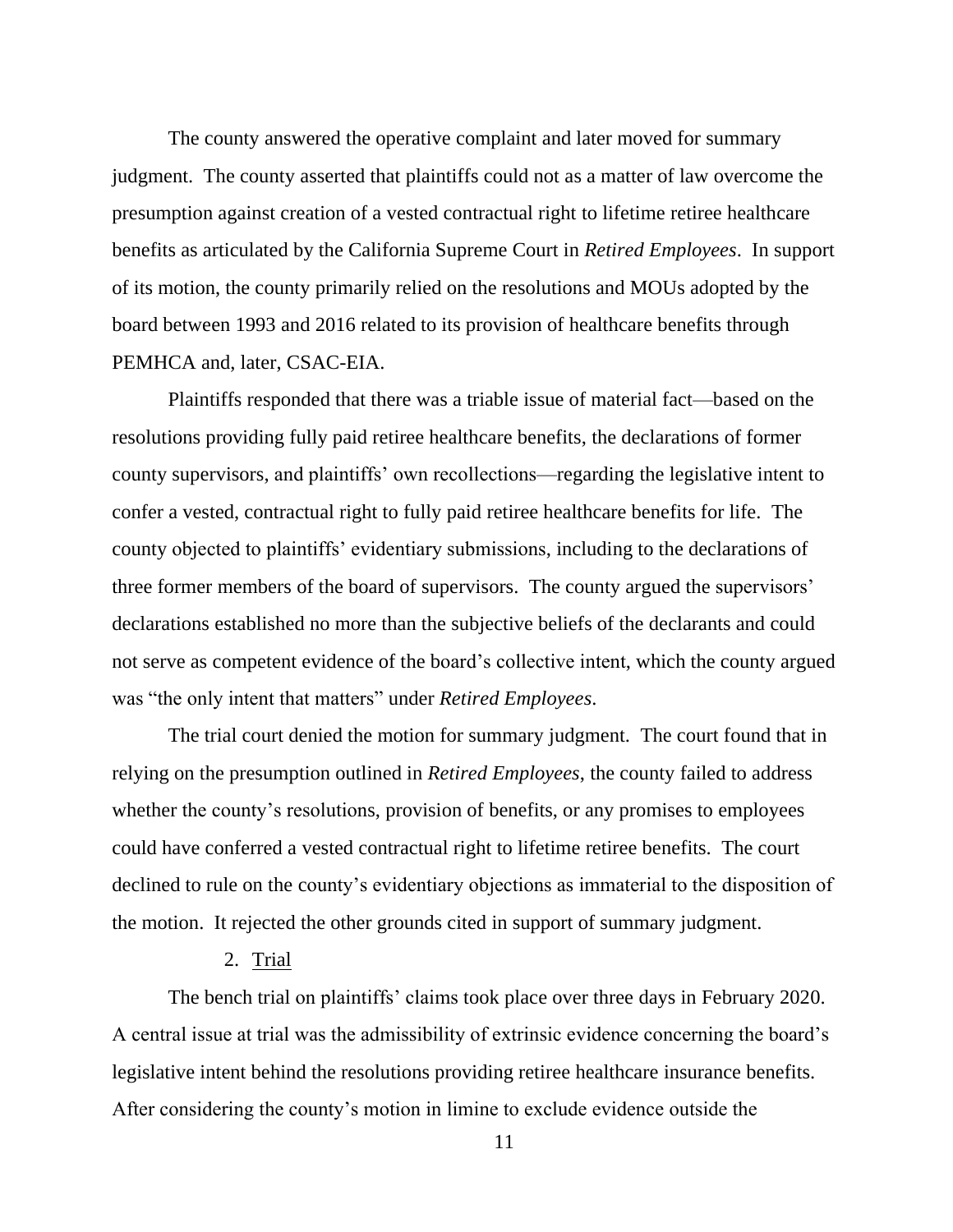legislative record, the trial court heard testimony from former county supervisors and employees and admitted joint trial exhibits of the legislative record, starting in 1993, related to the resolutions fixing healthcare benefits for employees and retirees.

a. Motion in Limine to Exclude Extrinsic Evidence of Legislative Intent

In a motion in limine and throughout trial, the county sought to restrict evidence of legislative intent to "the resolutions themselves and the legislative record accompanying their adoption." The county argued that " 'extra-record' " evidence such as "the post hoc testimony" (italics omitted) of former supervisors regarding their subjective intent, understanding, and beliefs in voting on resolutions, as well as evidence related to the subjective beliefs and understandings of plaintiffs and individual county personnel "communicated outside the legislative process" in which the benefits were conferred, was irrelevant and inadmissible to prove plaintiffs' vested rights claim.

Plaintiffs opposed the motion in limine as an improper attempt to exclude relevant evidence and contrary to the California Supreme Court's direction in *Retired Employees*. Plaintiffs asserted under *Retired Employees*, courts may examine the facts and circumstances surrounding legislative acts for a manifestation of intent to create vested rights when the legislative record contains no explicit acknowledgement of contractual intent. Plaintiffs argued that the legislative record in this case, which showed the resolutions were passed via consent calendar without comment, provided no guidance regarding the board's intent to create a vested right in fully paid retiree healthcare insurance benefits and therefore warranted testimony by former supervisors and county employees about the circumstances surrounding the county's enactments. Plaintiffs maintained they would not seek to introduce evidence regarding these individuals' subjective intent but rather would establish "the circumstances and information presented to the Board at the time of the enactment of various Resolutions."

After considering the arguments of the parties, the trial court declined to grant the county's motion in its entirety. The court clarified that it would grant the motion "as it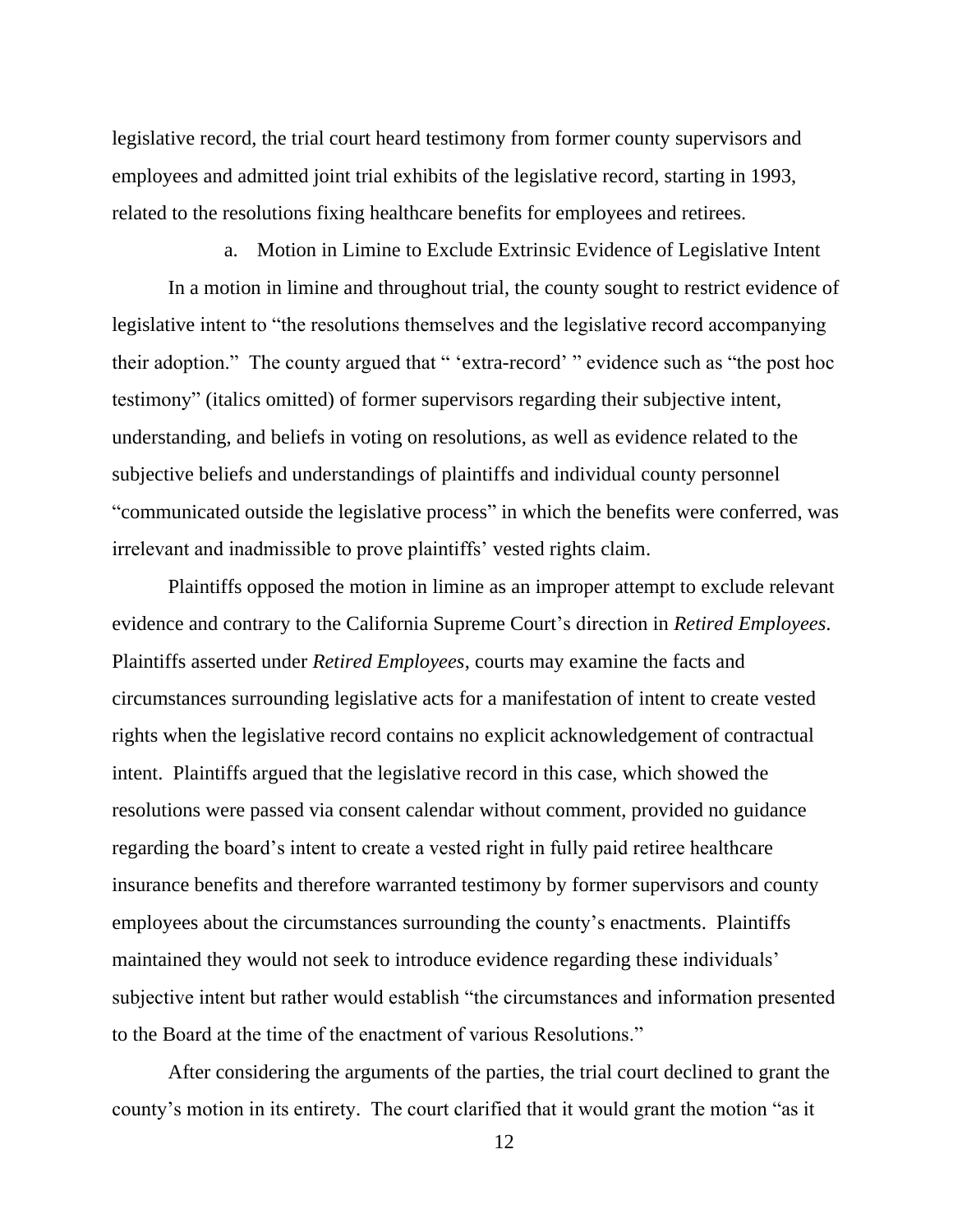applies to the subjective intent of the decision makers" (which both sides agreed was inadmissible) but would partially deny the motion and allow testimony related to the circumstances surrounding passage of the resolutions, subject to further consideration during trial.

Throughout trial, the county's counsel objected to questions posed to former supervisors about what they "knew" or "understood" about resolutions concerning retirement benefits; the trial court allowed the testimony but indicated it should address "what information was provided" to the supervisors as opposed to what they knew or understood. The county emphasized that such testimony was admissible only to the extent that information brought to the attention of the legislators went to the collective body, or the board as a whole, and that communications outside of the conferral process were inadmissible. Plaintiffs responded that the evidence necessary to clarify the nature of the implied vested right included "knowledge available to the individuals who made the decision and what was communicated to them" and the knowledge of those who typically advised and communicated with the board.

The trial court later clarified that while case authority prevented individual legislators from testifying as to what they privately believed a measure would do, there was nothing in the law that precluded "evidence of what legislators said about a proposal before them in the presence of the body, even if their statements can be received as reflecting a mental state." The court reiterated that it was allowing the supervisors' testimony not as to their "knowledge" but "[a]s to what they were informed of." The county responded that in light of the fact that former supervisor testimony was being admitted over its objection, it would introduce several supervisors as witnesses.

b. Testimony of Former Supervisors and County Employees

Several former supervisors and county employees testified for plaintiffs about the county's commitment to confer lifetime, vested healthcare benefits to employees and retirees. The former supervisors included Michael Graves, who served on the board from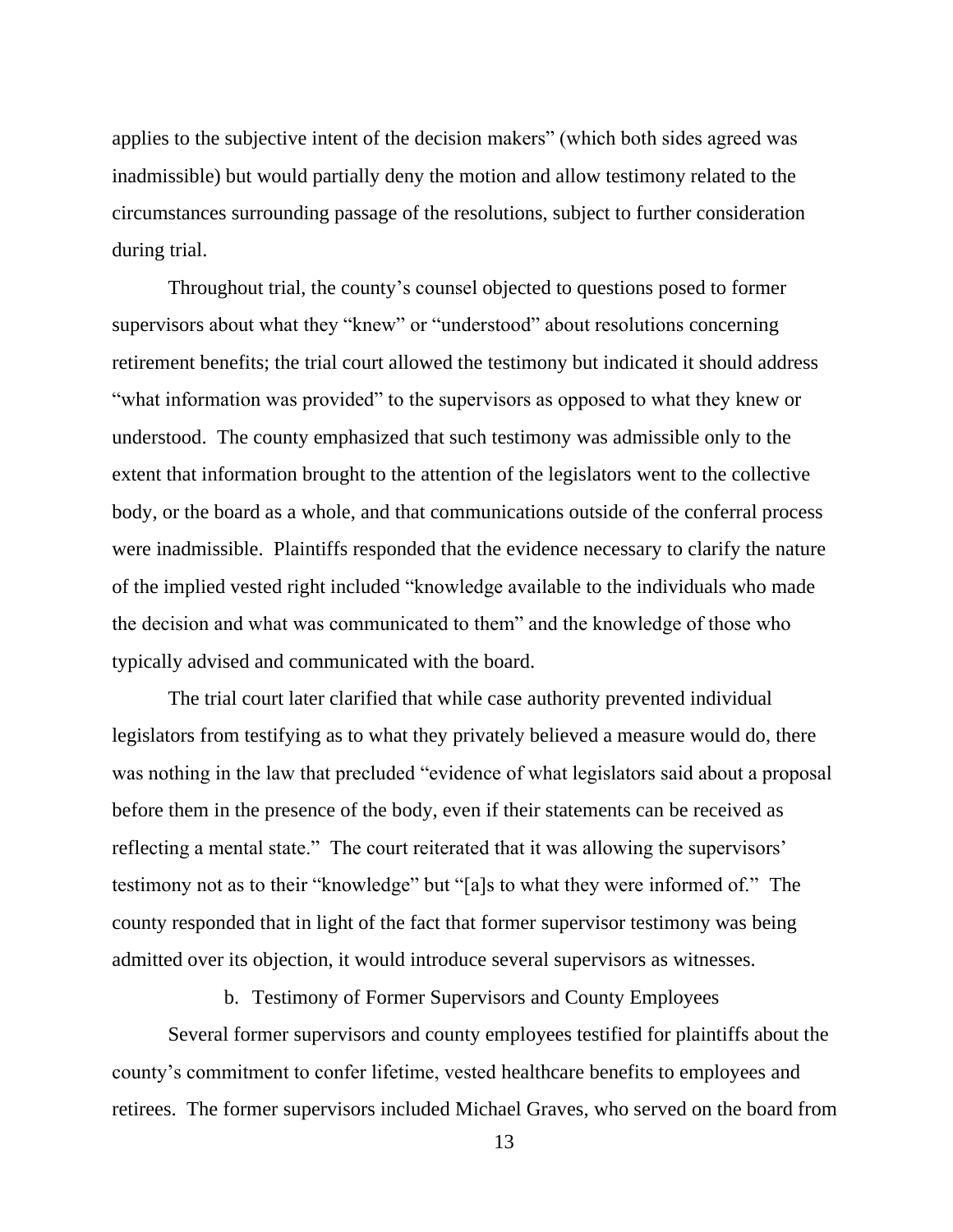1982 to 1995, Richard Place, who served from 1997 to 2000, Patricia Loe, who served from 2003 to 2010, Reb Monaco, who served from January 2003 until December 2010, and Donald Marcus, who served from 2005 through 2008. The former supervisors' testimony generally addressed such subjects as the board's purpose in providing retirement healthcare benefits, its understanding of the resolutions enacted, each supervisors' process for reviewing resolutions and agenda item transmittals, and to whom the supervisor would direct inquiries about retirement or healthcare benefits.

For example, Graves, who was a supervisor in 1993 when the board elected to become subject to PEMHCA, testified that when the board "approved a contract that contained retirement health benefits" it intended "to create a mechanism to retain trained employees in the County for an extended period of time." Graves described the retirement health insurance benefit as "an inherent lifetime benefit to retain employees in San Benito County." Graves believed that somewhere in the legislation or memoranda of understanding there must have been language obligating the county to pay 100 percent of retirees' employee-only coverage for life but was unable to identify a document or enactment containing such language. Graves indicated that he would be "very surprised" if language committing the county to paying 100 percent of the healthcare premium upon retirement did not exist in any resolution or MOU and suggested "the fact that it took place for as long as it did until it was changed, is evidence -- self evident." When crossexamined about his understanding of the feature that enabled the county, when it first became subject to PEMHCA, to contribute less toward retiree health benefits than to active employees, Graves testified that he believed "at the time it was the same amount" and provided "fully paid" retiree medical benefits.

Former supervisor Place noted that he obtained information about benefits offered from the county administrative officer at the time, David Edge, who told him that after five years of service to the county, he would receive a vested, lifetime benefit paying 100 percent of employee-only healthcare coverage. Place believed the vested benefit was the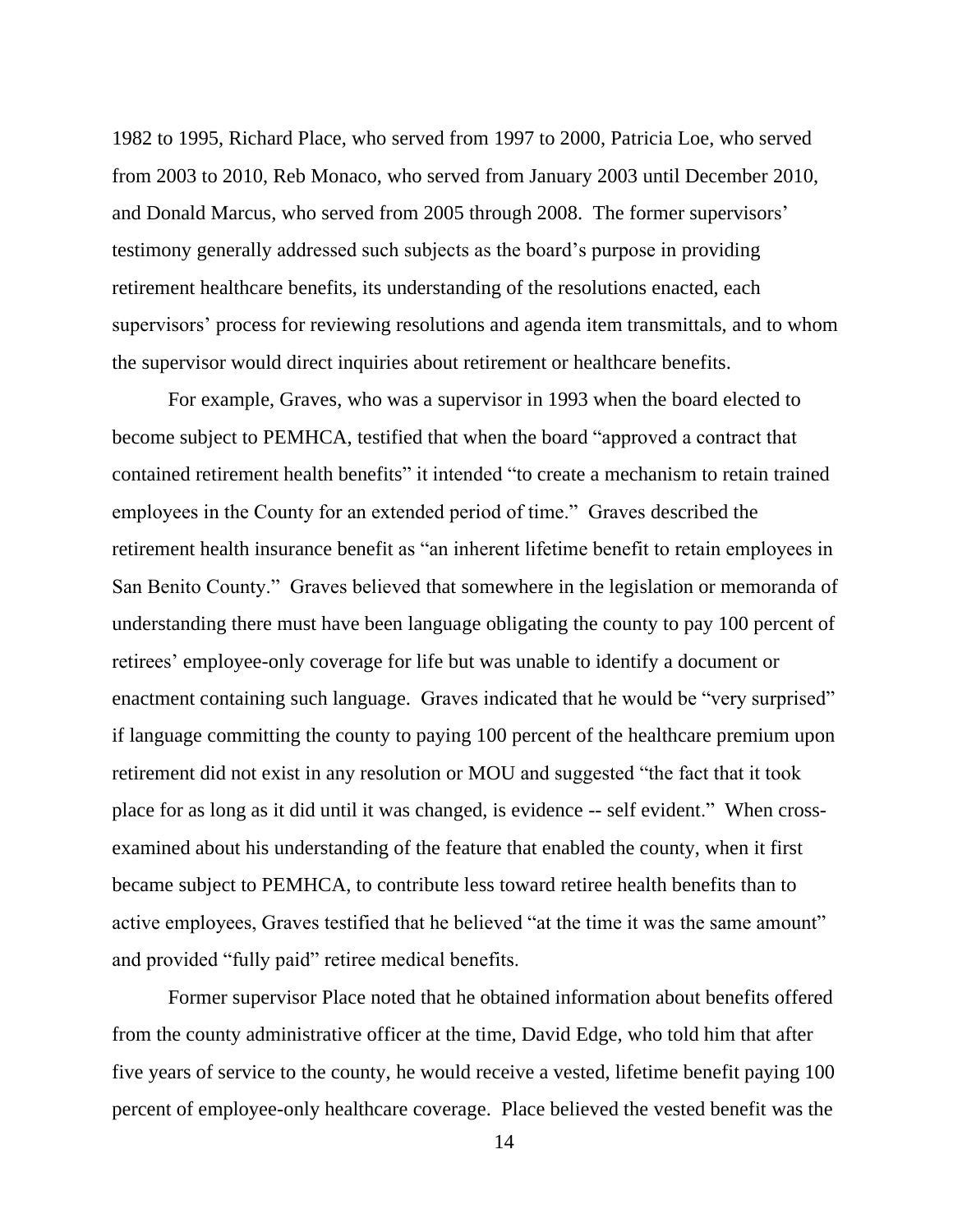county's "standard practice" which could not be taken away from a retired employee without renegotiating.

Former supervisor Patricia Loe similarly testified that she learned about retirement benefits from David Edge as well as human resources technician Jacqueline Credico. Loe understood that lifetime health insurance benefits covering the individual employee were "guaranteed" after five years of service to the county. Loe was certain the board discussed the commitment to provide fully paid retiree healthcare "several times" in connection with resolutions fixing the county's contribution toward the employee health insurance benefits but could not recall particular public sessions where it was discussed. Loe believed that at all times during her tenure, the county provided retirees with fully paid benefits; she was not familiar with the difference between contribution rates for retirees and employees under PEMHCA's catchup provision.

Former supervisor Monaco also testified that he would approach Credico in human resources for information about retiree health insurance benefits. Credico informed him, as to his personal benefits which he began to receive while employed as a board member, that his retiree health insurance benefits would be provided for life. He recalled that retirees' benefits were "fully paid" (except for what Medicare covered) and extended to whichever plan the retiree chose. Monaco, like Loe and Graves, did not recall resolutions setting different contribution amounts for employees and retirees. Monaco believed, based on information from Credico, conversations with other supervisors, and on his own receipt of benefits, that a resolution prior to his tenure committed the county to provide fully paid retiree health insurance benefits for life.

Former supervisor Donald Marcus testified that in voting on resolutions related to retiree health insurance benefits in 2005 and 2007, he understood that "vested" employees who retired with the county would continue to receive health insurance benefits. Marcus had no understanding at the time about whether, when an individual retired, the benefit was theirs "in perpetuity after their retirement." Like other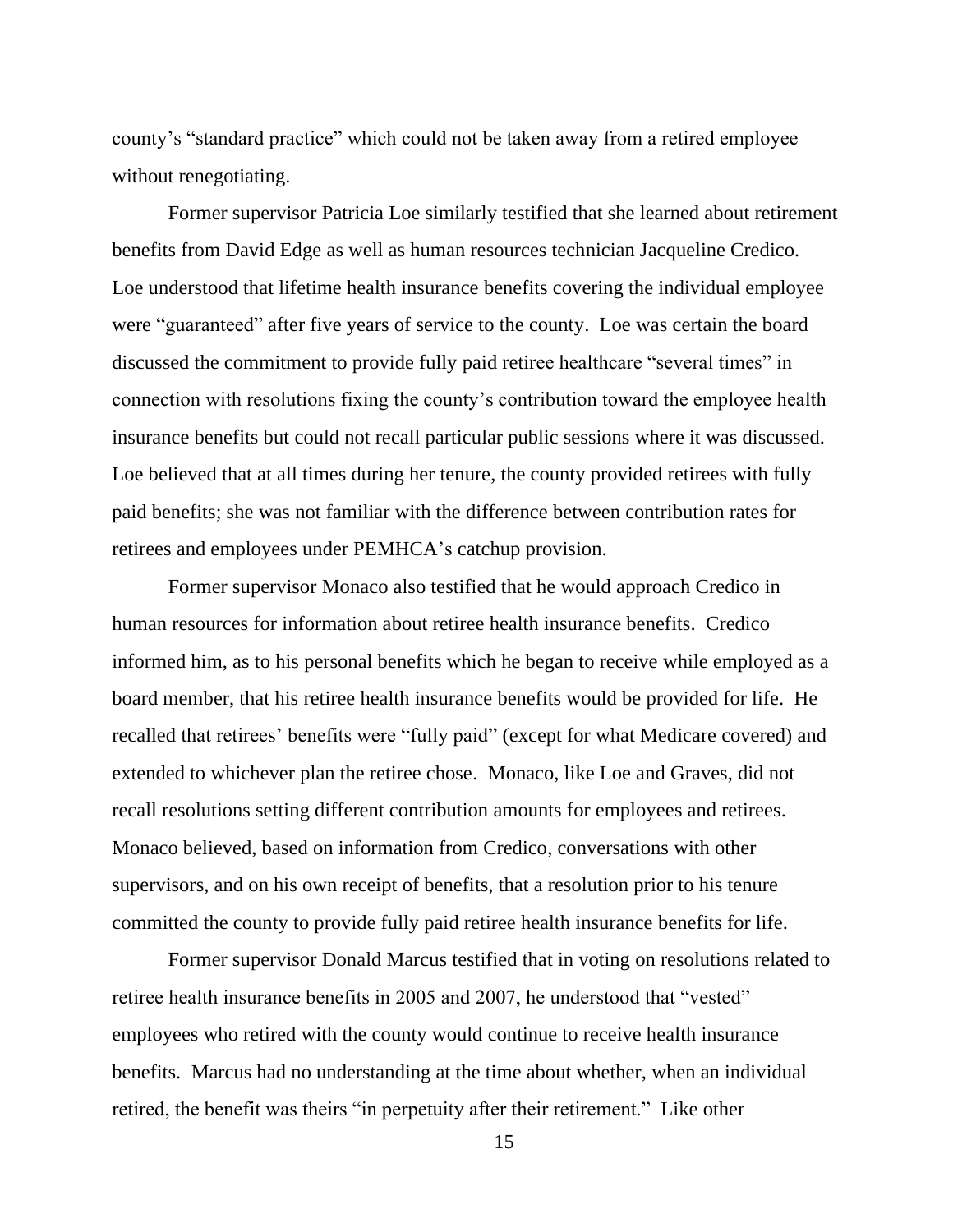supervisors, Marcus obtained information about the resolutions regarding health insurance from Credico.

Plaintiffs also presented several former county employees and managers as witnesses, including David Edge and Jacqueline Credico. Edge served as the county administrative officer from 1989 to 1998, where he oversaw the board's administrative duties, including budgeting, board meeting agenda, labor relations, and human resources. Edge understood in his administrative officer role that the county's provision of healthcare benefits entitled retirees to the same benefit the employees received and that the county could modify its policy going forward but not retroactively. He conveyed his understanding to the board that once an employee retired, the benefit was vested or could not be modified. The retirement benefits allowed San Benito to stay competitive with the higher wages offered by other counties. Edge acknowledged on cross-examination that he did not recall specific resolutions or records that would reflect his understanding that retirees' benefit contributions were equal to those of active employees.

Jacqueline Credico worked for the county from 2002 to 2018, including in the role of human resources manager and risk manager from 2006 to 2014, since there was no human resources director at the time. During her tenure in human resources, she enrolled eligible employees for benefits, participated in recruitment and applicant screening, and attended conferences and information sessions on behalf of the county. Credico confirmed that for individual employee plans during her tenure, the county contributed to healthcare benefits at "[t]he highest level" which covered 100 percent of the premium for the "CalPERS Choice" plan. The printed materials provided to new hires stated that employees who retired under CalPERS would be eligible to retain their CalPERS sponsored health benefit, "as long as the County was a participant."

Credico understood, from trainings she attended, the growing concern among public agencies related to unfunded liabilities around "Other Post-Employment Benefits" (OPEB). She learned that it was "not so easy" for the county to exit CalPERS and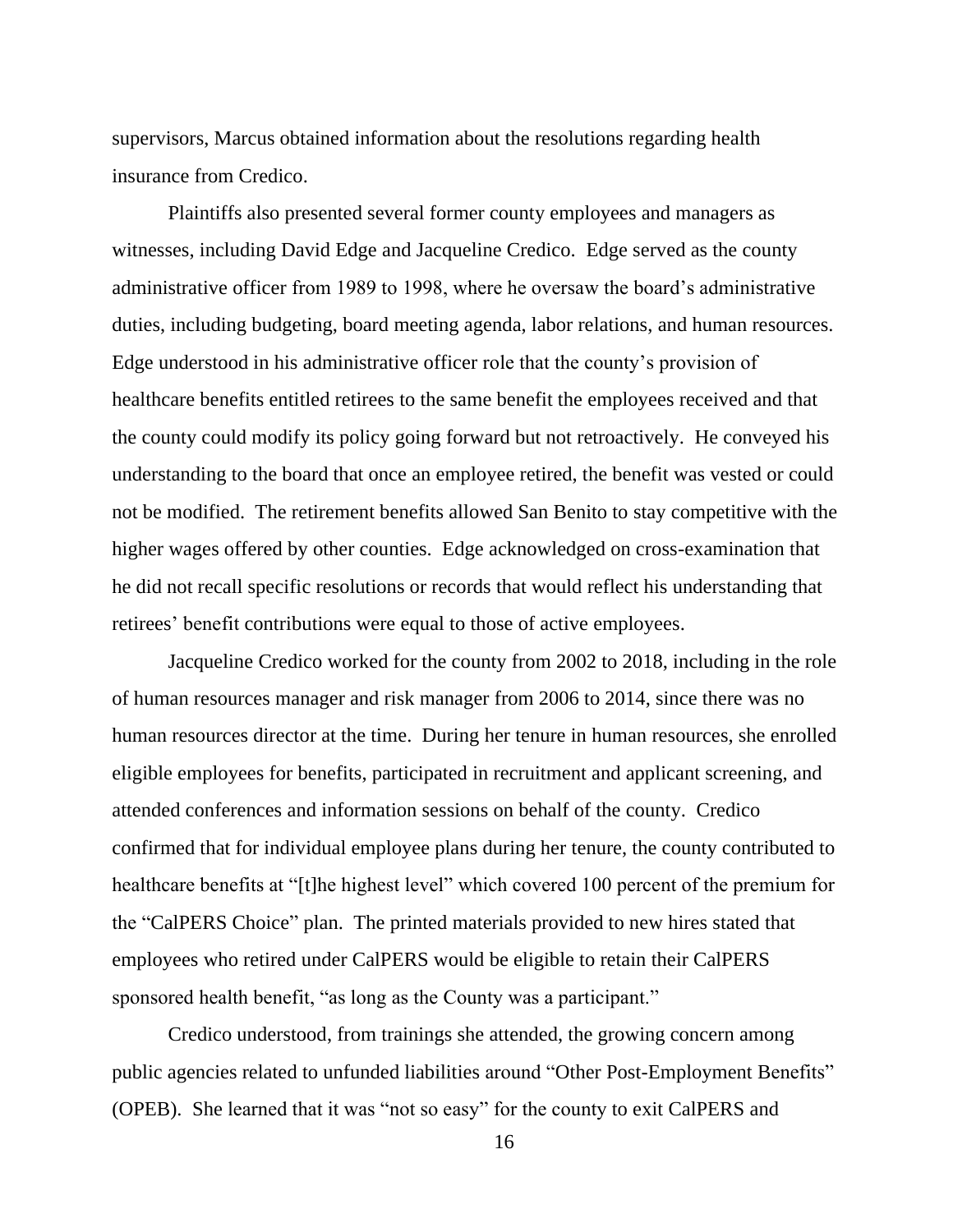understood that participants had a "contractual obligation" to provide retirees with a comparable health plan and contribution. She communicated to prospective retirees that the county's "equal contribution" commitment—once attained—would be their benefit for life. Credico communicated the same information to the board, explaining that once the county reached "catch-up" in 2012, retirees would receive the same contribution that active employees received. In a colloquy documented in board meeting minutes discussing the 2012 resolutions fixing the county's health insurance premium contributions, Credico responded to questions posed by Supervisor Anthony Botelho about the "equal contribution" provision and indicated the "commitment had been made in 1993 in regards to health benefits for retirees" and that the county would have the opportunity to renegotiate its contributions "when contracts opened up with the bargaining units."

Plaintiffs also called former county employees Denise Thome and Elsie Marshall. Thome, who worked for the county from 1978 to 1995, then returned in 2010 to serve as county clerk of the board, testified that when she was considering returning to work for the county in 2010, she ran into former supervisor Patricia Loe, who reminded her that although the county was not able to pay competitive wages, "they always offered the benefit of paying the medical insurance for the retiree." When Thome later inquired about the status of her retirement benefits, the interim director of human resources at the time, Georgia Cochran, provided her a letter stating that employees with a hire date on or before December 31, 2009, "receive the same contribution as active employees [] currently receive."

Elsie Marshall was a human resources technician for the county from 2005 to 2013 and reported to Jacqueline Credico. In that role, she explained healthcare benefits to employees and retirees, including regarding their eligibility for lifetime health insurance benefits. Marshall described the retiree health benefits as an "extremely rare and popular benefit." Marshall testified that the county was committed to pay the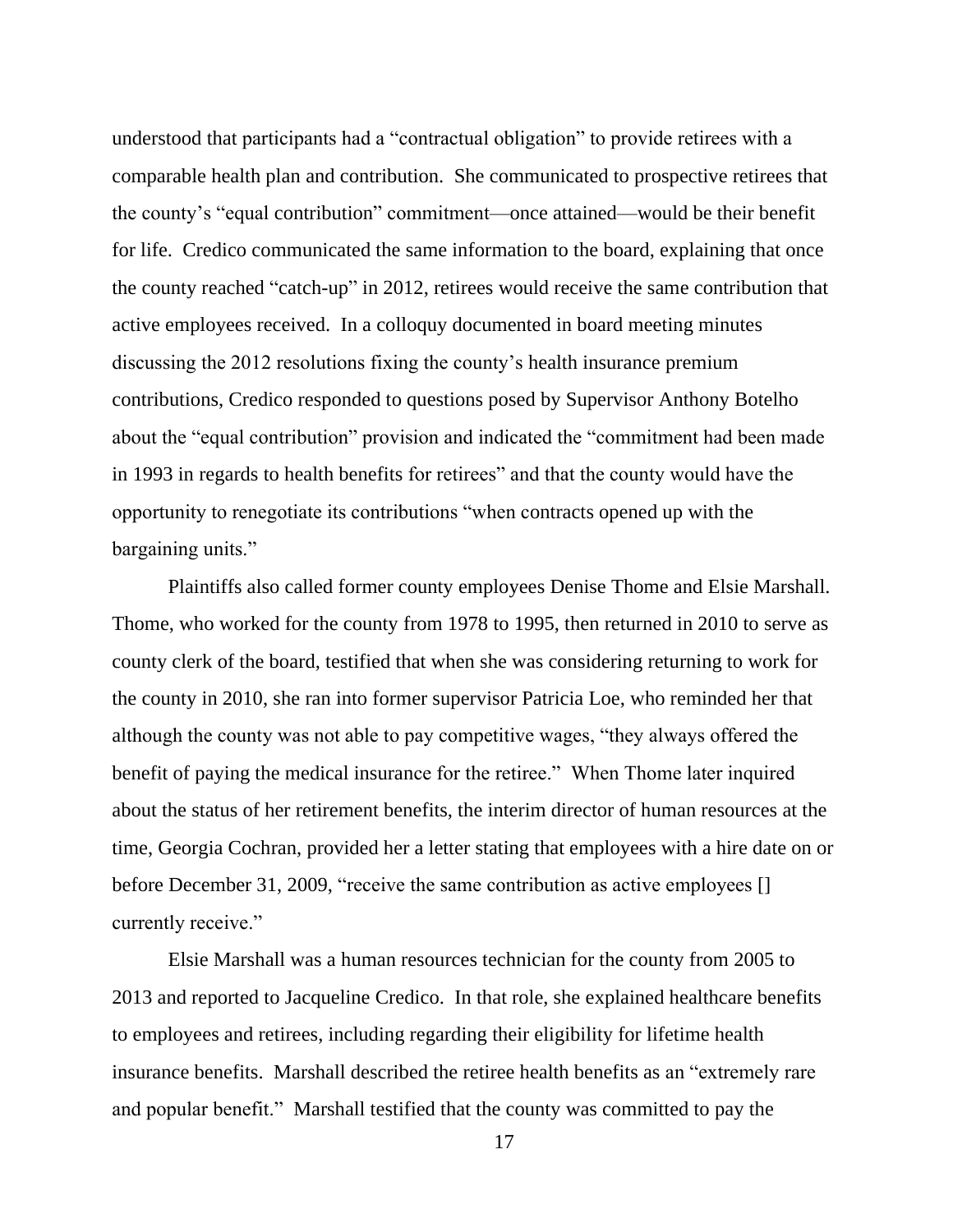premium cost for retiree-only coverage for the plan with the greatest enrollment, typically "PERS Choice." She confirmed on cross-examination that she was not aware of any board meeting, staff reports, or agenda items that referenced a commitment to provide fully paid retiree benefits at a certain level.

Several of plaintiffs' witnesses, including Reb Monaco, Jacqueline Credico, and Elsie Marshall, acknowledged that because they received retiree healthcare benefits through the county, they had a personal interest in the outcome of the lawsuit.

Witnesses for the county included Georgia Cochran, who was the interim human resources director in San Benito County for four years starting in April 2013, deputy county administrative officer Edgar Nolasco, and former supervisors Margie Barrios and Anthony Botelho.

Cochran testified about the county's decision to lower health insurance contributions under PEMHCA in 2014, when the county partnered with labor unions and negotiated the shift to a "flat rate contribution towards medical" of \$550 for the individual plan. Cochran was present for the legislation's enactment and was not aware of any information suggesting the county was obligated to confer "fully paid" healthcare benefits for retirees. Cochran also was involved in the board's decision in August 2016 to withdraw from PEMHCA, in response to rapidly escalating increases in health insurance rates under CalPERS. After issuing a request for proposals, the county convened the insurance committee with representation from labor unions but did not reach consensus. On August 9, 2016, the board elected to exit PEMHCA, and CSAC-EIA became available as of January 1, 2017. Cochran never received information suggesting that employees who retired under the equal contribution requirement had a lifetime entitlement to receive equal contribution.

Former supervisor Margie Barrios served on the board from 2009 to 2016. Barrios did not recall any information in the resolutions or accompanying staff reports and agenda item transmittals, or in the board's discussions, indicating that the board had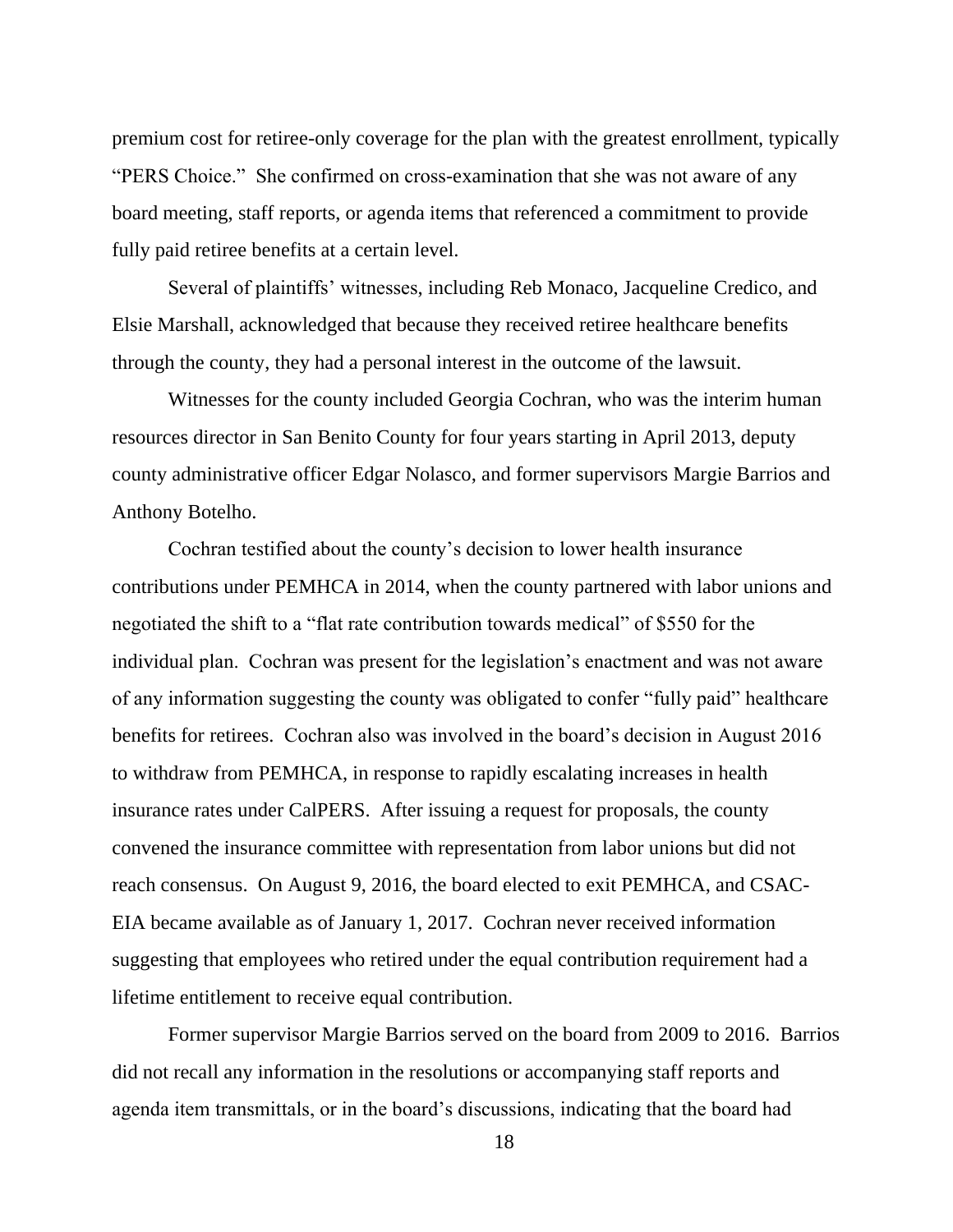committed to pay the full cost or a set amount toward retirees' healthcare benefits for life. Barrios recalled language in the resolutions related to the equal contribution requirement but denied receiving information that once an individual retired, they had a vested right to the same health insurance contribution as active employees for their lifetime. Barrios also testified that an individual employee of the county, including human resources management, did not have the authority to bind the county with regard to matters of employee compensation, which required a majority vote of the board.

Anthony Botelho, who served on the board starting in 2005, described the board's annual process in fixing the county's contributions toward employee and retiree health insurance benefits under PEMHCA. Botelho testified that in 2012, he had requested that Resolution No. 2012-67 be "pulled for discussion" and taken off the consent agenda. There ensued a public discussion of the catch-up provision under PEMHCA, which Botelho understood required that the county complete the step-up to equalize retirees' contributions even as employees were being laid off. Credico, in response, referenced the county's obligation under PEMHCA to provide comparable health benefits for retirees as for active employees. Botelho did not recall any information in resolutions, staff reports and agenda item transmittals, or board discussions, indicating that the board's resolutions committed the county to pay the full cost or a set amount toward retirees' healthcare benefits for life.

#### c. Parties' Contentions

In closing arguments, plaintiffs identified two theories of implied contract. First, they argued the benefit "was a 100 percent paid individual plan," specifically a "contribution rate equal to 100 percent of the medium range plan for an individual employee," and the county violated its contractual promise "when [it] failed to provide a contribution rate equal to an individual plan." Second, they argued the benefit required any cap on the contribution rate for active employees to "be equal for the retirees who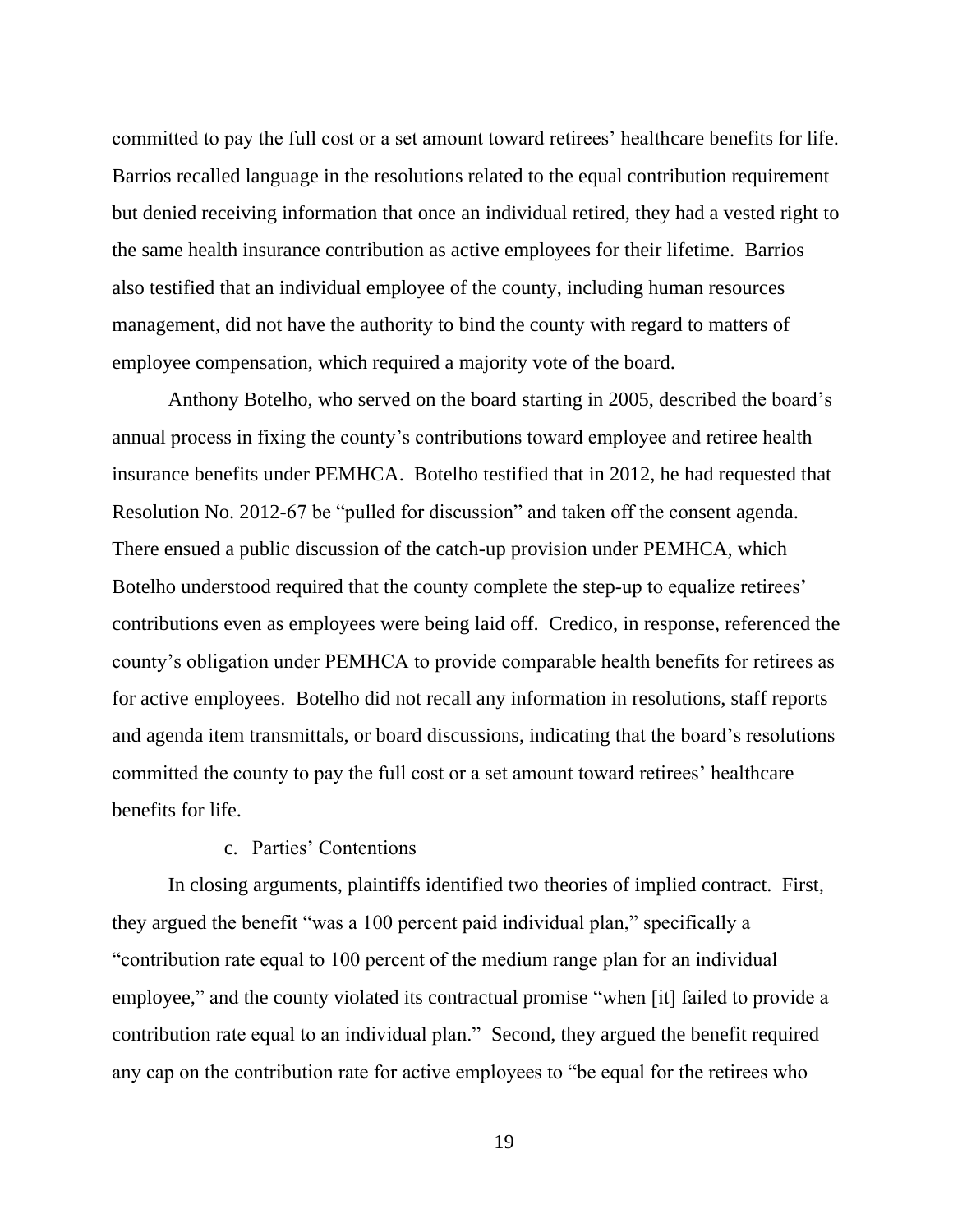retired before the County exited PEMHCA," and the county violated its promise "when [it] failed to provide a contribution rate equal to what is given to active employees."

Plaintiffs emphasized that, as stipulated by the county, the resolutions from 1993 to 2012 did not contain language stating that the county could opt out of its obligation to provide retiree health insurance benefits as required by PEMHCA. Furthermore, plaintiffs argued that the board looked to county personnel like David Edge and Jacqueline Credico for information about the retiree healthcare benefits, and Edge and Credico uniformly agreed that the healthcare benefit vested upon retirement and could not be retroactively diminished.

In response, the county emphasized that in the absence of an express contractual obligation—which both sides agreed did not exist in this case—proof of an implied contract under *Retired Employees* required a clear and unmistakable intent by the board to grant a vested right in the "fully paid" retirement benefit. The county argued that plaintiffs' own ambiguity about the nature of the promise and the need to rely on extrinsic, largely inadmissible evidence demonstrated that plaintiffs could not overcome the legal presumption against a finding of implied contract.

d. Tentative Ruling and Statement of Decision

Following the receipt of posttrial briefing, the trial court issued a tentative ruling. The tentative ruling, later designated as the court's proposed statement of decision and made final in the judgment, found substantial evidence to support plaintiffs' implied contract claim.

In its ruling, the trial court concluded that "the circumstances shown by the evidence clearly establish[] that the County did enter into an implied contract with its employees promising, in exchange for working during their active years at lower wages, upon retirement they would be compensated by having their health benefits paid at the same rate as active employees." The trial court found "[t]his was clearly intended as an integral component of the employment agreement."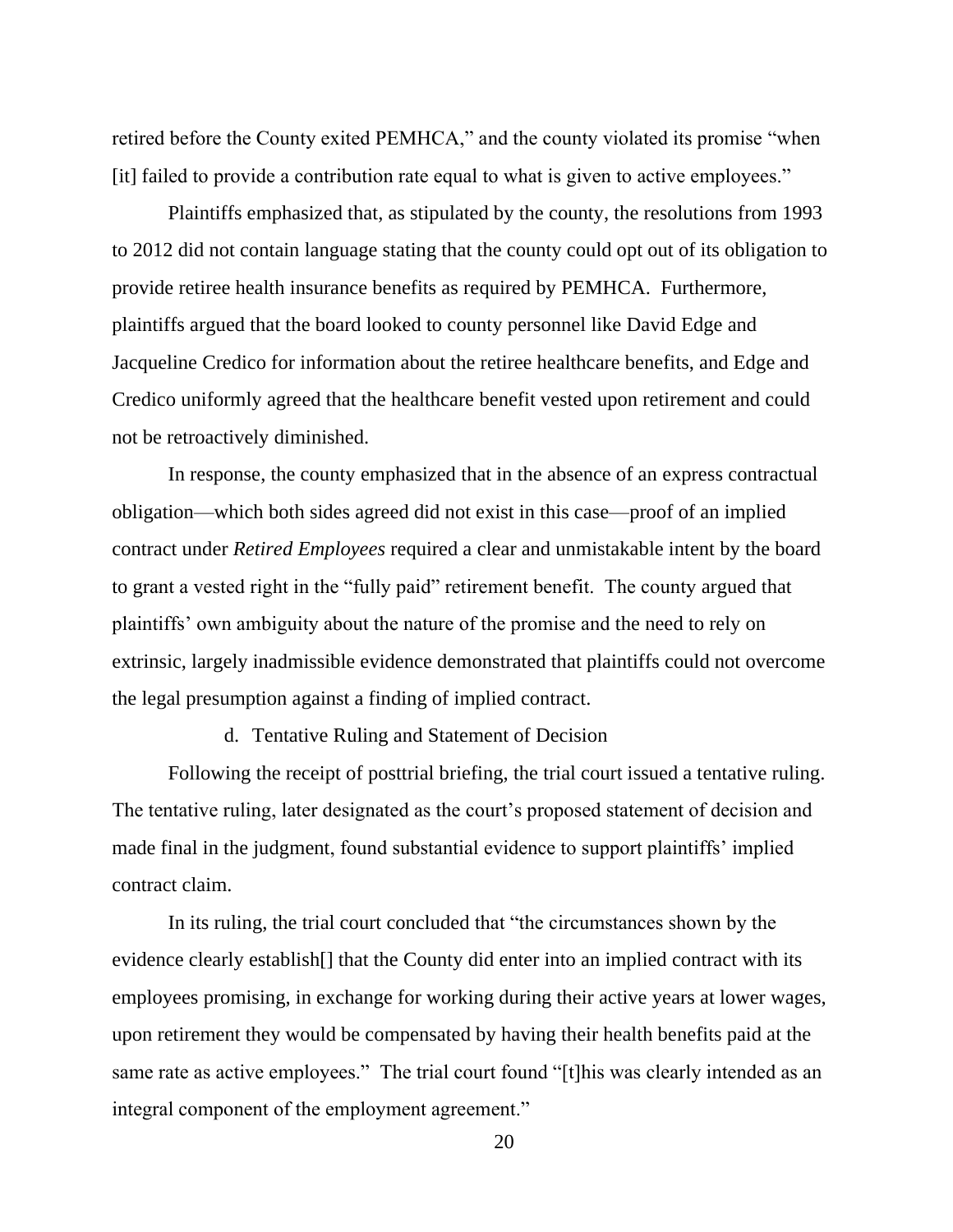It further reasoned, based on the information provided to prospective and active employees by the county's authorized personnel, that if the board did not intend to create such an implied right, "it would be expected that definitive action would have been taken early on to correct the situation. But, having full knowledge as to what the retiree benefits were known to be, [the board] took no action to modify them prior to 2014." The trial court thus concluded that while the recent changes to retiree healthcare benefits may operate prospectively, they "cannot negate the vested retirement rights guaranteed to Plaintiffs."

The trial court rejected plaintiffs' claim, however, of an implied contract under which the county would pay 100 percent of their health insurance premiums. The court found that the claim to 100 percent paid coverage "was based upon a misunderstanding" stemming from the fact that at the time Resolution 93-96 was adopted, the county covered 100 percent of employee contributions.**<sup>8</sup>**

The trial court also clarified its evidentiary ruling based on the county's in limine motion to exclude testimony of members of the board as to their individual expressions of intent in adopting Resolution 93-96. The court noted it had declined to exclude the evidence "entirely, so as not to preclude its potential admissibility and relevance for some non-prohibited purpose." It found the testimony of both David Edge and Jacqueline Credico especially "relevant and admissible to circumstantially show the Board had knowledge about the retiree benefits and how that information had continuously for years been disseminated to the employees."

The trial court observed, "Expressions of intent stated by Board members during these discussions further affirmed the County management's reasonable reliance, and the

**<sup>8</sup>** Although not at issue on appeal, we note the trial court's finding that "at the time Resolution 93-96 was adopted the County was covering 100% of employee contributions" is accurate only with respect to individual coverage for select plans (i.e., PERS Choice) from 1993 to 2013.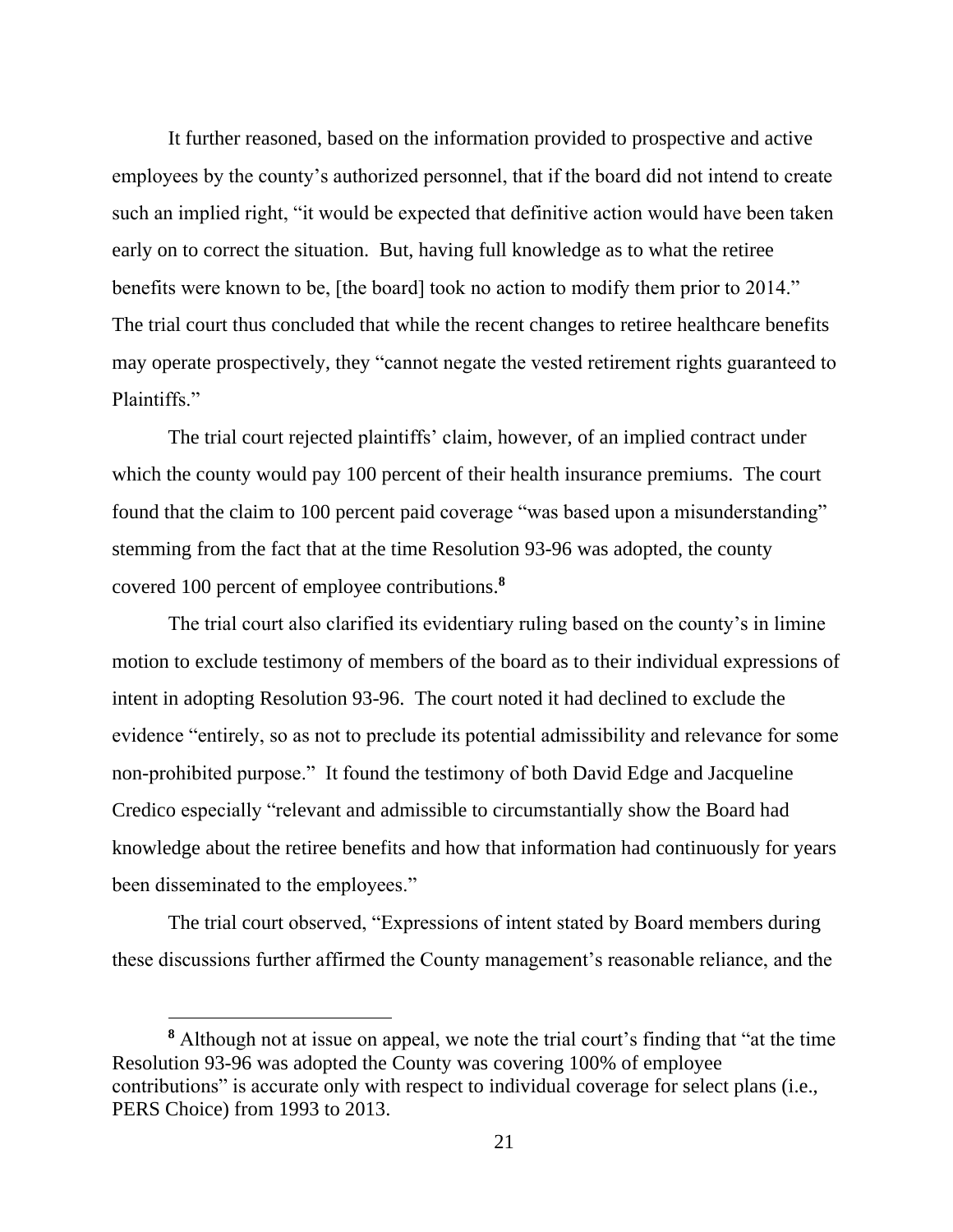testimony of those members at trial confirmed that those dis[cus]sions took place as reported. The Board, thereafter taking no action to attempt modification of these benefits, provides strong evidence that these were the health benefits as promised to the employees by the adoption of Resolution 93-96."

The court concluded from this evidence "that in order to be able to attract and retain qualified employees while offering lower salaries than otherwise available, the county entered into an implied in fact contract that promised eligible retirees paid health insurance premiums equal to those paid for active County employees. The County's withdrawal from PEMHCA years later did not release it from this implied promise. The actual amount the County is obligated to pay is subject to change in accordance with those agreements resulting from terms of the periodic MOUs entered into between the County and active employees."

The court concluded with respect to the implied contract, "[t]he terms of the contract are non-modifiable. To be otherwise would render the County's promise ephemeral and meaningless since the promised coverage could be unilaterally changed at any time."

#### 3. Judgment

The trial court entered judgment in favor of plaintiffs on September 9, 2020. The court amended the judgment on December 3, 2020, to reflect the amount owed to each plaintiff in damages and interest, calculated as "the previously paid difference between active and retiree health insurance premiums, from [each plaintiff's] retirement to date." The amended judgment also provided that plaintiffs could apply for "statutorily allowable attorney fees." The county timely filed its notice of appeal from the judgment and amended judgment on December 15, 2020. On March 3, 2021, after further proceedings, the trial court awarded plaintiffs attorney fees pursuant to Code of Civil Procedure section 1021.5.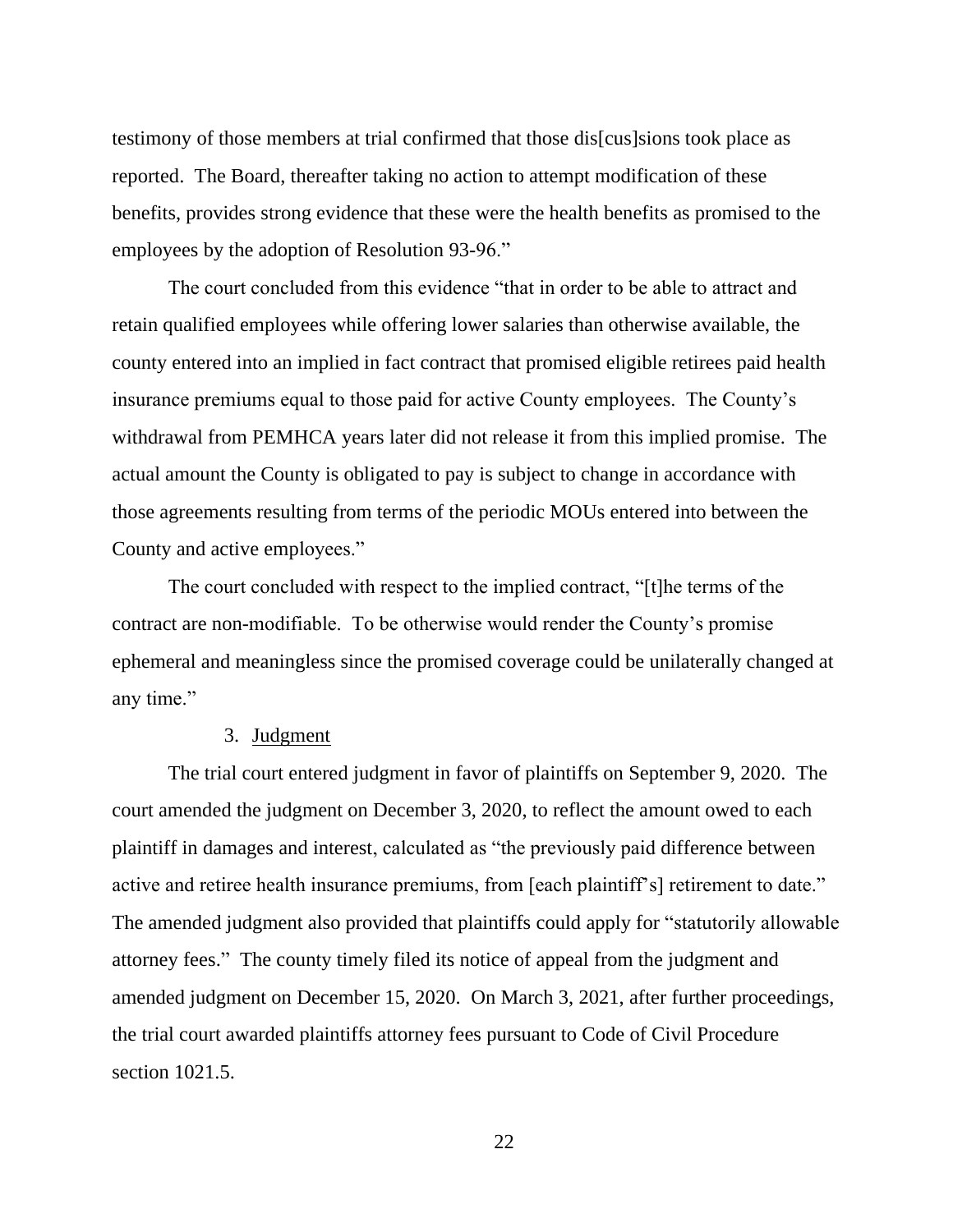#### **II. DISCUSSION**

The principal issue on appeal is whether the trial court erred in its conclusion that plaintiffs' evidence satisfied the legal standard set out in *Retired Employees* to prove that the county intended to provide retired county employees with a vested right to lifetime healthcare benefits equal to that provided for active employees and entered into an implied contract to do so. **9**

#### *A. Standard of Review*

Where, as here, the appeal presents questions of both law and fact, our Supreme Court has explained the principles governing the standards of appellate review.

" 'Questions of fact concern the establishment of historical or physical facts; their resolution is reviewed under the substantial-evidence test. Questions of law relate to the selection of a rule; their resolution is reviewed independently. Mixed questions of law and fact concern the application of the rule to the facts and the consequent determination whether the rule is satisfied.  $\dots$  If,  $\dots$  the inquiry requires a critical consideration, in a factual context, of legal principles and their underlying values, the question is predominantly legal and its determination is reviewed independently.' " (*Haworth v*. *Superior Court* (2010) 50 Cal.4th 372, 384 (*Haworth*).)

In this matter, the county seeks to demonstrate that the trial court's determination regarding the existence of an implied vested contractual right contravenes the legal presumption articulated in *Retired Employees* " '*against* the creation of a vested contractual right.' " (*Cal Fire*, *supra*, 6 Cal.5th at p. 983.) Our examination thus requires " ' "the consideration of legal concepts and involve[s] the exercise of judgment about the values underlying legal principles" ' " (*Haworth*, *supra*, 50 Cal.4th at p. 385), thus triggering independent review. (See *Cal Fire* at p. 976 [applying independent review to

**<sup>9</sup>** The county also raises arguments on appeal as to equitable estoppel and the defenses of statute of limitations and laches. The county has elected not to separately appeal the fee award, which it submits "will rise or fall with the judgment."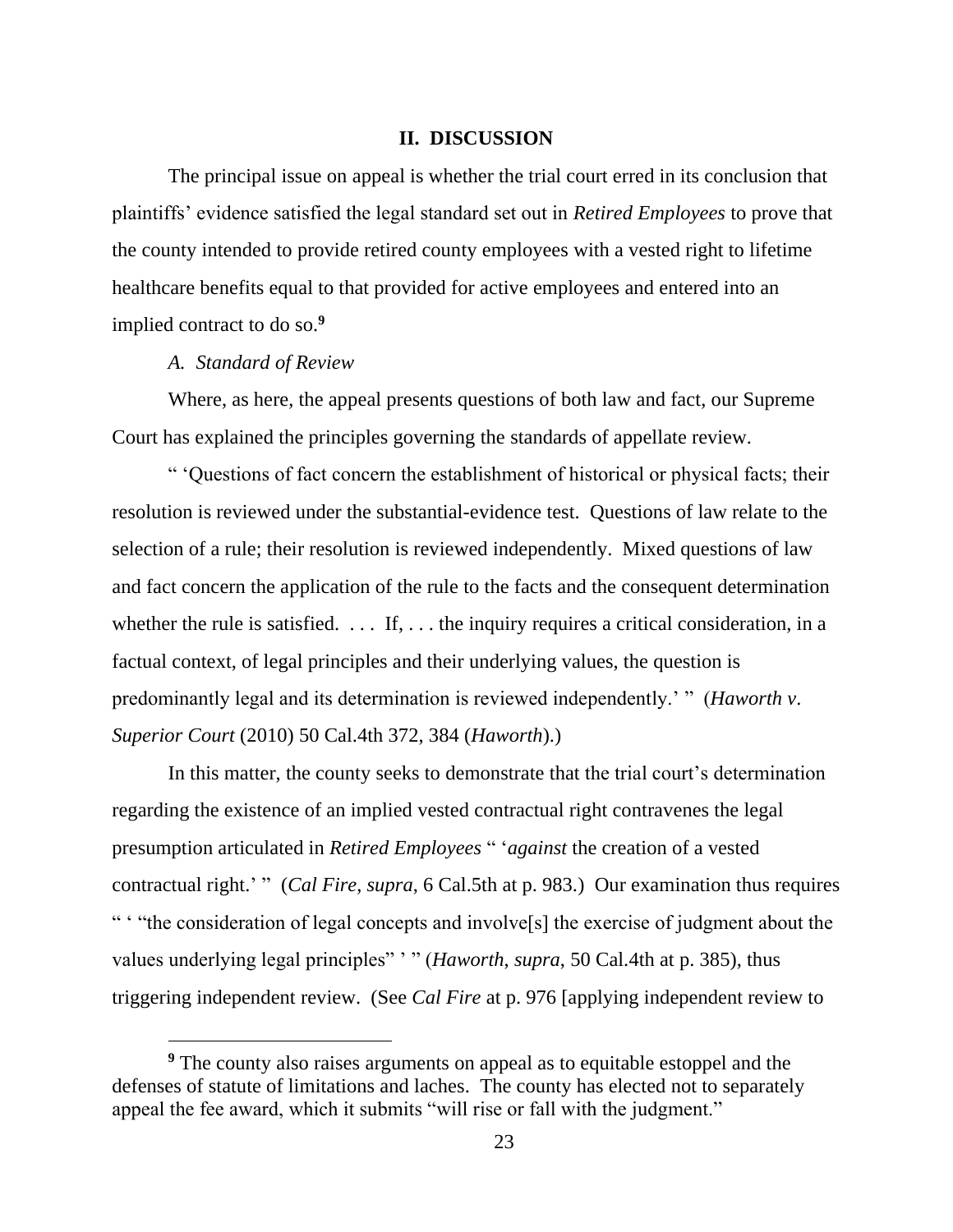whether a claimed public employee benefit was a vested right protected by the constitutional contract clause].)

Further, the contested issue surrounding the admission of extrinsic evidence outside the legislative process to prove the board's intent requires this court to evaluate the trial court's evidentiary rulings. In particular, we examine the trial court's determination that the evidence was sufficient to prove the county's intent to establish an implied contractual right to the specified, vested retirement benefits. Several additional precepts guide our review of this question.

"As a general matter, evidence may be admitted if relevant (Evid. Code, § 350), and ' "[r]elevant evidence" means evidence . . . having any tendency in reason to prove or disprove any disputed fact that is of consequence to the determination of the action' (*id.*, § 210)." (*Coffey v. Shiomoto* (2015) 60 Cal.4th 1198, 1213 (*Coffey*).) However, even as a trial court has broad discretion in determining the relevance of evidence (*ibid.*), it lacks discretion to admit irrelevant evidence (*People v. Riggs* (2008) 44 Cal.4th 248, 289). We generally review a trial court's rulings concerning the admissibility of evidence for abuse of discretion. (*Shaw v*. *County of Santa Cruz* (2008) 170 Cal.App.4th 229, 281.) To the extent the relevancy determination in this case turns primarily on the application of the legal standard enunciated in *Retired Employees*, the issue is a question of law, which we review de novo. (See *Zhou v. Unisource Worldwide* (2007) 157 Cal.App.4th 1471, 1476.)

## *B. Implied Contractual Right to Vested Retiree Healthcare Benefits Equal to Those Provided to Active Employees*

1. Analytical Framework

Plaintiffs' claim is founded on the concept of vested rights. The vested rights doctrine "is grounded in the constitutional contract clause" in the United States and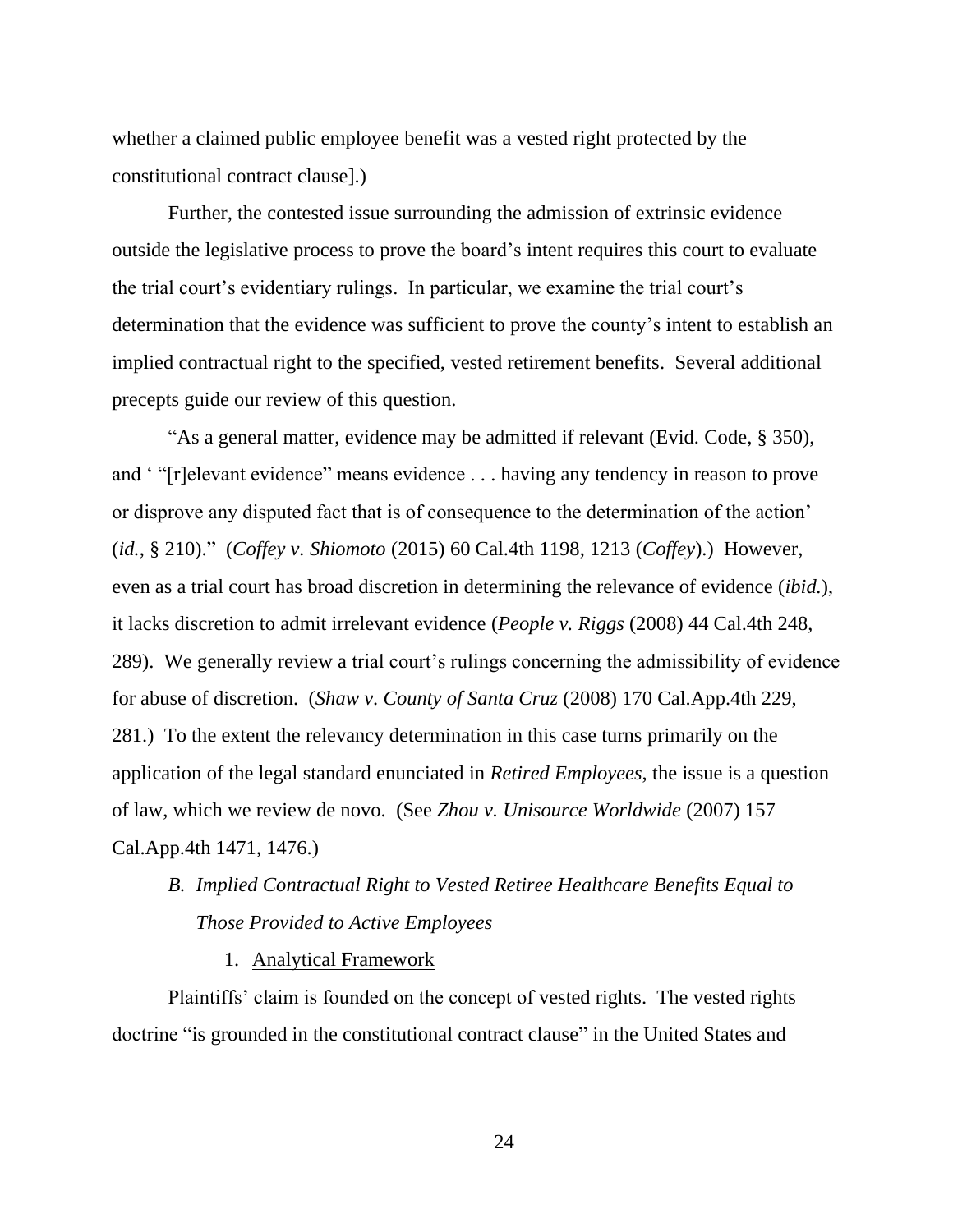California Constitutions.**<sup>10</sup>** (*Cal Fire*, *supra*, 6 Cal.5th at pp. 976–977.) The contract clause "prohibit[s] the enactment of laws effecting a 'substantial impairment' of contracts, including contracts of employment." (*Id*. at p. 977.) Understood in this context, the term " 'vested right' " refers to a "benefit of public employment whose repeal or other divestment is constrained by the constitutional contract clause." (*Id*. at p. 972, fn. 3.)

The terms and conditions of public employment are generally established by statute rather than by contract. (*Cal Fire*, *supra*, 6 Cal.5th at p. 977.) Consequently, most terms of public employment are *not* protected by the contract clause and may therefore be changed by the relevant legislative body. As emphasized by the California Supreme Court, "[c]ontract clause protection of the terms and conditions of public employment historically has been the exception, rather than the rule." (*Ibid.*)

In *Retired Employees*, in response to a question certified by the United States Court of Appeals for the Ninth Circuit, the California Supreme Court considered whether a California county can form an implied contract with county employees that would, by virtue of the operation of the contract clause, confer a vested contractual right to lifetime retiree health benefits. (*Retired Employees*, *supra*, 52 Cal.4th at p. 1176.)

The California Supreme Court recognized that the principles governing intent to form implied contractual terms in the context of public employment benefits are the same as those that govern interpretation of private contracts. (*Retired Employees*, *supra*, 52 Cal.4th at p. 1179; see Civ. Code, § 1635.) These rules provide that a contract may be either express or implied. (*Retired Employees*, at p. 1178, citing Civ. Code, § 1619.) While express contract terms are stated in words (Civ. Code, § 1620), "[t]he existence

**<sup>10</sup>** Article I, section 10, clause 1 of the United States Constitution states that "No state shall . . . pass any . . . law impairing the obligation of contracts . . . ." (U.S. Const., art. I, § 10, cl. 1.) The California Constitution similarly provides, "A . . . law impairing the obligation of contracts may not be passed." (Cal. Const., article I,  $\S$  9.)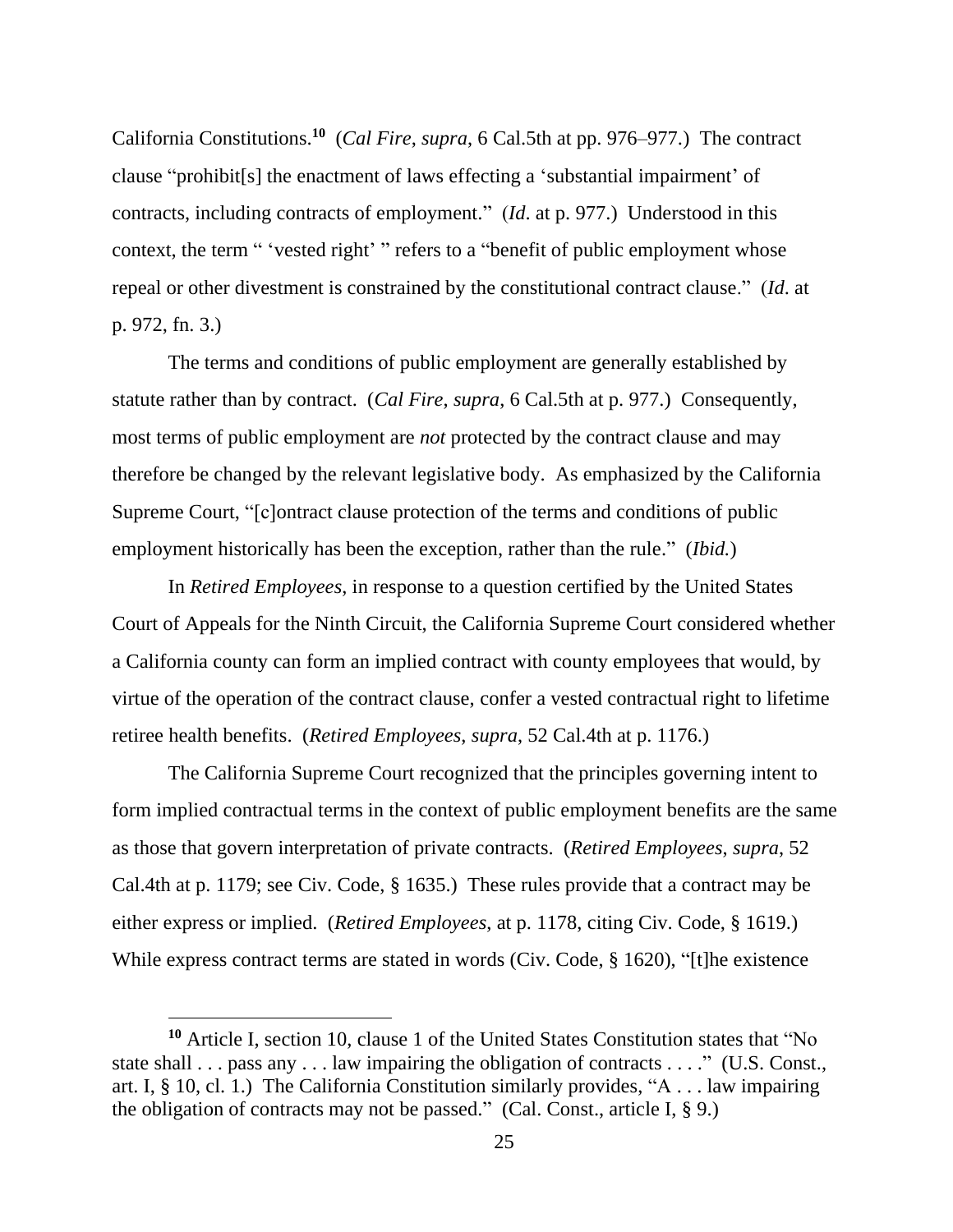and terms of an implied contract are manifested by conduct." (*Retired Employees*, at p. 1178; see Civ. Code, § 1621.) Conduct to form an implied contract, or implied contractual terms, must reflect " 'a mutual agreement and intent to promise where the agreement and promise have not been expressed in words.' " (*Retired Employees*, at p. 1178.)

In the employment benefit context, where the benefit in question has been conferred by board resolution, the court looks to the resolution to ascertain the parties' contractual rights and obligations. (*Retired Employees*, *supra*, 52 Cal.4th at p. 1185.) There are, according to *Retired Employees*, "limited circumstances" under California law in which contractual rights may be implied from such legislative enactments. (*Ibid.*) These limits stem from the fact that "[a] resolution by a county board does not only—or even primarily—establish contract rights" but rather is a means "by which a board of supervisors exercises its authority to effect policy." (*Ibid.*) " 'Policies, unlike contracts, are inherently subject to revision and repeal, and to construe laws as contracts when the obligation is not clearly and unequivocally expressed would be to limit drastically the essential powers of a legislative body.' " *(Ibid.)* Accordingly, the court held that there is a legal presumption *against* creation of a vested contractual right from a resolution or statutory scheme. (*Id.* at pp. 1185–1186.) " '[I]t is presumed that a statutory scheme is *not* intended to create private contractual or vested rights and a person who asserts the creation of a contract with the state has the burden of overcoming that presumption.' " (*Id.* at p. 1186, italics added*.*)

The court in *Retired Employees* instructed that to overcome the presumption against a finding of implied contractual rights, "the statutory language or circumstances accompanying its passage" must " 'clearly " . . . evince a legislative intent to create private rights of a contractual nature enforceable against the [governmental body]."" (*Retired Employees*, *supra*, 52 Cal.4th at p. 1187.) The intent to make a contract need not be express but it must be "clear." (*Ibid.*)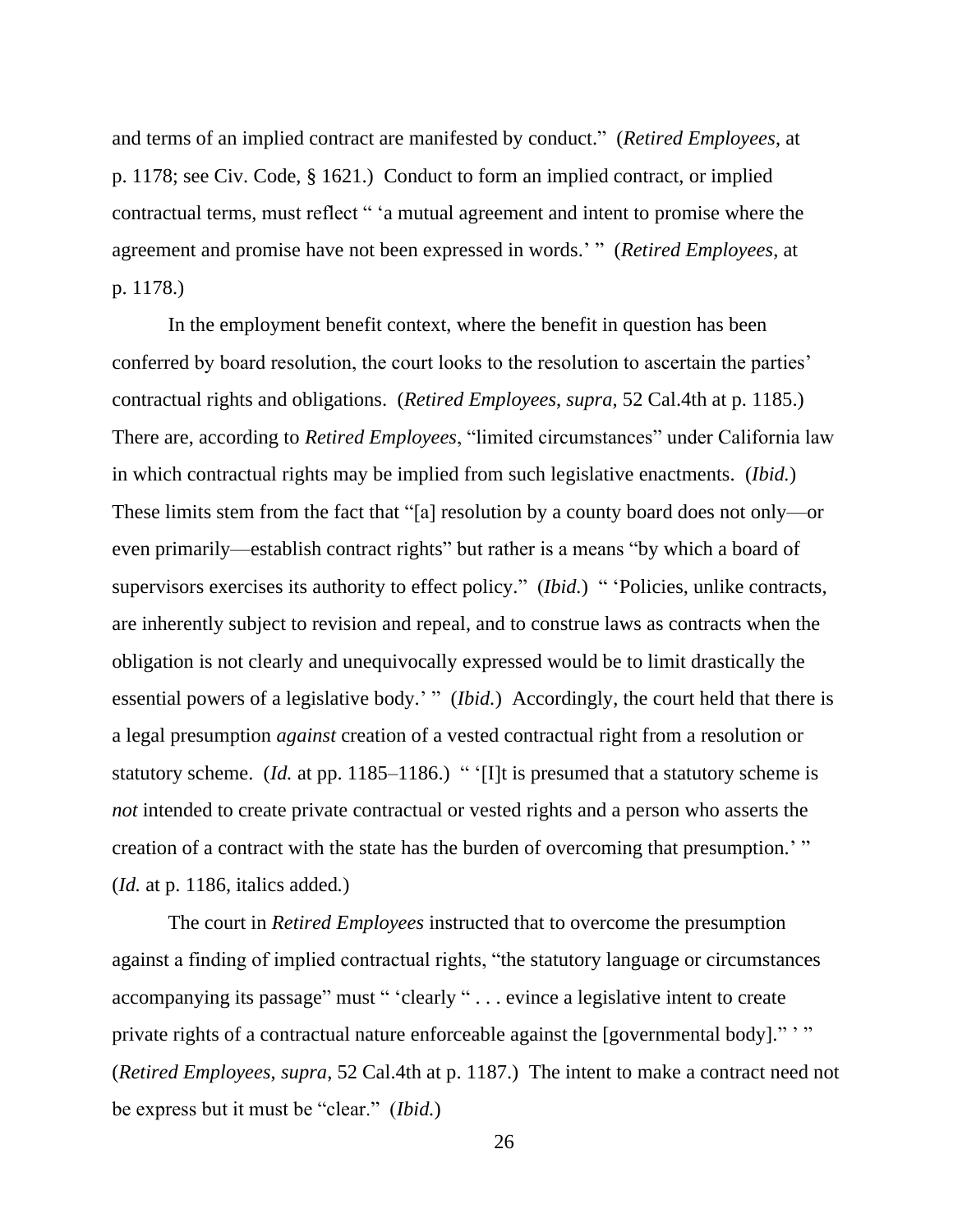Recognizing that an implied a contractual right to a lifetime retirement benefit "raise[s] legitimate" economic concerns for public agencies (*Retired Employees*, *supra*, 52 Cal.4th at p. 1188), the California Supreme Court directed courts to " 'proceed cautiously both in identifying a contract within the language of a . . . statute and in defining the contours of any contractual obligation.' " *(Ibid.)* The court reiterated, "as with any contractual obligation that would bind one party for a period extending far beyond the term of the contract of employment, implied rights to vested benefits should not be inferred without a clear basis in the contract or convincing extrinsic evidence." (*Id.* at p. 1191.)

The California Supreme Court highlighted that requiring a clear showing of legislative intent to create contractual rights in order to overcome the default presumption against them, "should ensure that neither the governing body nor the public will be blindsided by unexpected obligations." (*Retired Employees*, *supra*, 52 Cal.4th at pp. 1188–1189.)

The California Supreme Court in *Cal Fire* reaffirmed the principles articulated in *Retired Employees*, including the presumption against legislative creation of a vested contractual right. In reviewing the conclusion of the court in *Retired Employees*, the high court noted that "the existence of the MOUs" between the county and employees in *Retired Employees* was "critical to its conclusion that an implied contractual right could have been created." (*Cal Fire*, *supra*, 6 Cal.5th at p. 980.)

In *Cal Fire* itself, the court rejected the plaintiffs' claim that a statute enacted in 2003, which gave state employees the opportunity to purchase additional retirement service credit (and boost their eventual pension benefits), created a vested right to purchase such credit. (*Cal Fire*, *supra*, 6 Cal.5th at pp. 969–971.) In examining the issue, the court reiterated that the principal function of a legislature is not to make contracts but to make laws that establish governmental policies, which " ' "are inherently subject to revision and repeal." " (*Id.* at p. 978.) After reviewing the terms of the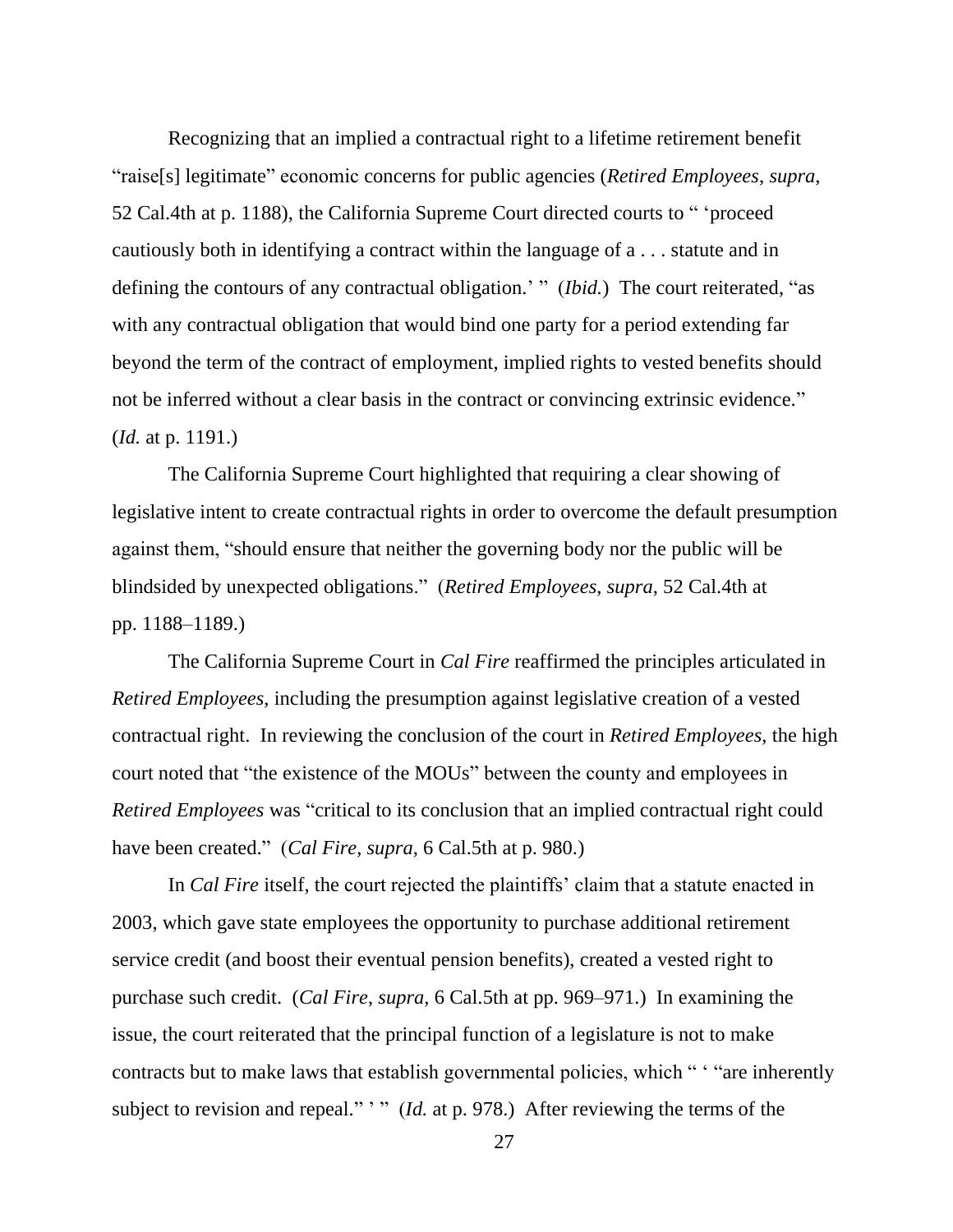statute, the court concluded it did not " 'clearly evince a legislative intent to create private rights of a contractual nature,' which is required before such rights will be found." (*Id.* at p. 982.)

Nor had plaintiffs shown intent through any "text, legislative history, or other evidence suggesting that the Legislature intended to make [additional retirement service] credit an irrevocable feature of the employment of then-existing public employees." (*Cal Fire*, *supra*, 6 Cal.5th at p. 983.) The court also rejected the plaintiffs' theory that the opportunity to purchase service credit was a form of deferred compensation akin to pension benefits. (*Id.* at pp. 986–987.) Notably, the court compared the service credit to "other optional benefits offered to public employees in connection with their work" including the opportunity to purchase health insurance benefits through a provider—and noted it had "never suggested that this type of benefit is entitled to protection under the contract clause." (*Id.* at p. 987.)

It is unmistakable from this precedent that California law contains a strong presumption against a finding of implied contractual rights for public employees. To overcome that presumption here, plaintiffs must establish that the board acted with the "requisite clear manifestation of intent" (*Cal Fire*, *supra*, 6 Cal.5th at p. 981) to create an implied, vested, contractual right to nonmodifiable retiree health benefits. Under *Retired Employees*, such intent may be proven by "the statutory language or circumstances accompanying its passage." (*Retired Employees*, *supra*, 52 Cal.4th at p. 1187.)

#### 2. Parties' Contentions

The county asserts that plaintiffs failed to make this showing, and the trial court's conclusion to the contrary was error. First, the county maintains the trial court erred by considering inadmissible extrinsic evidence outside the legislative record to ascertain legislative intent. Second, the county contends the trial court erred by misconstruing the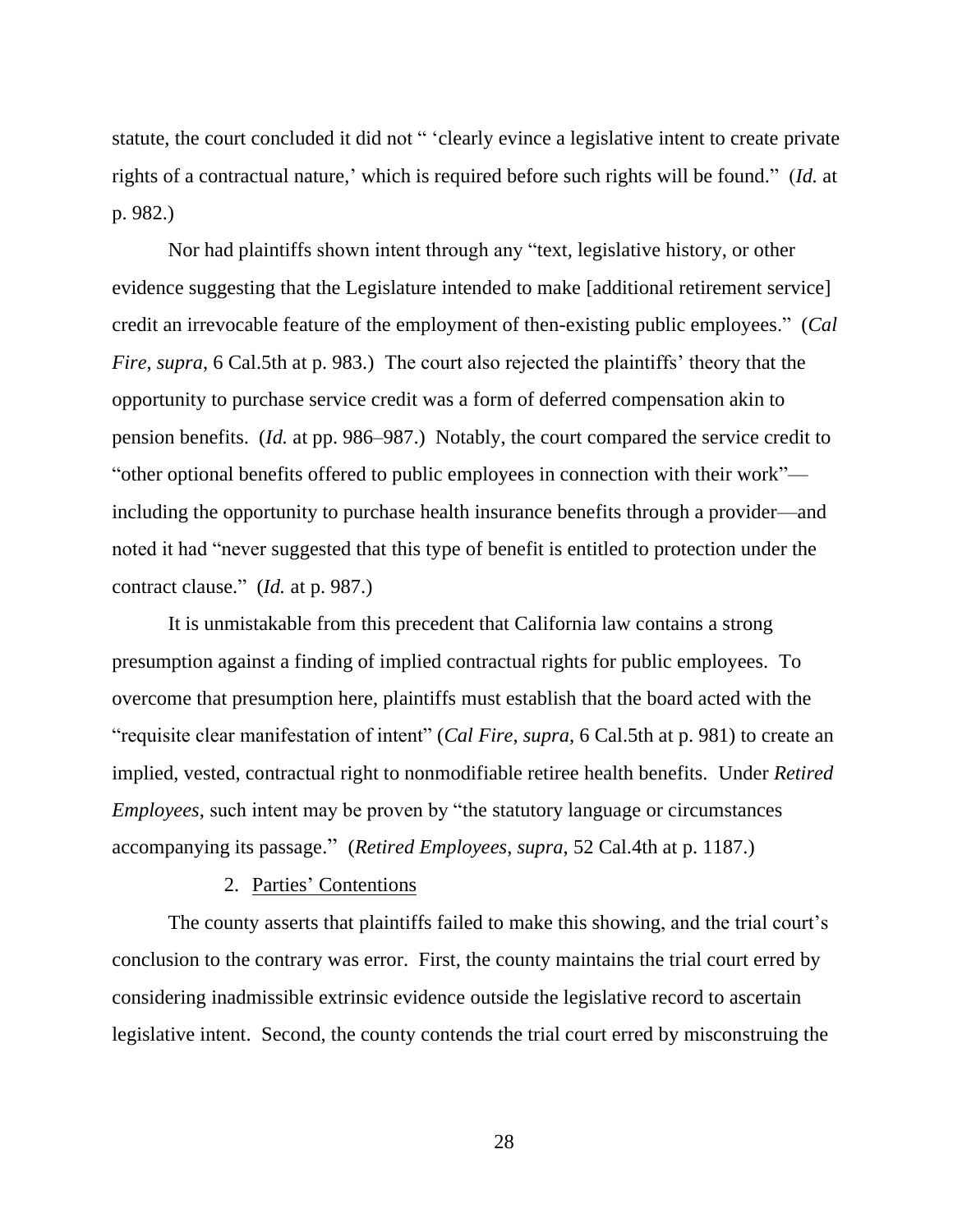law and failing to apply *Retired Employees*'s presumption against an implied vested contractual right to the evidence at trial.**<sup>11</sup>**

Plaintiffs respond that because the legislative record did not provide substantive guidance as to the board's intent to create a vested right, the trial court properly admitted testimony of former members of the board and administrative staff from which to ascertain the legislative intent. Plaintiffs argue that the county's legal arguments misread and misapply the *Retired Employees* standard, which plaintiffs assert the evidence at trial readily satisfied. A brief filed by amici curiae League of California Cities and California State Association of Counties in support of the county's appeal emphasizes the importance, from the standpoint of cities and counties throughout California, that courts adhere strictly to the standard set forth in *Retired Employees*.

### 3. Analysis

Both parties agree that there was no express contract between the county and plaintiffs to pay retirees' healthcare benefits at the same rate as active employees in perpetuity. Plaintiffs rely instead on a theory of implied contract. As the California Supreme Court has observed, a contract implied in fact " 'consists of obligations arising from a mutual agreement and intent to promise where the agreement and promise have not been expressed in words.' " (*Retired Employees*, *supra*, 52 Cal.4th at p. 1178.)

We begin by clarifying the implied promise at issue on appeal. As the county points out, plaintiffs identified various expressions of the promise they sought to enforce

**<sup>11</sup>** In its briefing on appeal, the county asserts numerous grounds for reversing the trial court's ruling. It contends, inter alia, that plaintiffs failed to prove a vested contractual right to lifetime retiree healthcare premiums equal to those paid for active employees, that the trial court erred in admitting extrinsic evidence of legislative intent, that plaintiffs failed to identify the purported promise much less prove the board intended to bind the county to it, and that the legislative record does not support an implied contractual vested right. The county further contends, in an argument raised for the first time in its reply brief, that an implied contractual obligation is void and unenforceable here. For ease of exposition, we have distilled the county's principal contentions on appeal into two key challenges identified *ante*.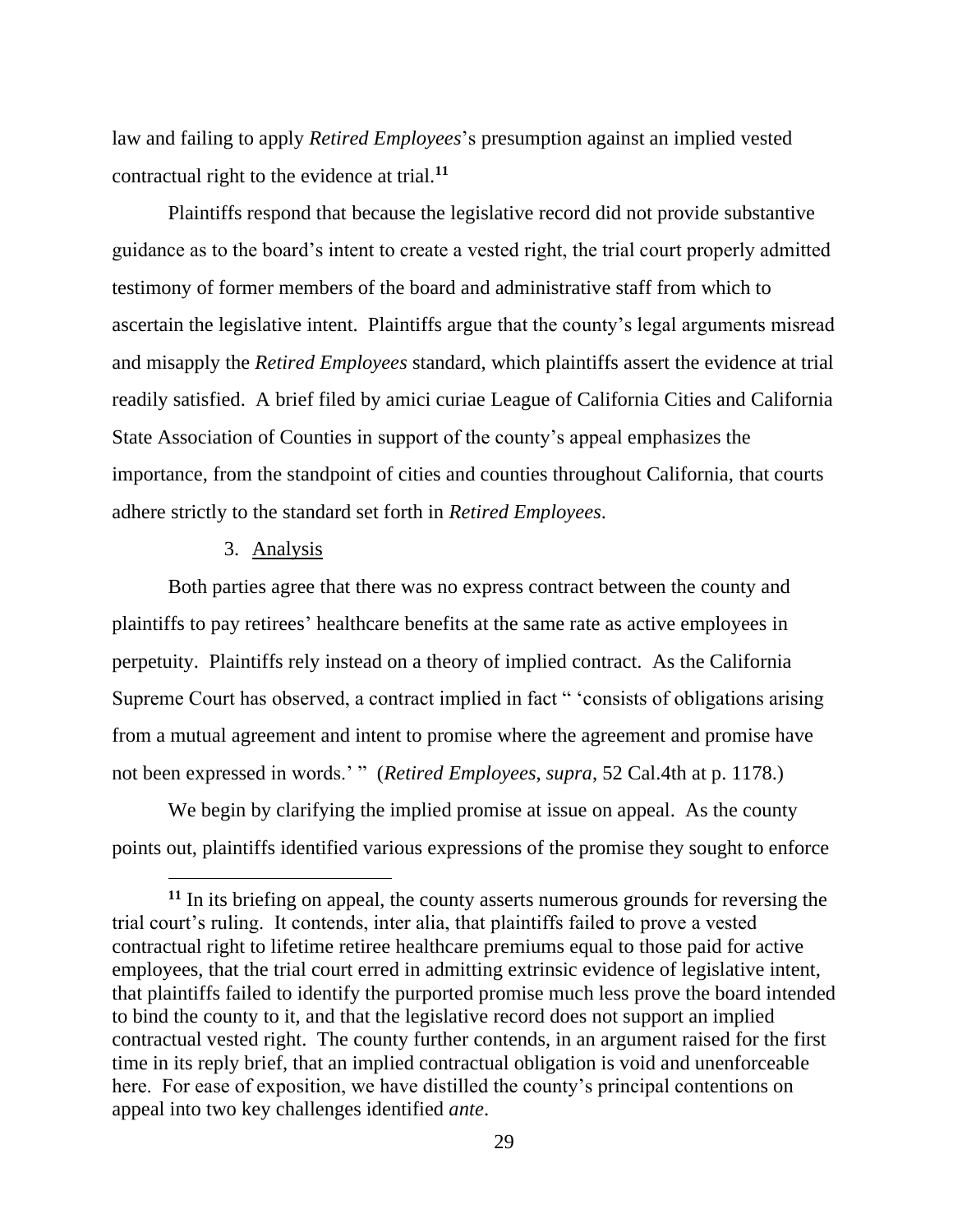through this litigation. The operative complaint alleged that Resolution 93-96, together with subsequent resolutions and communications by the board and county officials, manifested a promise to provide "fully paid" or "100% paid" retiree healthcare benefit premiums, "no less than those received at their time of retirement from the County of San Benito." Plaintiffs offered testimony at trial to this effect, including the recollections of former supervisors Patricia Loe, Reb Monaco, Richard Place, and Michael Graves, and argued this version of the promise in their posttrial brief.

Plaintiffs at trial also asserted a different implied contractual term—namely that the county promised to provide lifetime retiree healthcare benefits (for those employees who retired before the county exited from PEMHCA) in parity with those provided for active employees. In support of this articulation of the implied contractual term, plaintiffs offered the testimony of former human resources technician Elsie Marshall, former clerk of the board Denise Thome, and former county administrative officer David Edge. Lastly, plaintiffs additionally offered testimony to the effect that the promised, vested healthcare benefit entitled them to 100 percent of the "medium range plan" offered.

As noted, *ante*, the trial court found that the alleged promise of "fully paid" or "100% paid" retiree health insurance premiums "was based upon a misunderstanding" related to the coverage provided at the time Resolution 93-96 was adopted. The court instead ruled that the county "enter[ed] into an implied contract with its employees promising, in exchange for working during their active years at lower wages, upon retirement they would be compensated by having their health benefits paid at the same rate as active employees" and that the promise "was clearly intended as an integral component of the employment agreement."**<sup>12</sup>**

**<sup>12</sup>** The county contends that plaintiffs' shifting identification of the purported promise underscores their inability to prove that the board manifested clear intent to bind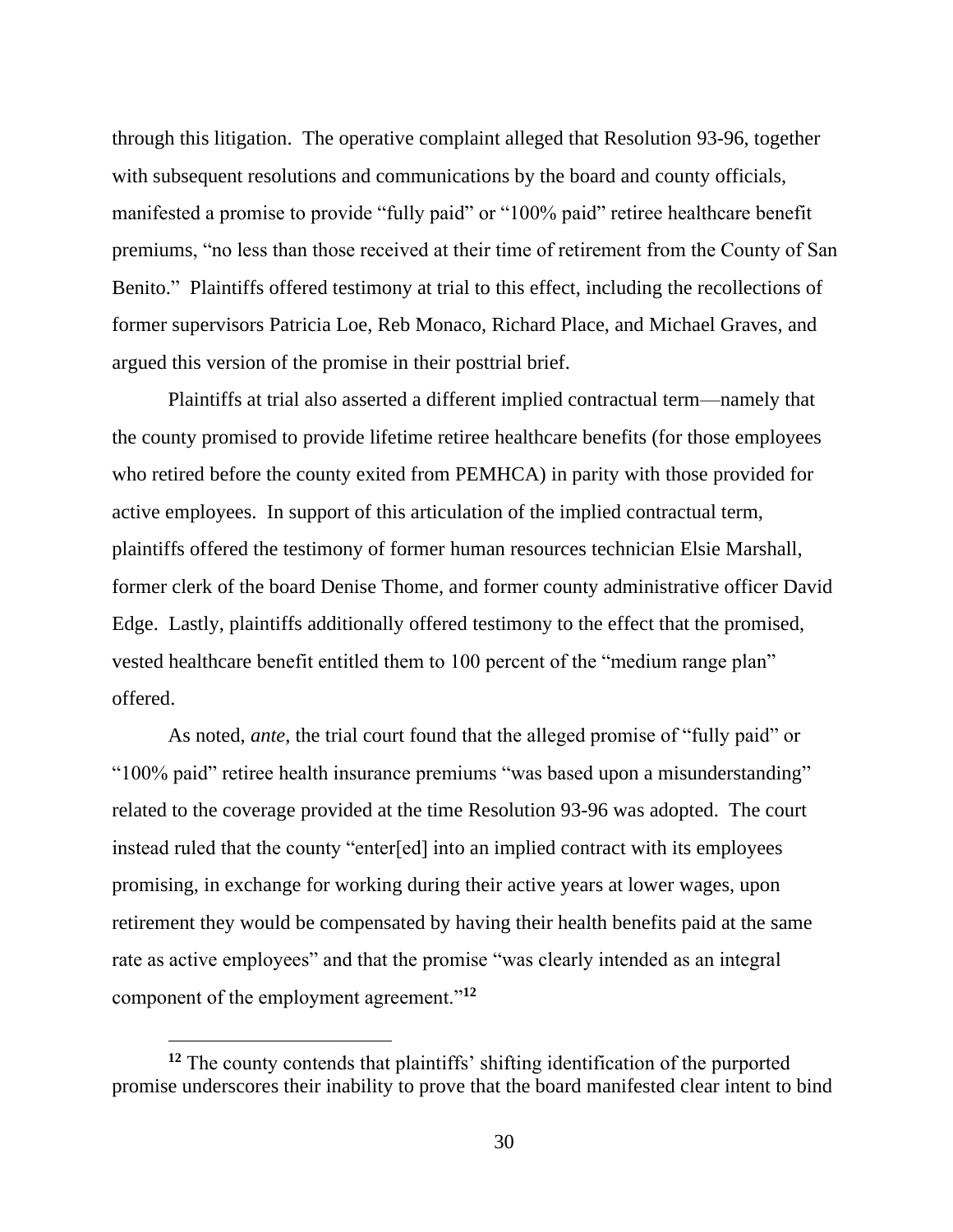Both sides agree that the resolutions passed by the board and the related legislative record do not contain language indicating an intent to create a vested right to nonmodifiable retiree healthcare benefits. The parties disagree on whether the trial court erred in considering evidence beyond the resolutions passed by the board.

The county contends that *Retired Employees* and its progeny require courts to limit review to the text of the legislation alleged to confer the right and the record on which that legislation was adopted. The county argues that the rationale for limiting evidence of intent to the legislative record is to ensure that the court considers only the intent of the whole governing body, not the recollections or belief of individual legislators, because only a majority of the county board may legislate employee compensation. The county asserts that notwithstanding the trial court's in limine ruling to bar testimony "as it applies to the subjective intent of the decision makers," the trial court ultimately allowed plaintiffs to circumvent the ruling by permitting former supervisors to testify as to their knowledge or understanding of the county's provision of retiree healthcare benefits.

Plaintiffs maintain, however, that the general prohibition against inquiring into the subjective intent of individual legislators does not support a categorical bar against looking beyond the legislative record to ascertain the intended legal effect of a legislative enactment. They argue the trial court properly admitted evidence of information that was known to the board at the time it enacted the relevant resolutions.

It is axiomatic that a county acts only through its board of supervisors, which as its governing body "exercises the powers of the county." (*County of Sonoma v. Superior Court* (2009) 173 Cal.App.4th 322, 344, fn. 9; see *County of Riverside v. Superior Court* 

the county, since an implied promise, like an express promise, requires a " 'meeting of minds' " (*Pacific Bay Recovery, Inc. v. California Physicians' Services, Inc.* (2017) 12 Cal.App.5th 200, 215) or "ascertained agreement of the parties" (*Unilab Corp. v. Angeles-IPA* (2016) 244 Cal.App.4th 622, 636). Because our task at this juncture is to review the judgment rendered, we do not focus on any alternate formulations of the promise offered at trial but on the implied contractual term found by the trial court.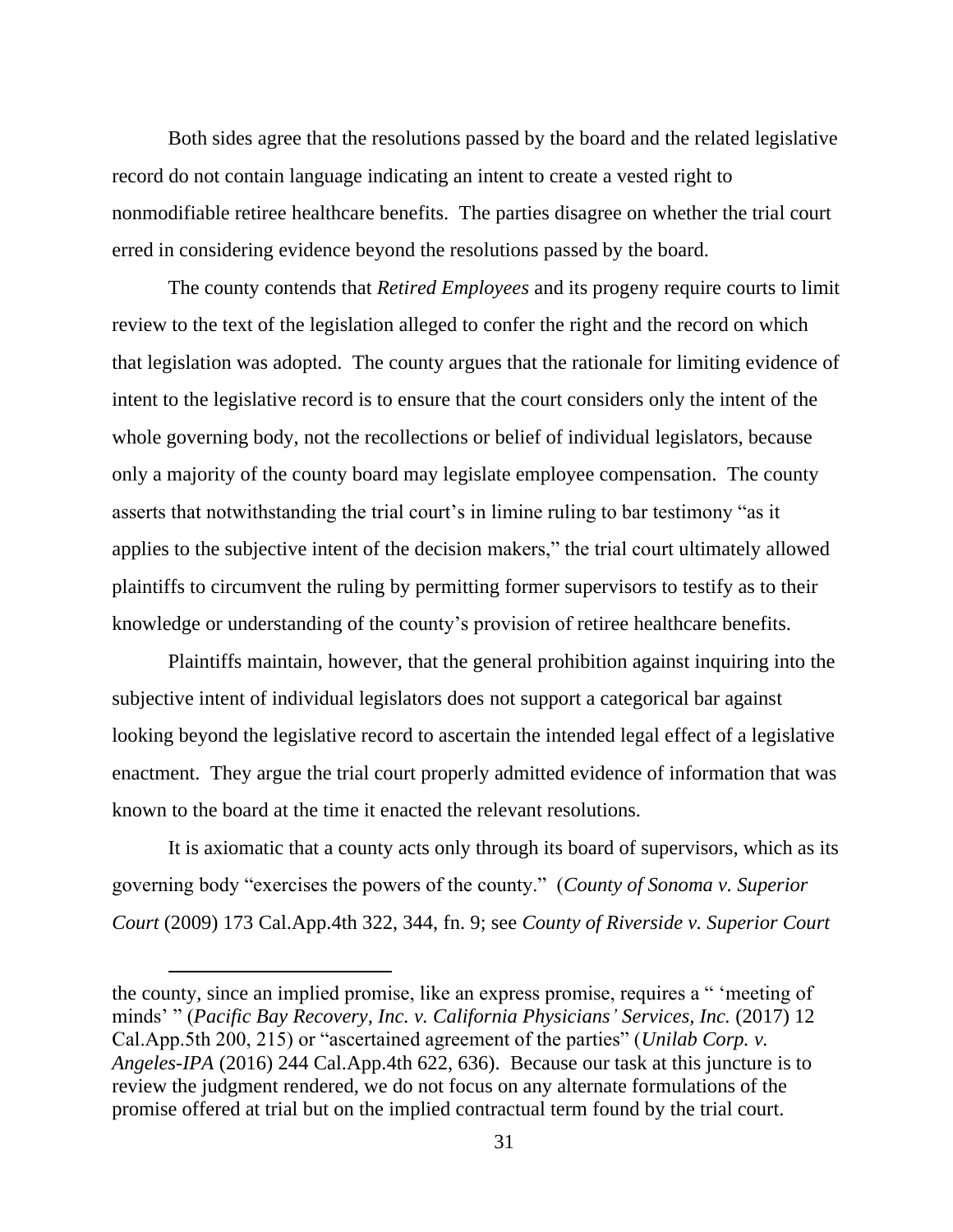(2003) 30 Cal.4th 278, 285.) Further, the difficult judgments required by the legislative function " " "cannot be left to individual officers acting in isolation; rather, it is, and indeed must be, the responsibility of the legislative body to weigh those needs and set priorities for the utilization of the limited revenues available." ' " (*Carmel Valley Fire Protection Dist. v. State of California* (2001) 25 Cal.4th 287, 302.)

For this reason, testimony regarding the understanding or intent of individual lawmakers or staff is generally irrelevant (and therefore inadmissible) to prove legislative intent. As expressed by the California Supreme Court, "we have repeatedly declined to discern legislative intent from comments by a bill's author because they reflect only the views of a single legislator instead of those of the Legislature as a whole." (*Myers v. Philip Morris Companies, Inc.* (2002) 28 Cal.4th 828, 845; see *Quintano v. Mercury Casualty Co.* (1995) 11 Cal.4th 1049, 1062; *People v. Farell* (2002) 28 Cal.4th 381, 394 ["the expressions of individual legislators generally are an improper basis upon which to discern the intent of the entire Legislature"].) Instead, to determine intent, "the court relies on the expression of the intent of the entire legislative body rather than statements made by individual members of the Legislature." (*City of Berkeley v. Cukierman* (1993) 14 Cal.App.4th 1331, 1341.) "The subjective understandings of individuals, as well as understandings communicated outside the approval process, are not admissible as evidence of the City's intent." (*Vallejo Police*, *supra*, 15 Cal.App.5th at p. 617.)

Thus, as one appellate decision noted in a case involving a city's living wage ordinance, the testimony of a former city councilmember who served when the council passed the ordinance was "not admissible to show the intended meaning of the statute," though the court could properly consider contemporaneous memoranda from the city attorney to the city council concerning the draft ordinance. (*Aguiar v. Superior Court* (2009) 170 Cal.App.4th 313, 326, fn. 7.) So, too, reviewing courts have typically declined to credit non-contemporaneous or after-the-fact statements regarding legislative intent. (See *Graham County Soil and Water Conservation Dist. v. U.S. ex rel. Wilson*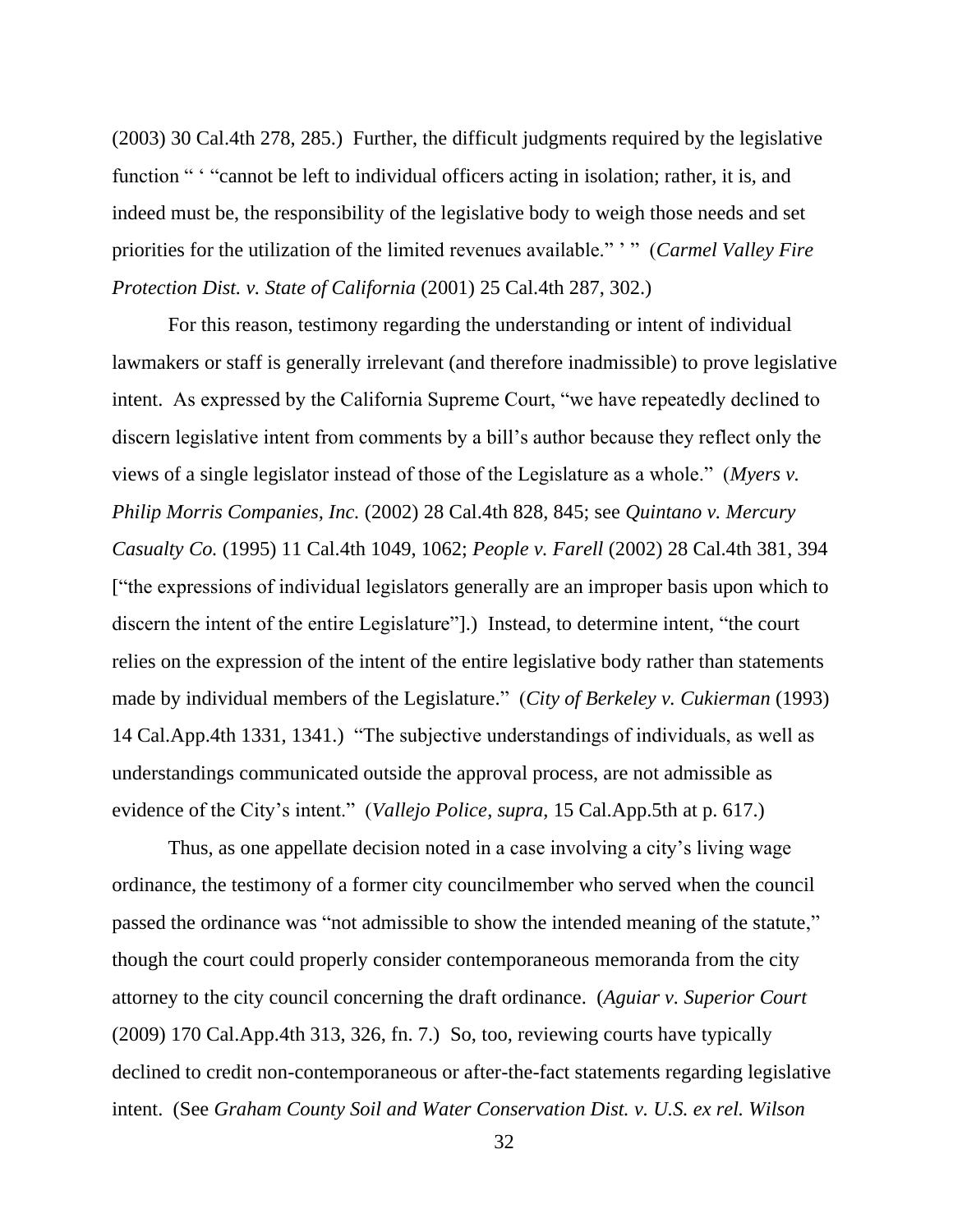(2010) 559 U.S. 280, 298 [deeming letter written by the bill's sponsors 13 years after its enactment "of scant or no value" for purposes of deciding statutory intent]; *Maples v. Kern County Assessment Appeals Bd.* (2002) 103 Cal.App.4th 172, 195, fn. 9 [rejecting as unpersuasive after-the-fact statements by the individual responsible for drafting the agency rule at issue, where that testimony was contrary to the "administrative record contemporaneous to the adoption and amendment" of the rule].)

Likewise, courts have rejected evidence of longstanding policies and practices standing alone—as an adequate basis to establish clear legislative intent to create an implied vested benefit. "A practice or policy extended over a period of time does not translate into an implied contract right without clear legislative intent to create that right . . . ." (*Retired Employees Assn. of Orange County, Inc. v. County of Orange* (9th Cir. 2014) 742 F.3d 1137, 1142 (*Retired Employees II*), citing *Retired Employees*, *supra*, 52 Cal.4th at p. 1187.) Indeed, a consistent course of conduct does not imply contractual entitlement absent evidence of the requisite intent. (See *Sappington v. Orange Unified School Dist.* (2004) 119 Cal.App.4th 949, 954–955, [school district's 20-year course of conduct in which it provided retirees free health coverage under various plans did not support retirees' assertion that the longstanding benefit created an implied contractual mandate]; *Sacramento County Retired Employees Assn. v. County of Sacramento* (E.D. Cal. 2013) 975 F.Supp.2d 1150, 1166 [explaining that the course of conduct must give rise to the specific contractual understanding sought to be enforced as an implied contract].)

As these cases demonstrate, the relevance of extrinsic evidence to prove legislative intent to confer an implied contractual right is closely related to the function of the legislative process and is defined according to the commonly recognized indicia of legislative intent. (See, e.g., *Kaufman & Broad Communities, Inc. v. Performance Plastering, Inc.* (2005) 133 Cal.App.4th 26, 30 (*Kaufman & Broad*) ["As a general rule in order to be cognizable, legislative history must shed light on the collegial view of the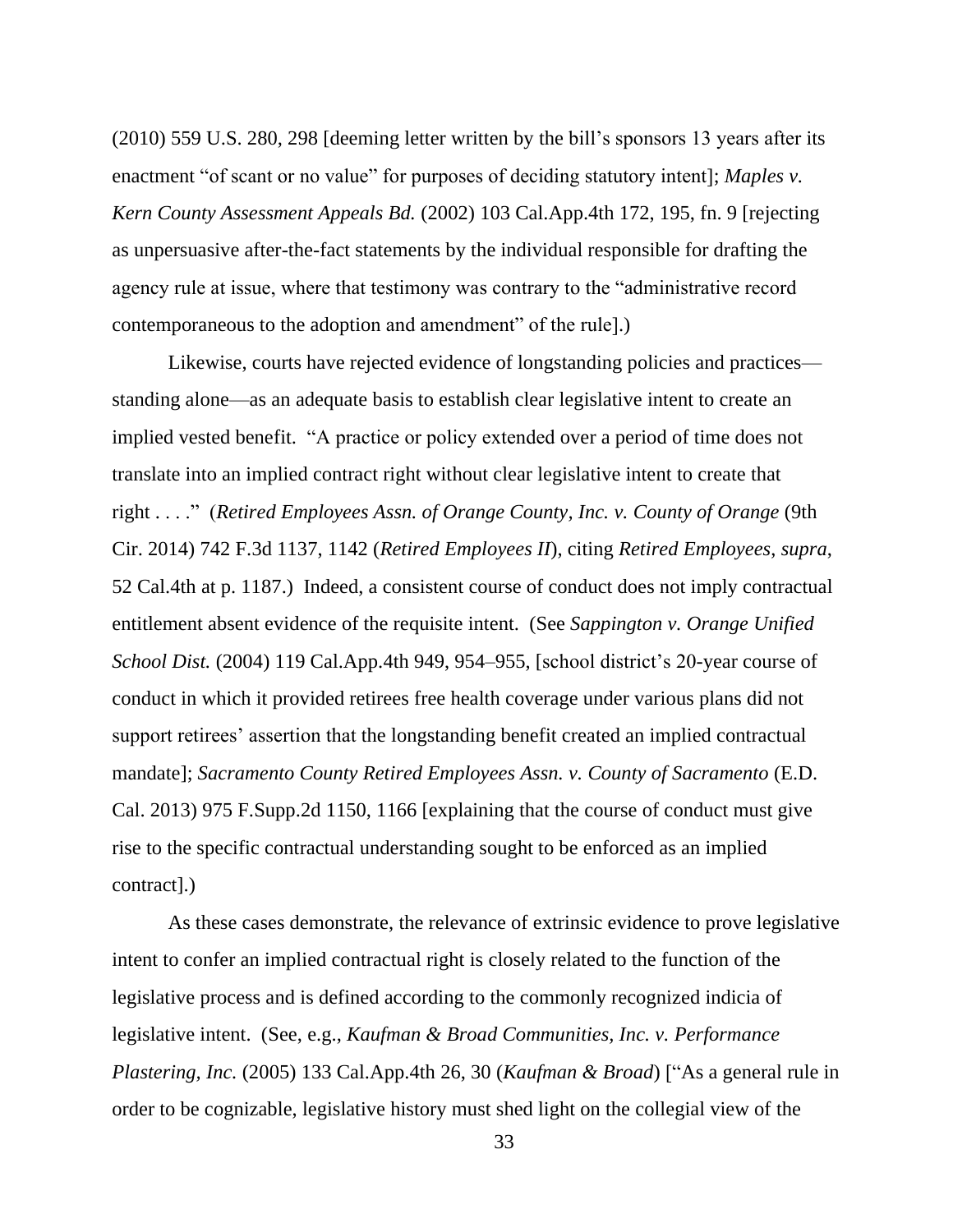Legislature as a whole." $]$ .)<sup>13</sup> In comparing these standards to the scope of testimony admitted at trial, it appears that the trial court failed to adhere to its own articulated limit. That is, while on the one hand the court recognized that it could not consider "the subjective intent of the decision makers" and instead indicated it would allow testimony related to the circumstances surrounding passage of the resolutions and what the board members "were informed of" (presumably at the time they voted on the relevant resolutions), the court admitted and considered testimony beyond these parameters.

Former supervisors Michael Graves, Richard Place, Patricia Loe, Reb Monaco, and Donald Marcus each testified on behalf of plaintiffs regarding their knowledge or understanding of the county's retirement health insurance promise for county employees. But at no point were these former supervisors able to identify a communication from staff that conveyed their understanding to the board as a whole, or even a specific resolution or board meeting at which the county's commitment to lifetime retirement benefits at a specified level was discussed in open session. Far from demonstrating a clear intent to promise lifetime retiree health insurance benefits based upon "the statutory language or circumstances accompanying [the] passage" (*Retired Employees*, *supra*, 52 Cal.4th at p. 1187) of Resolution 93-96, or any of the subsequent resolutions, the testimony of the former supervisors reflected their generic knowledge or understanding of the benefits that

**<sup>13</sup>** The *Kaufman & Broad* decision provides a lengthy illustrative list of materials that generally constitute "cognizable legislative history." (*Kaufman & Broad*, *supra*, 133 Cal.App.4th at pp. 31–38.) Though directed at requests for judicial notice of documents pertaining to legislative history, the list is instructive. Examples of "cognizable legislative history" include conference committee reports, assembly staff analyses, and statements by sponsors, proponents and opponents *communicated to the legislature as a whole* (*id.* at pp. 31–36), whereas documents *not* constituting legislative history include legislator statements, letters, and press releases not communicated to the legislature as a whole, and views of individual legislators, staffers, and other interested persons. (*Id.* at pp. 37–38.)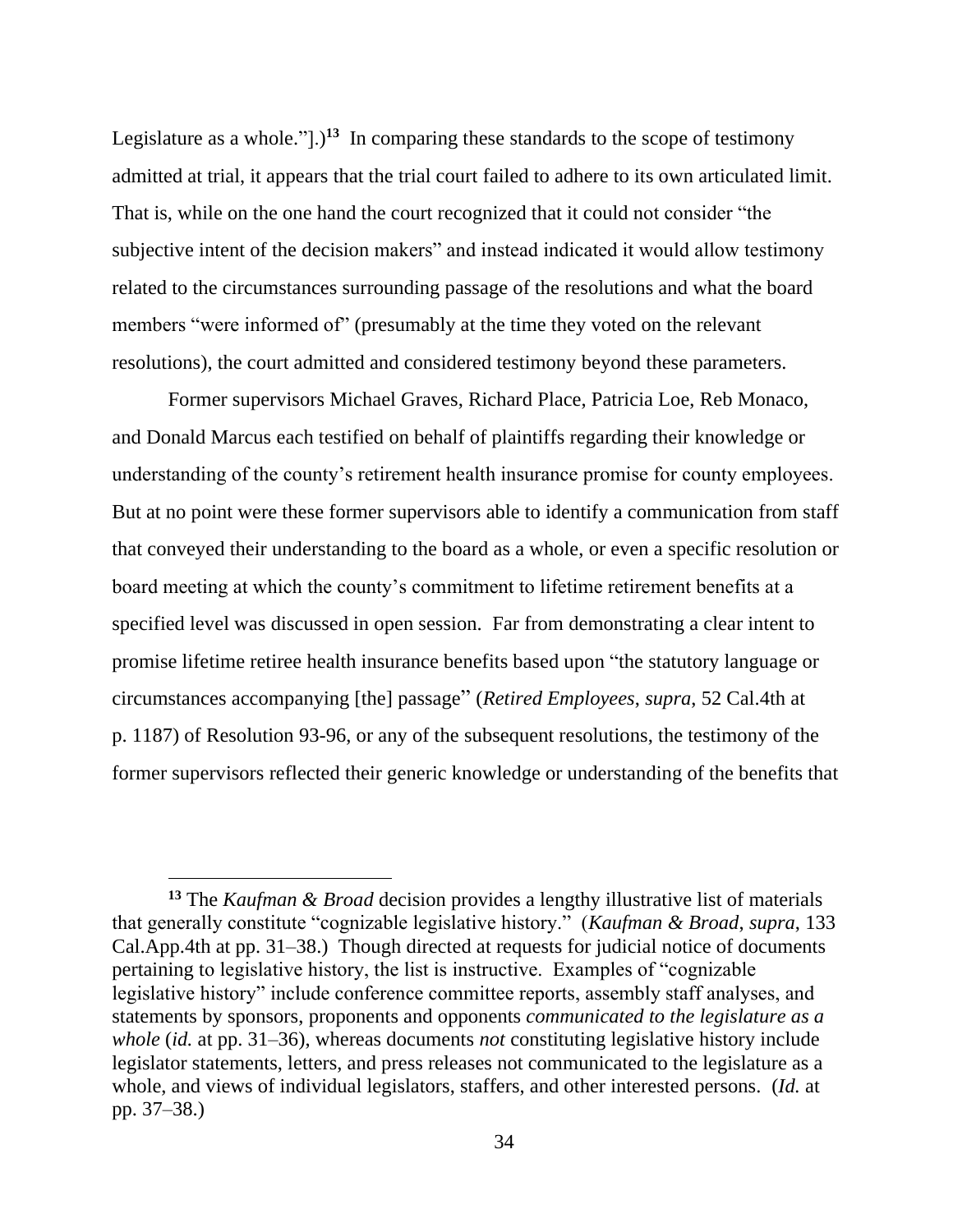the county offered, and by which it sought to attract and retain employees.**<sup>14</sup>** In other words, plaintiffs adduced from the former supervisors the very information that case authority deems irrelevant to the determining legislative intent—each of their "subjective understandings . . . , as well as understandings communicated outside the approval process." (*Vallejo Police*, *supra*, 15 Cal.App.5th at p. 617.)

Furthermore, the former board members who testified on plaintiffs' behalf each referenced a formulation of the purported promise that the trial court ultimately rejected (i.e., that of a lifetime commitment or guarantee to pay retiree healthcare benefits in full or at 100 percent); none recalled or described a promise in the terms ultimately selected by the trial court—one based on equal contributions for retirees and active employees. The sole witnesses who articulated that expression of the county's implied promise were plaintiffs themselves, who testified both regarding 100 percent coverage of the medical premium for life (rejected by the trial court) *and* regarding lifetime coverage at the same rate paid for active employees as well as former county administrative officer David Edge and former human resources technician and management analyst III Jacqueline

**<sup>14</sup>** For example, as summarized in more detail *ante* (part I.B.2.b.), Michael Graves, who served on the board from 1982 to 1995, testified that his "knowledge" of the "retirement health insurance promise" for county employees was that it was "an inherent lifetime benefit to retain employees in San Benito County." Richard Place, who served on the board from 1997 to 2000, testified that he understood from the then-county administrative officer that retirement benefits vested after five years of service, at which point the county was committed to paying 100 percent of employees' coverage for a selected premium. Patricia Loe, who served on the board from 2003 to 2010, testified that her knowledge of the county's "guaranteed" lifetime health insurance benefit for individual coverage at the "middle tier" CalPERS plan came from former county administrative officers and human resources staff. Reb Monaco, who served on the board from 2003 until 2010, believed, based on information from Jaqueline Credico in human resources, informal conversations with other supervisors, and his own receipt of benefits from the county, that a resolution adopted before his tenure committed the county to provide fully paid retiree healthcare benefits for life.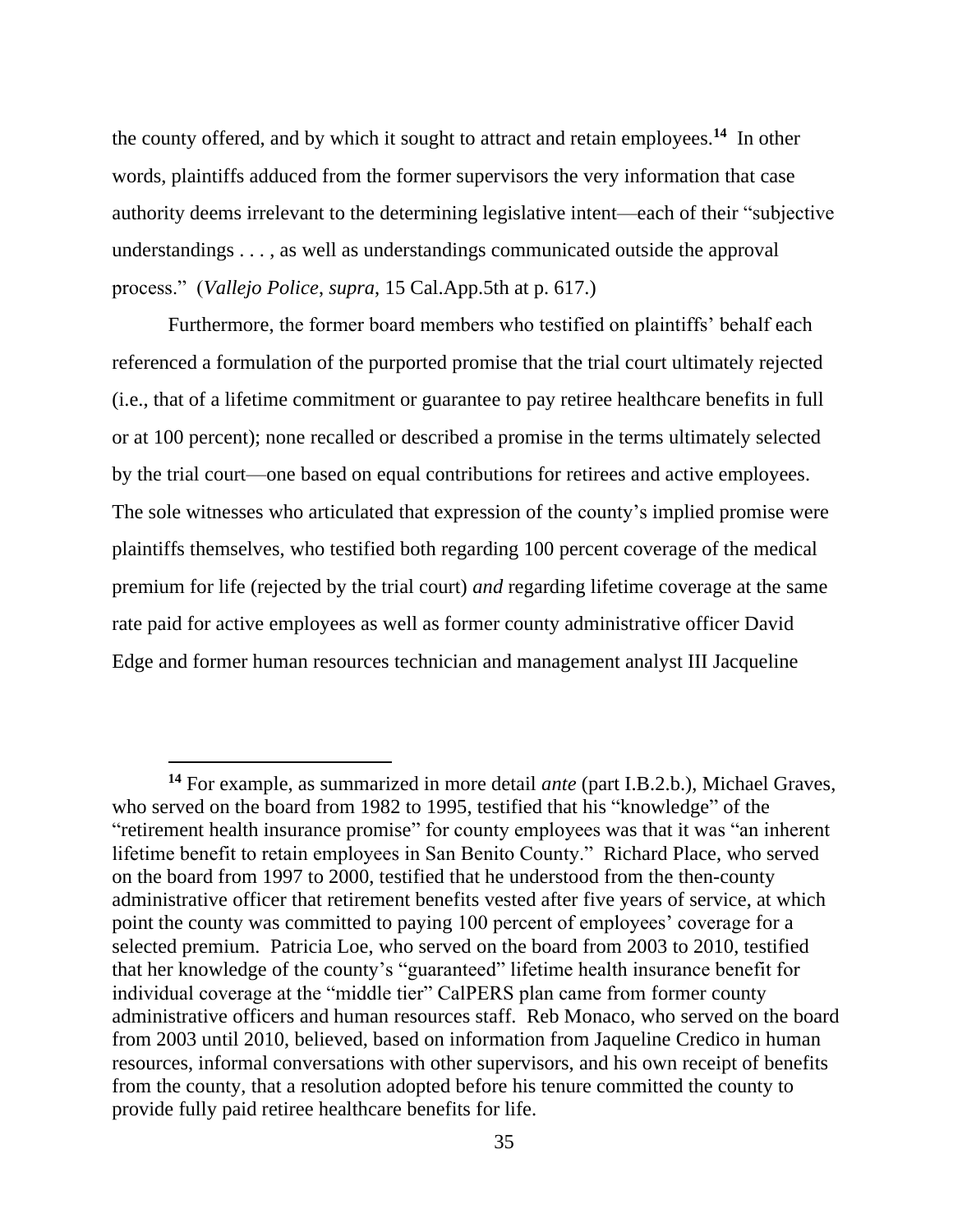Credico.**<sup>15</sup>** But as set forth *ante*, the testimony of former government staff or employees cannot substitute for admissible documentation or testimony of legislative intent based on the understanding expressed by the board as a whole in connection with the legislative approval process. (See, e.g., *Kaufman & Broad*, *supra*, 133 Cal.App.4th at p. 38 [listing "views of individual legislators, staffers, and other interested persons" as outside the scope of judicially noticeable evidence to prove legislative intent] (boldface & capitalization omitted).)

Plaintiffs maintain, however, that the trial court's inclusion of testimony pertaining to the facts and circumstances known to individual supervisors at the time they enacted resolutions "was proper because it was needed to clarify a legislative record that was paltry on intent." Plaintiffs rely on language in a decision by a panel of this court which sought to clarify the limits on discovery and admissibility of legislative intent evidence. (See *City of King City v. Community Bank of Central California* (2005) 131 Cal.App.4th 913, 942–948 (*King City*).)

The decision in *King City* addressed a city council's deposit of funds as collateral for a redevelopment loan and reviewed, in relevant part, the trial court's exclusion of what the reviewing court ultimately held to be "proper objective indicia of legislative intent, including the circumstances of the enactments in question and what actually took place at public meetings where those enactments, or matters related to them, were publicly discussed and adopted." (*King City*, *supra*, 131 Cal.App.4th at p. 919.) The

**<sup>15</sup>** Edge, who served as the county administrative officer from 1989 to 1998, understood that the county's benefits entitled retirees to the same healthcare benefit that active employees received and that the county could modify its policy prospectively but not retroactively. Edge did not recall any resolution or record that would reflect his understanding that retirees' medical contributions were equivalent to active employees. Jacqueline Credico worked for the county in several roles, including human resources, from 2002 to 2018. In her meetings with prospective retirees, Credico would explain that once the county's contributions for retirees equaled contributions for active employees (as occurred in 2012), that benefit would continue for life. She communicated the same information to the supervisors.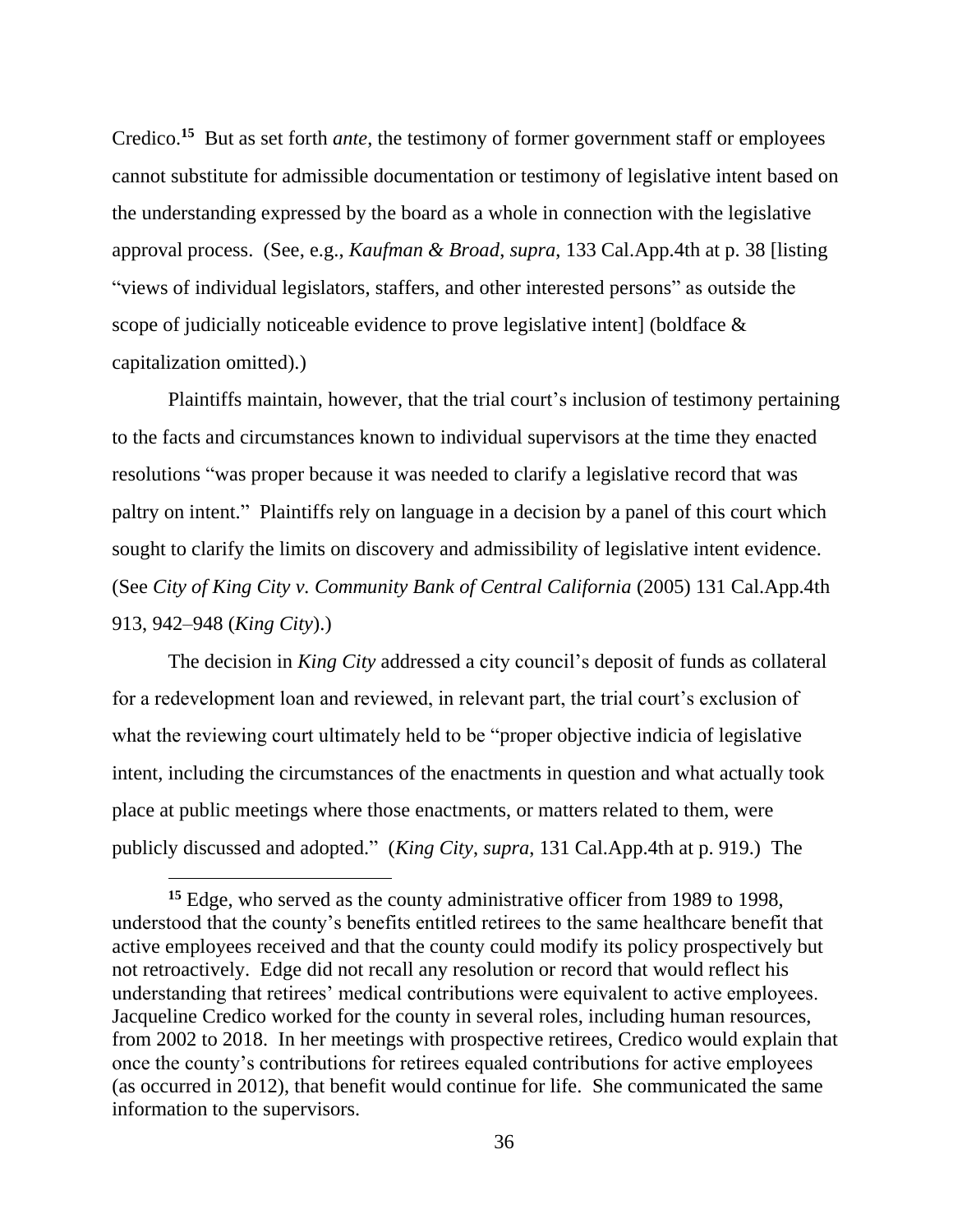court explained that while "[c]ourts will not permit testimony from current or former public officials concerning their intentions or understandings of legislative actions" (*id.* at p. 942), those limits "do *not* support a categorical rule against looking beyond the minutes of local agency action to ascertain the meaning and intent of a patently ambiguous enactment." (*Id.* at p. 944.) Plaintiffs thus contend that where meeting minutes and language contained in resolutions are silent on key points relating to their legal effect, *King City* confirms that a party may adduce evidence bearing on the ambiguous legislative intent, "including statements made or information otherwise conveyed to the Council about the reason and need for the measures, the circumstances giving rise to them, and their probable or desired effects." (*Id*. at p. 948.)

We agree that *King City* provides a useful elucidation of the boundaries of admissible evidence and testimony concerning the meaning of municipal legislation where the measure itself is unclear. But plaintiffs overlook critical points in *King City*'s analysis which undercut the trial court's broad admission of generic "knowledge" and "understanding" evidence in this case. The court in *King City* recognized that admissible extrinsic evidence must be circumscribed by its relationship to the public record and collective knowledge or intent of the governing body. As stated in *King City*, where the issue before the court is "the *collective intent of the legislature,* as objectively manifested in the adoption of particular measures, courts may and must consult extrinsic evidence including circumstances and information known to the Legislature at the time of the enactment, public records of their collective deliberations, and expressions of intent collectively adopted by them." (*King City*, *supra*, 131 Cal.App.4th at p. 944.) The court further explained "that California law may prevent individual legislators from saying what they privately believed a measure would do, even if a majority of them are prepared to so testify. But nothing in California law prevents discovery and evidence of what legislators *said* about a proposal before them *in the presence of the body,* even if their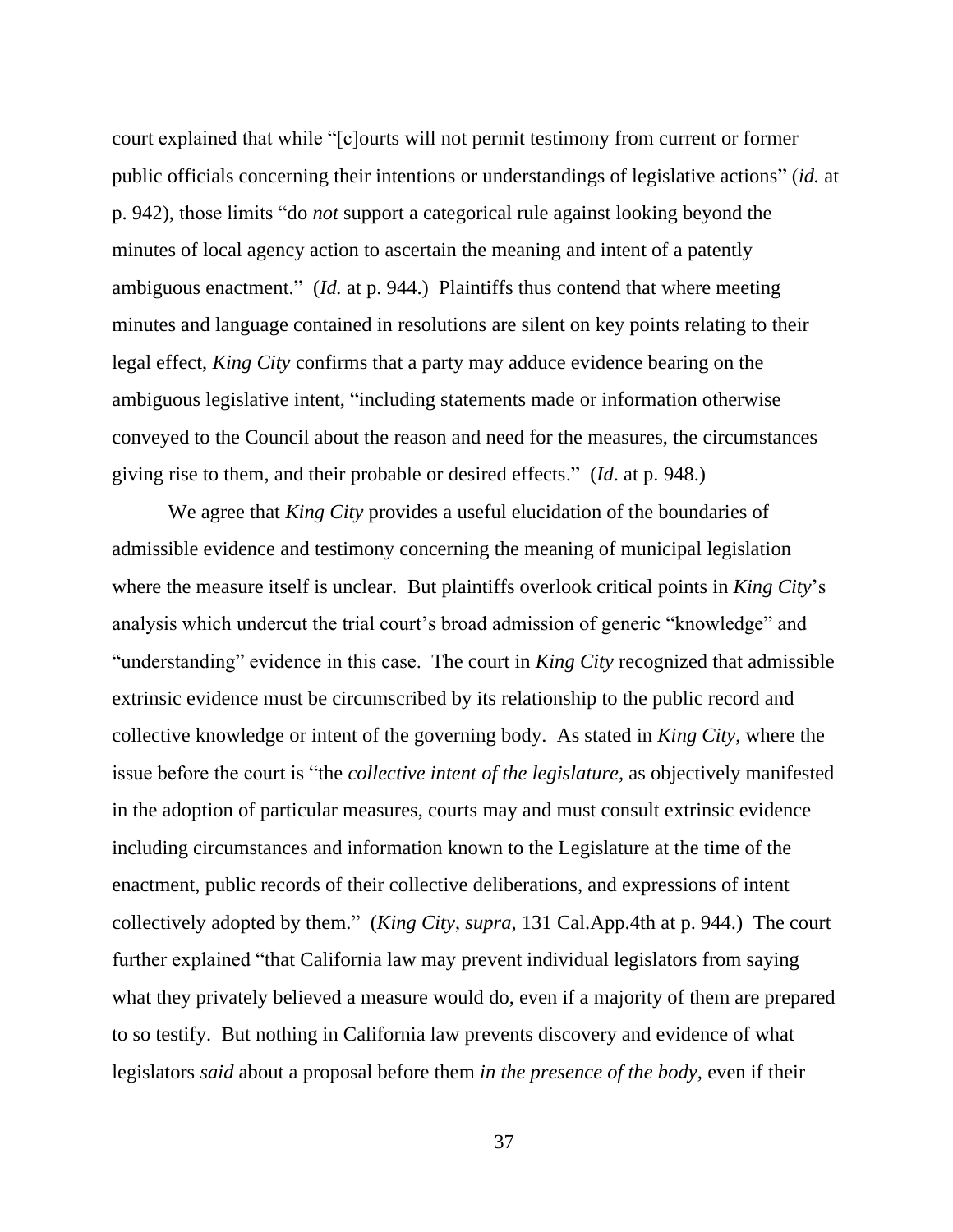statements can be conceived as reflecting a mental state or process, provided the evidence is offered to show *what the body was voting on when it adopted the measure*." (*Ibid.*)

Examples given by the court in *King City* demonstrate that the types of evidence to which it referred included authenticated reports of committees and officers, where the record shows the report was adopted by members or acted upon by them, and authenticated recordings of the relevant proceedings. (*King City*, *supra*, 131 Cal.App.4th at p. 947.) Upon careful review, these examples bear little resemblance to the testimony that predominated at trial here. Plaintiffs' evidence mainly consisted of former supervisors' recollections of their personal knowledge or understanding of the county's retirement benefits offering, none of which articulated the implied promise ultimately selected by the trial court and all of which were unmoored from any proceeding, resolution, or staff report to which such intent or knowledge could be imputed. Critically, none of this testimony involved supervisors' statements or staff presentations made in the presence of the board to show "*what the body was voting on when it adopted the measure*." (*Id*. at p. 944.)

In the absence of these factors, we conclude that plaintiffs' evidence from former supervisors did not relate to the legislative body's collective sense "as inferred from the public record of, and the circumstances surrounding, the adoption of the measure." (*King City*, *supra*, 131 Cal.App.4th at pp. 947–948.) This evidence therefore fell outside the bounds of admissible evidence set forth in *King City*. This conclusion accords with the California Supreme Court's application of *Retired Employees*'s principles in *Cal Fire*, where the court reiterated its holding that "the resolutions of a board of supervisors governing the terms and conditions of county employment could create implied contractual rights 'when the language or circumstances accompanying [enactment of the resolutions] clearly evince a legislative intent to create private rights of a contractual nature.' " (*Cal Fire*, *supra*, 6 Cal.5th at p. 979.)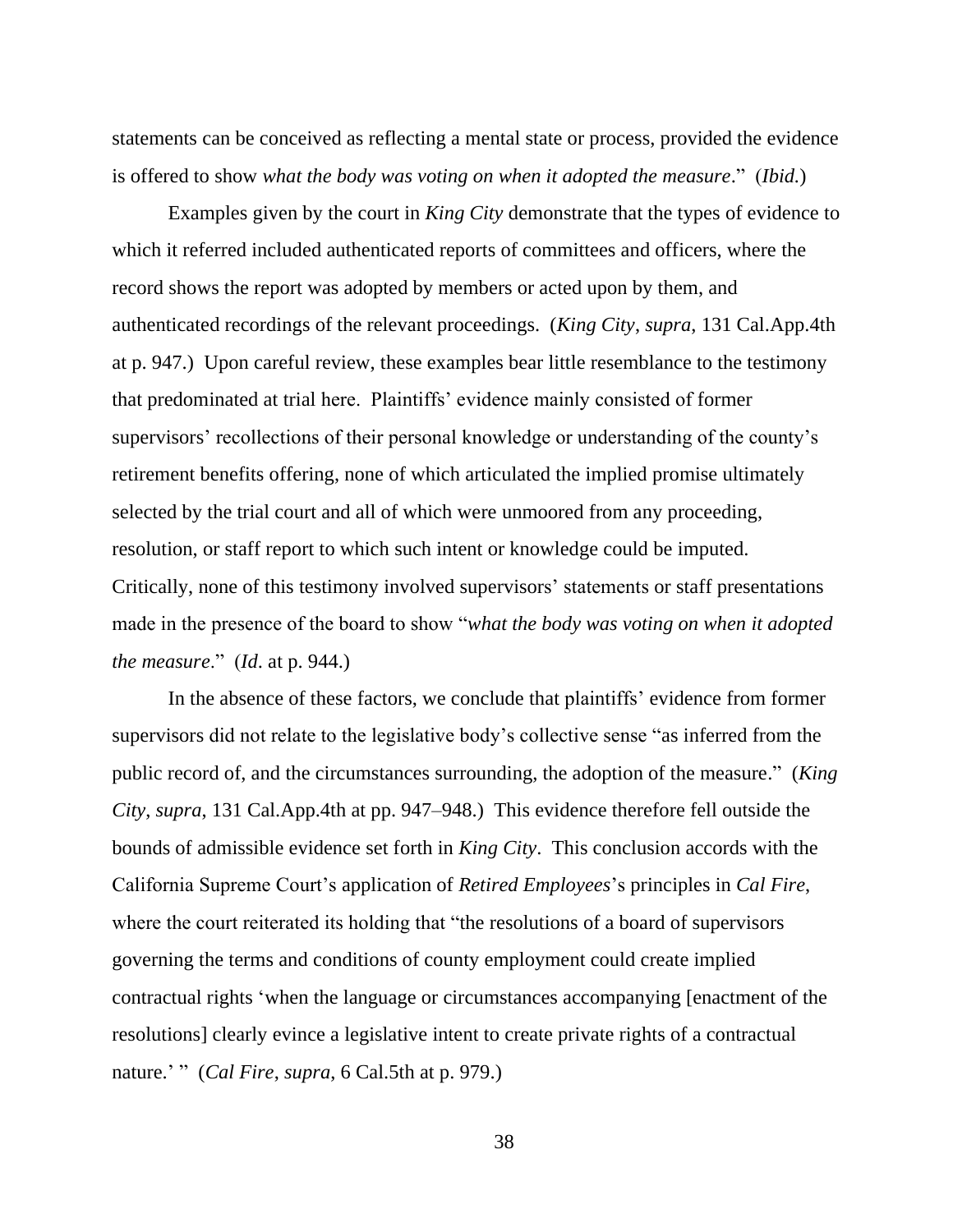We therefore decide that the trial court erred in considering legally inadmissible evidence to construe the board's intent. (*Coffey*, *supra*, 60 Cal.4th at p. 1213; see Evid. Code, § 350 ["No evidence is admissible except relevant evidence."].) As this evidence was not relevant to whether the board as a whole intended to promise that retired employees should receive guaranteed health insurance payments, in perpetuity, at an equal contribution rate as active employees, we will not consider it in determining whether plaintiffs met their burden of establishing the board's intent. (*Coffey*, at p. 1213*.*)

Our conclusion that the testimony of the former board members in this case largely exceeded the standards of admissibility requires us to consider whether the remaining evidence nevertheless supports the trial court's finding of an implied contractual vested right to equal contribution toward retiree healthcare premiums. The admissible evidence includes the relevant resolutions and related legislative record, including staff reports, meeting minutes, and that testimony which did relate to or describe circumstances informing specific board decisions and the county's course of conduct in providing the benefits in question,**<sup>16</sup>** all of which were entered into evidence at trial.

The parties have already agreed—and plaintiffs in fact concede—that Resolution 93-96, subsequent resolutions, and the accompanying legislative record do not provide

**<sup>16</sup>** We refer, for example, to the testimony by Jacqueline Credico and supervisor Anthony Botelho concerning a discussion recorded in the minutes of the November 6, 2012 board meeting regarding the county's equal contribution obligation under PEMHCA. Botelho requested that Resolution No. 2012-67 be "pulled for discussion" and taken off the consent agenda. He asked about the cost of raising retirees to the same contribution rate as active employees, and Credico responded that the "commitment had been made in 1993 in regards to health benefits for retirees" and that the county would have the opportunity to renegotiate its contributions "when contracts opened up with the bargaining units."

Credico testified that she explained at that time that the county had " 'an obligation to retirees to provide considerable health benefits." "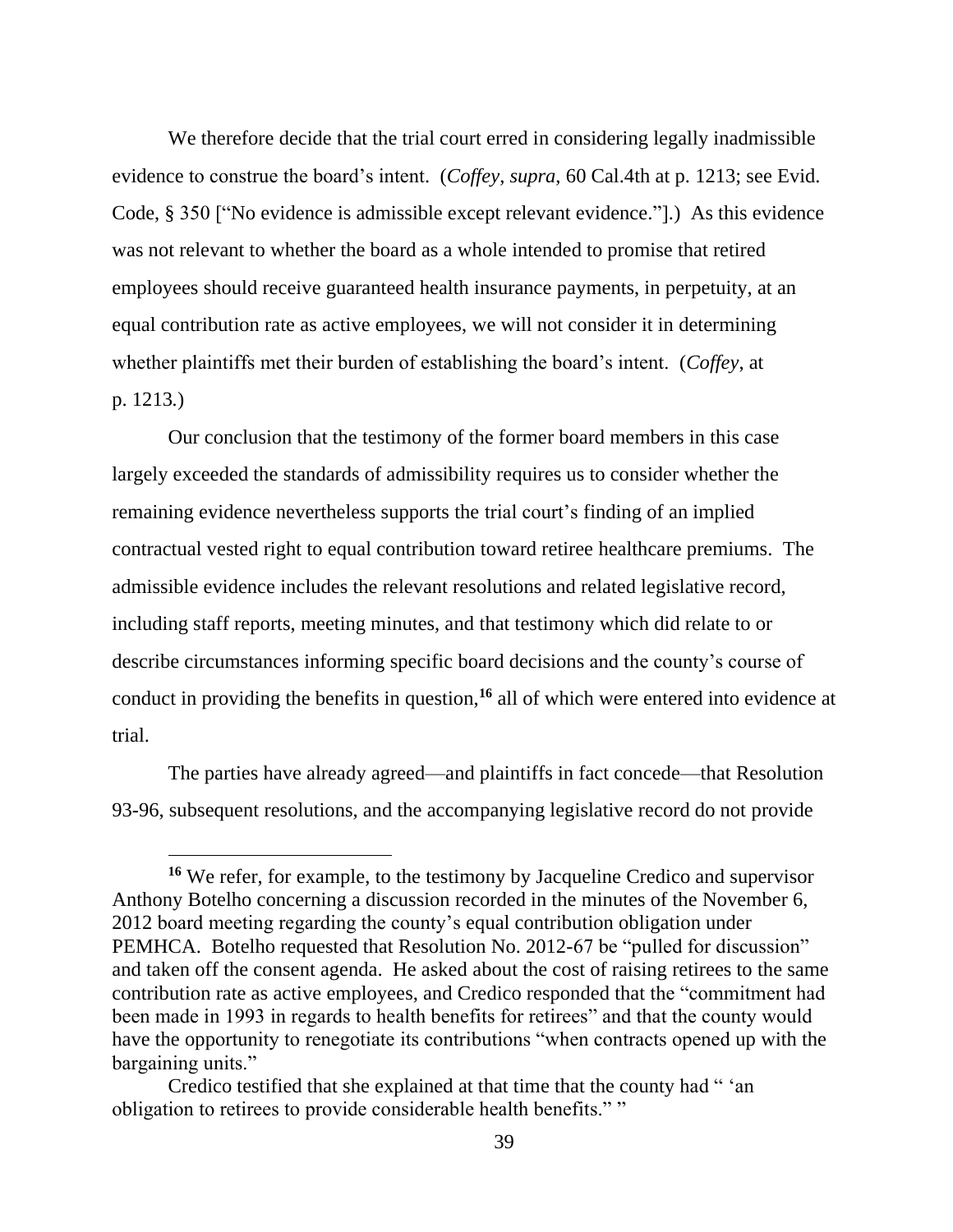the requisite support for a finding of an implied vested right in specified retiree healthcare benefits. Our independent examination of the resolutions and accompanying legislative record confirms that the parties are correct in their acknowledgment of this point. The statutory language contains no indication, express or implied, that the commitment articulated in Resolution 93-96 to increase the county's contribution for retirees' benefits "until such time as the amounts are equal" to active employees' benefits created a vested right to such equal contributions extending even beyond the county's election to be subject to PEMHCA. Subsequent resolutions fixed the county's commitment to pay employee and retirement healthcare premiums for that period. Resolution No. 2012-67, which reflected that the county's contribution for employees and retirees had reached parity consistent with the "equal contribution" rule under PEMHCA, expressly stated that the "employer's contribution for each employee" and "for each annuitant" set forth in the resolution were "for the calendar year 2013." It therefore cannot support an implied promise to make such payments in perpetuity.

In addition to the evidence of subjective intent we have already determined was legally irrelevant, the trial court cited the board's apparent acquiescence to or adoption of the information about retirement benefits being disseminated by David Edge and Jacqueline Credico. The trial court reasoned that the board "relied on this information" and "signaled its agreement by taking no steps over a 21 year period to otherwise instruct its managers or attempt a modification relating to the promised benefits."

We recognize that this evidence may be construed as presenting a pattern, practice, or course of conduct in which the board regularly reconfirmed (through the passage of resolutions) the county's intent to provide healthcare benefits to retirees in a manner consistent with the equal contribution provision of PEMHCA. However, as stated *ante*, a continued practice or course of conduct is not in and of itself evidence of legislative intent sufficient to create an implied vested benefit. (*Vallejo Police*, *supra*, 15 Cal.App.5th at p. 619 [rejecting argument that "the City's 'uninterrupted history' of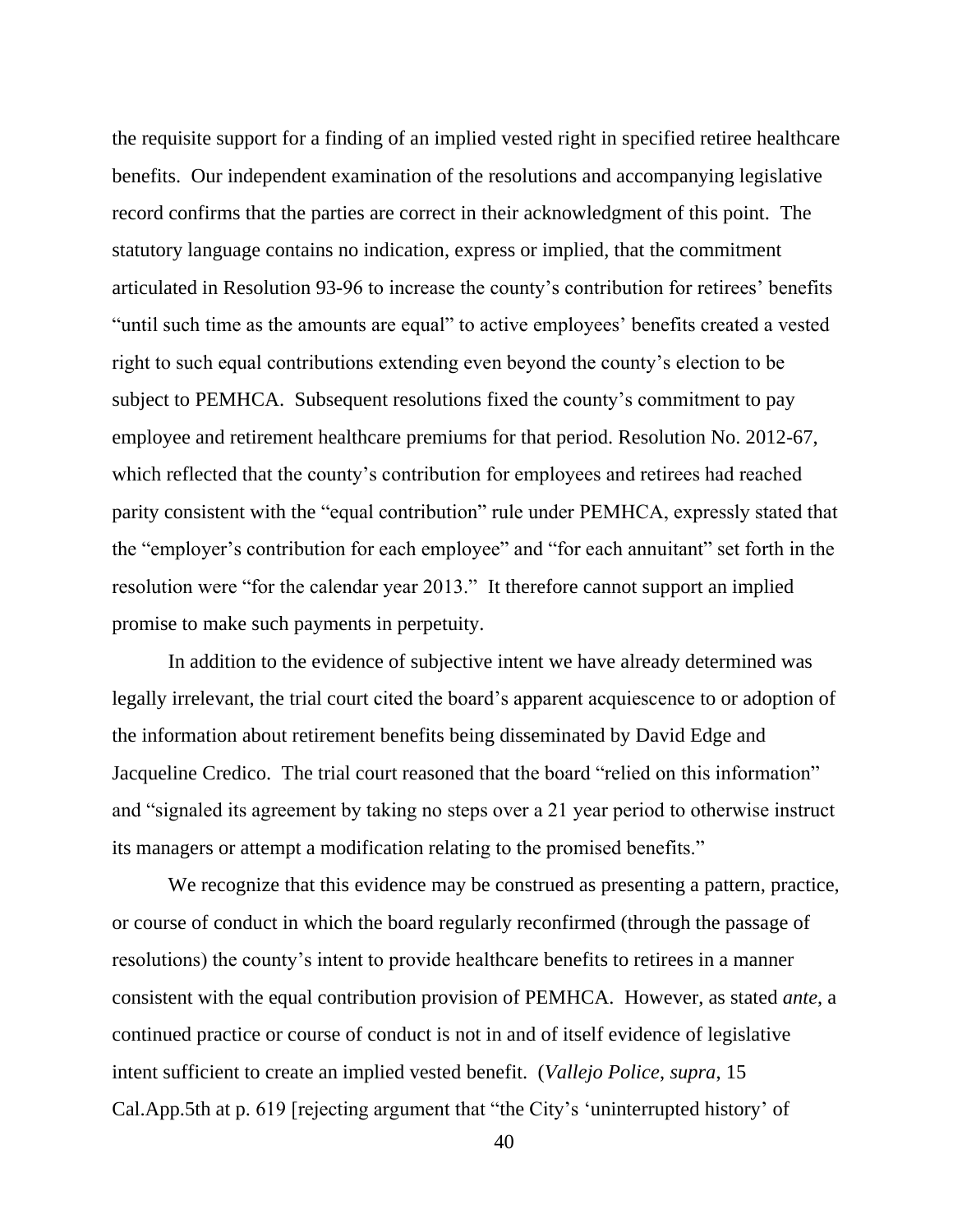paying the full cost of retiree medical premiums constitute[d] extrinsic evidence of the existence of a vested right to that level of benefit"]), citing *Retired Employees II*, *supra*, 742 F.3d at p. 1142; see also *Sappington*, *supra*, 119 Cal.App.4th at p. 954 [noting the fact that retirees " 'accepted' " the benefit of alternative health plans provided by the school district for 20 years]; *id*. at p. 955 ["does not mean they understood they were *contractually entitled* to such alternatives"].) This is especially true where the board's renewal of its commitment to paying retirees' healthcare benefits at an "equal contribution" rate as active employees was mandated by the statutory scheme under which the county had elected to provide healthcare benefits for its employees and retirees. (See § 22892, subd. (b)(1).)

What is more, drawing an inference of legislative intent to confer an implied contractual, vested right to a specified level of benefit from the board's conduct here would appear to invert the standard articulated in *Retired Employees*. The California Supreme Court directed that "[a] court charged with deciding whether private contractual rights should be implied from legislation . . . should 'proceed cautiously both in identifying a contract within the language of a . . . statute and in defining the contours of any contractual obligation.' " (*Retired Employees*, *supra*, 52 Cal.4th at p. 1188.) To that end, *Retired Employees* requires us to presume " 'that a statutory scheme is not intended to create private contractual or vested rights' " (*id*. at p. 1186) and to impose " 'the burden of overcoming that presumption' " on the party asserting the creation of an implied contractual right. (*Ibid.*) Instead, here, the trial court determined that because the board had "full knowledge as to what the retiree benefits were known to be" and "took no action to modify [those benefits] prior to 2014," it was the board's intent to contractually guarantee those benefits. The court reasoned that "[h]ad the county's intent been otherwise, it would be expected that definitive action would have been taken early on to correct the situation."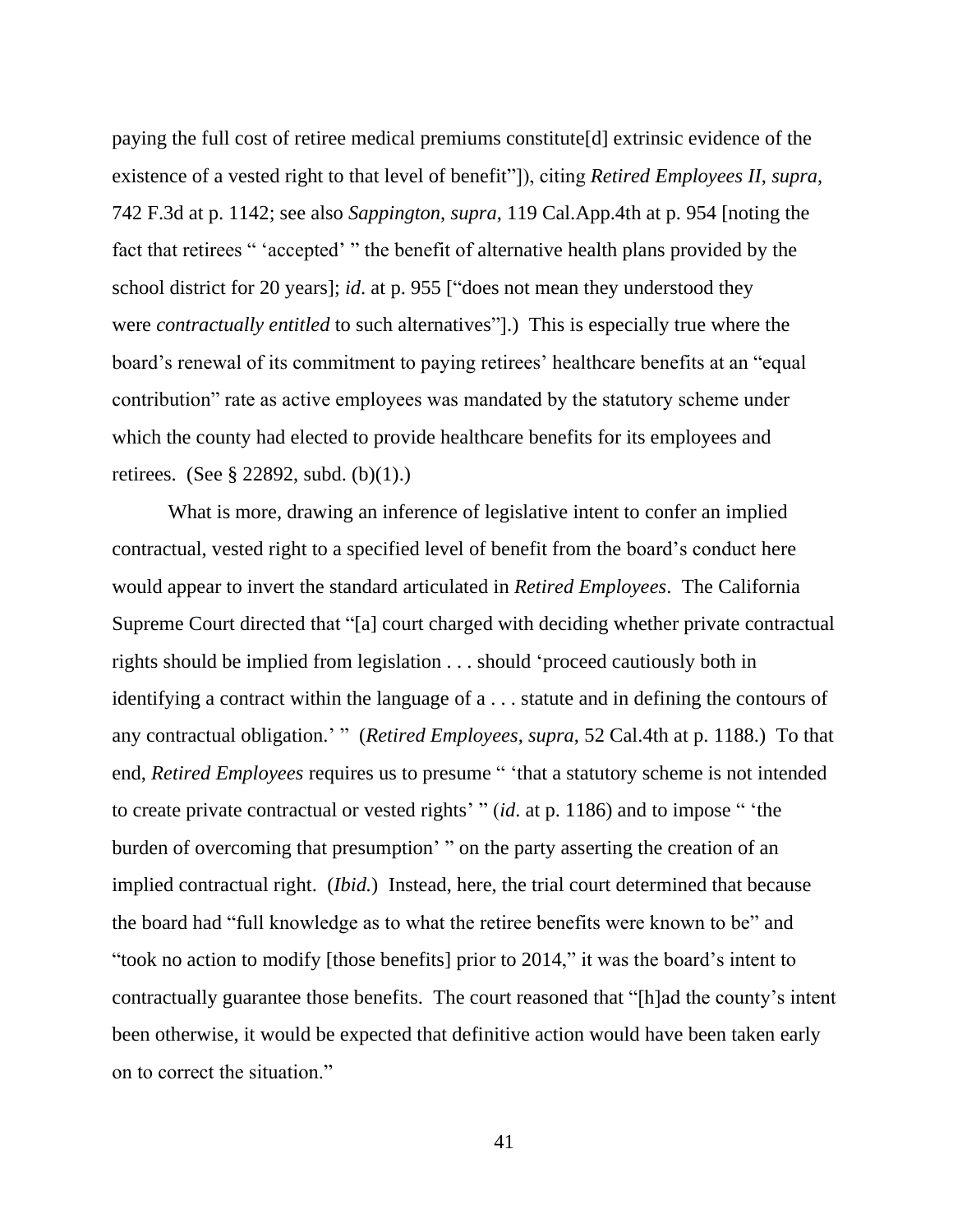We conclude that the trial court's use of inference under these circumstances was error because it effectively reversed the presumption established by *Retired Employees*. The derivation of "vested retirement rights guaranteed to [p] laintiffs" from the board's imputed failure to modify the county's benefits sooner contravenes the rule that such rights may be implied only "when the statutory language or circumstances accompanying its passage 'clearly " . . . evince a legislative intent to create private rights of a contractual nature enforceable against the [governmental body]." ' " (*Retired Employees*, *supra*, 52 Cal.4th at p. 1187.) Notably, because providing retiree healthcare benefits at an "equal contribution" rate as active employees was statutorily required for the county's participation in the CalPERS health benefits program (§ 22892, subd. (b)(1)), "modifying" the county's provision of retiree healthcare benefits to remove or alter the promise to provide an equal contribution was not as simple as amending the language of one of the annual resolutions but would have required the county to exit entirely out of PEMHCA, as it ultimately did in 2016. Under these circumstances, we decide plaintiffs have not satisfied their burden at trial to prove the board acted with the "requisite clear manifestation of intent" to create an implied, vested, contractual right to nonmodifiable retiree health benefits. (*Cal Fire*, *supra*, 6 Cal.5th at p. 981; *Retired Employees*, at p. 1187.)

#### 4. Summary

In *Retired Employees*, the California Supreme Court considered the question posed to it by the United States Court of Appeals for the Ninth Circuit and concluded that "under California law, a vested right to health benefits for retired county employees can be implied under certain circumstances from a county ordinance or resolution." (*Retired Employees*, *supra*, 52 Cal.4th at p. 1194.) The high court recognized that the circumstances in which an implied vested right to retiree health benefits might properly be construed were "limited" (*id.* at p. 1183) and held that "implied rights to vested benefits should not be inferred without a clear basis in the contract or convincing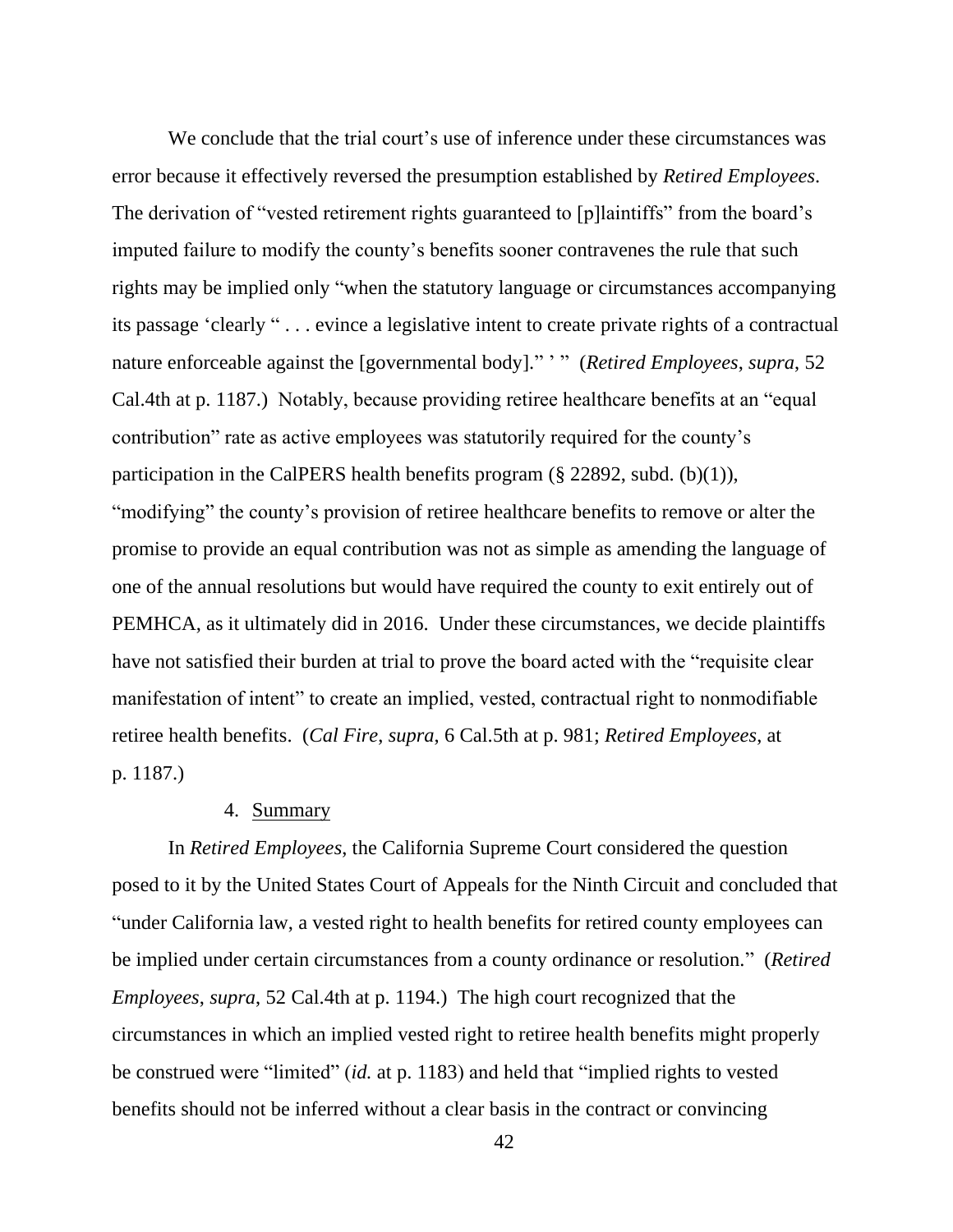extrinsic evidence." (*Id.* at p. 1191.) The court directed courts presented with an implied contractual rights claim to exercise "sensitivity" to the policy-making function of the governmental body (*id.* at p. 1185) by employing a presumption *against* the creation of private contractual or vested rights. (*Id.* at p. 1186.)

Although the court in *Retired Employees* did not expressly delineate the scope of "extrinsic evidence" (*Retired Employees*, *supra*, 52 Cal.4th at p. 1191) admissible to prove an implied vested right, the decision's examination of implied contractual rights and of the principle, policy making function of a county board suggests that to be relevant, such evidence must pertain to "the statutory language or circumstances accompanying its passage." (*Id*. at p. 1187.) This understanding is moreover consistent with well-established case authority more generally on the scope of admissible evidence to ascertain legislative intent. (See, e.g., *King City*, *supra*, 131 Cal.App.4th at p. 944; *Vallejo Police*, *supra*, 15 Cal.App.5th at pp. 619–620.) In addition, the California Supreme Court in its subsequent decision in *Cal Fire* emphasized the importance of written evidence of legislative intent (in the form of MOUs) to the *Retired Employees* analysis. (*Cal Fire*, *supra*, 6 Cal.5th at p. 980.)

While the trial court in this case recognized the standards set forth in *Retired Employees*, it failed to follow the high court's guidance that legislative acts are not presumed to create private contractual or vested rights in the absence of a clear and unequivocal manifestation of intent by the legislative body itself. (*Retired Employees*, *supra*, 52 Cal.4th at p. 1186.)

After finding that the board had "full knowledge as to what the retiree benefits were known to be" based on the testimony of former county managers and administrative personnel, the trial court inferred from the board's failure to alter its continued provision of healthcare benefits under the "equal contribution" rule imposed by PEMHCA that it intended to create an implied, vested right to benefits at the equal contribution rate. This determination effectively imputed to the board a legislative intent to create a vested right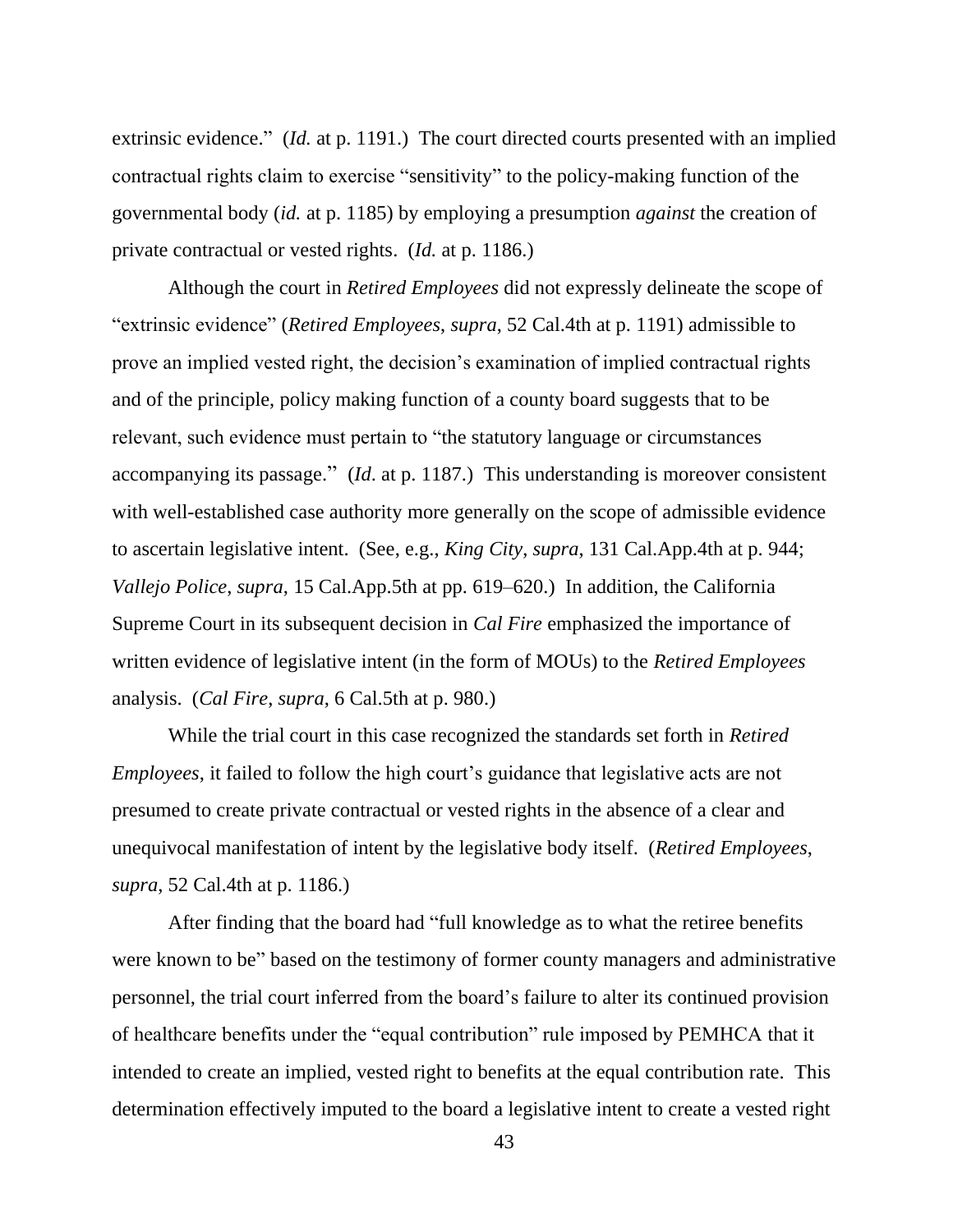to "equal contribution" retiree healthcare benefits despite (1) PEMHCA's statutory requirement that the county make an "equal contribution" toward retirees' and employees' healthcare premiums, which would have required the county to exit CalPERS to "modify" that feature of the benefit, and (2) the absence of any otherwise admissible evidence based on "the statutory language or circumstances accompanying its passage" such as would " 'clearly " . . . evince a legislative intent to create private rights of a contractual nature enforceable against the [governmental body]." ' " (*Retired Employees*, *supra*, 52 Cal.4th at p. 1187.)

We therefore conclude, based on our independent review of the record in this case and the application of binding precedent set forth in *Retired Employees* and *Cal Fire*, that plaintiffs here have not met their burden to demonstrate a clear manifestation of intent by the board to create an implied, vested, contractual right to retiree healthcare benefits for county retirees at an "equal contribution" rate as that paid for active employees. Consequently, the judgment must be reversed.**<sup>17</sup>**

In reaching this conclusion, we recognize the significance of the judgment, and the painful impact of its reversal, on those county retirees who have experienced increased health insurance premiums in retirement and reduced benefit contributions paid by the county. There is no dispute that Rose and Riopel understood, through the course of their employment and derived from communications with human resources or other county administrative staff, that the county would cover their medical premiums in retirement as during employment. While we are sympathetic to the unfairness of the result here, our Supreme Court has articulated a rigorous presumption against inferring implied, vested contractual rights, except where manifest in the language of the relevant government resolutions and related, admissible extrinsic evidence. The absence of any clear manifestation of intent by the board to create an implied, vested, contractual right to

**<sup>17</sup>** In light of this conclusion, we need not reach the subsidiary issues raised by the county of equitable estoppel and the defenses of statute of limitations and laches.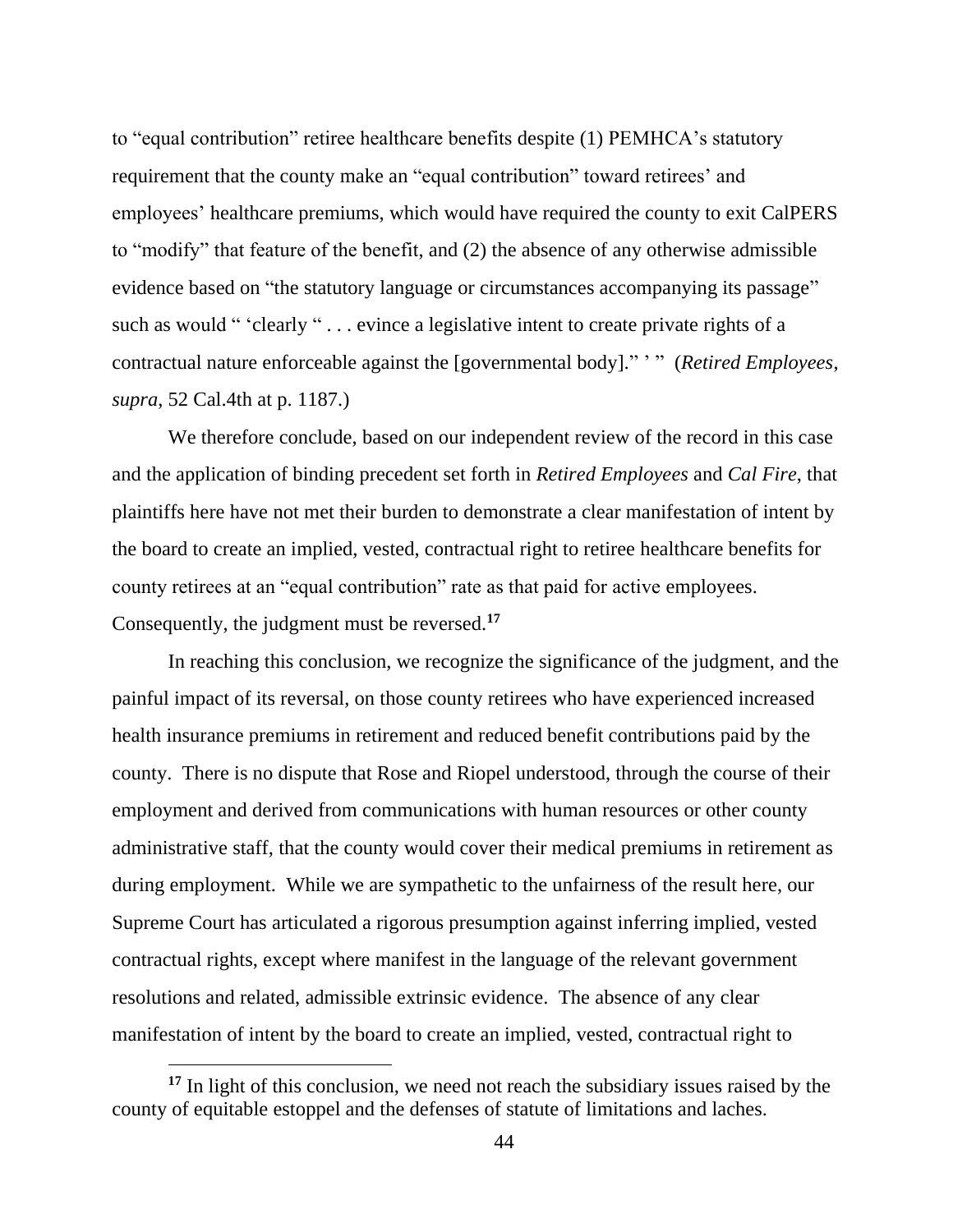retiree healthcare benefits for county retirees at an "equal contribution" rate as that paid for active employees is decisive under the governing standard.

#### *C. Remedy*

Having concluded that plaintiffs failed to overcome the presumption against the creation of an implied vested right to retiree health benefits for life at an equal contribution rate as active employees, and therefore that the trial court's judgment must be reversed, we address the appropriate remedy.

The county and amici suggest that plaintiffs' failure to rebut the presumption assigned by *Retired Employees* and satisfy their burden to establish an implied contractual obligation or vested right as claimed warrants a reversal of the judgment and remand to the trial court with instructions to enter judgment for the county on all claims. In support of this outcome, the county contends that the evidence in the legislative record on which the relevant resolutions were adopted disproves any intent of the board to be bound for longer than the duration of each resolution enacted while the county was subject to PEMHCA. Alternatively, in its reply brief the county states that this court could "reverse and remand for a trial limited to the legislative record." Plaintiffs do not comment on the county's proposed remedy.

A remand for further proceedings, such as a trial limited to the admissible evidence as described more fully in this opinion, would be appropriate if we were to discern any remaining disputed factual issues for resolution by the fact finder, or any further issues to be litigated. (See *Manderson-Saleh v. Regents of University of California* (2021) 60 Cal.App.5th 674, 706; accord *Continental Cas. Co. v. Phoenix Constr. Co.* (1956) 46 Cal.2d 423, 440 [reversing with directions where "there will be no factual issues to be determined after a reversal of the judgment, since the errors of the trial court were of law only"].)

By contrast, where our independent review of the record reveals only one proper judgment on undisputed facts, we may direct the trial court to enter that judgment. (Code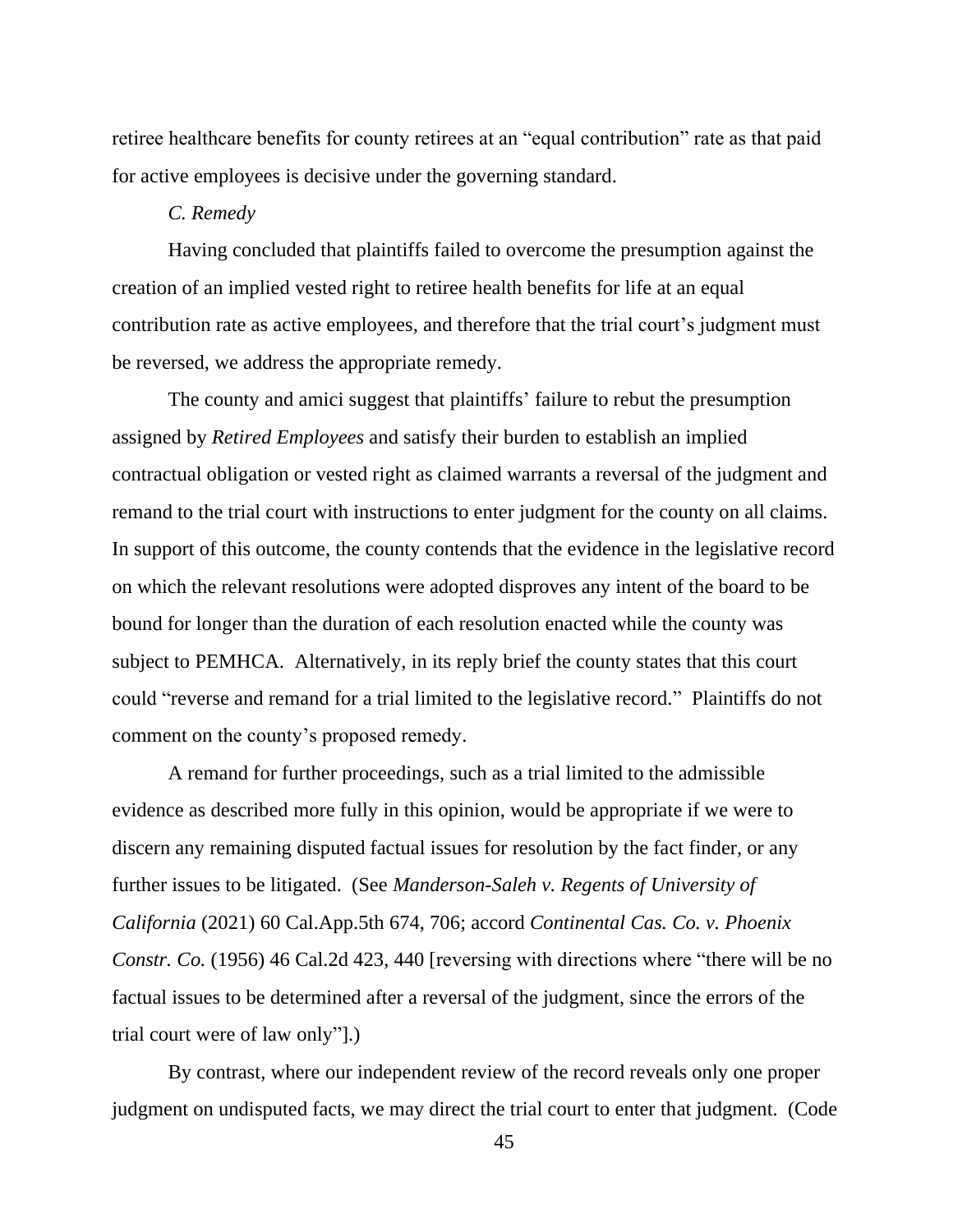Civ. Proc., § 43; see *Conley v. Matthes* (1997) 56 Cal.App.4th 1453, 1459, fn. 7; *Burtis v. Universal Pictures Co.* (1953) 40 Cal.2d 823, 835 [reversing judgment with directions to superior court to enter "proper judgment" in copyright infringement case where "the implied finding of copying . . . has no support in the record"].) Indeed, "[a]n appellate court may reverse a judgment with directions to enter a different judgment if it appears from the record that no new evidence of significance would be presented in a new trial and there is only one proper judgment." (*Singh v. Southland Stone, U.S.A., Inc.* (2010) 186 Cal.App.4th 338, 357 (*Singh*); cf. *Paterno v. State of California* (1999) 74 Cal.App.4th 68, 76 [declining to direct entry of a defense judgment despite the "paucity of relevant evidence in the record and the likelihood [the plaintiff] will not prevail" since "it is possible there are facts which would support a judgment" in the plaintiff's favor and so it "would not be appropriate to end the lawsuit at this time"].)

In *Singh*, the appellate court observed that where the issue at trial had been fully litigated, and there was no substantial evidence to support the verdict and "no indication that any different evidence would be presented in a new trial," the defendants were entitled to judgment in their favor as to that cause of action. (*Singh*, *supra*, 186 Cal.App.4th at p. 357.) The appellate court reached a similar conclusion in *Mid-Century Ins. Co. v. Gardner* (1992) 9 Cal.App.4th 1205 (*Mid-Century*). In considering resolution of the appeal, the court decided that where "[t]he plaintiff was not suffering under any improper court-imposed limitations on its ability to introduce evidence, nor was its litigation theory erroneously based," the court could "consequently assume it marshalled the best case it could at trial." (*Id.* at p. 1220.) The appellate court decided under those circumstances that it was proper "to direct that judgment be entered in favor of the defendants to avoid any additional expense." (*Ibid.*)

So, too, here, after a trial in which the issues were fully litigated and no relevant evidence excluded, neither the record nor the parties provide any indication that different evidence would be presented in a new trial. Plaintiffs were "not suffering under any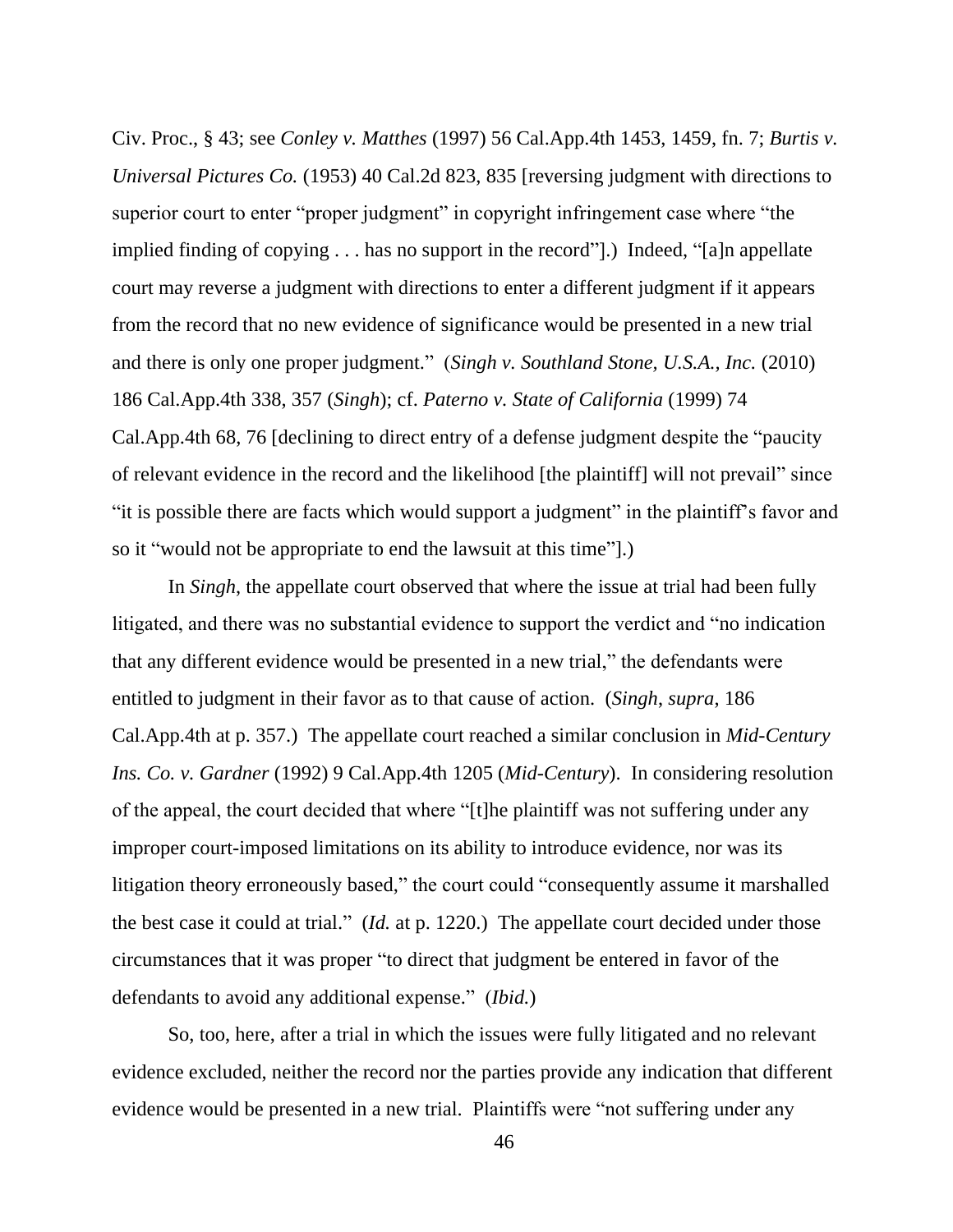improper court-imposed limitations on [their] ability to introduce evidence" and apparently "marshalled the best case [they] could at trial." (*Mid-Century*, *supra*, 9 Cal.App.4th at p. 1220.) Plaintiffs expressly recognize that the legislative record in this case does not provide substantive guidance as to the board's intent to create a vested right to paid retiree healthcare benefits. Because any implied vested right must be derived from "the statutory language or circumstances accompanying its passage" (*Retired Employees*, *supra*, 52 Cal.4th at p. 1187), a remand under these circumstances would require the trial court to render its decision based primarily upon a record that plaintiffs have conceded does not prove their claim. Even if we account for the limited body of evidence extrinsic to the legislative record but which, as described *ante* in this opinion, meets the standards of admissibility (such as testimony firmly grounded in the legislative record or that reflects information conveyed to the board as a whole during the deliberative process), we are constrained to conclude that the evidence is inadequate as a matter of law to carry plaintiffs' " 'heavy burden' to demonstrate [the requisite] intent." (*Id.* at p. 1190.) For these reasons, we will reverse the judgment with directions to the trial court to enter judgment for the county on all claims.

It necessarily follows that upon reversal of the judgment in their favor, plaintiffs are no longer entitled to any award of attorney fees. (*Shirvanyan v. Los Angeles Community College District* (2020) 59 Cal.App.5th 82, 107.) The county's decision not to separately appeal the postjudgment attorney fees award does not alter this outcome. The trial court awarded attorney fees pursuant to Code of Civil Procedure section 1021.5. That section authorizes attorney fee awards "to a successful party against one or more opposing parties in any action which has resulted in the enforcement of an important right affecting the public interest." (*Merced County Taxpayers' Assn. v. Cardella* (1990) 218 Cal.App.3d 396, 402.) The costs to which a prevailing party are entitled include attorney fees authorized by statute. (*Ibid.*; see Code Civ. Proc., §§ 1032, 1033.5, subd.  $(a)(10)(B)$ .) Because "[a]n order awarding costs falls with a reversal of the judgment on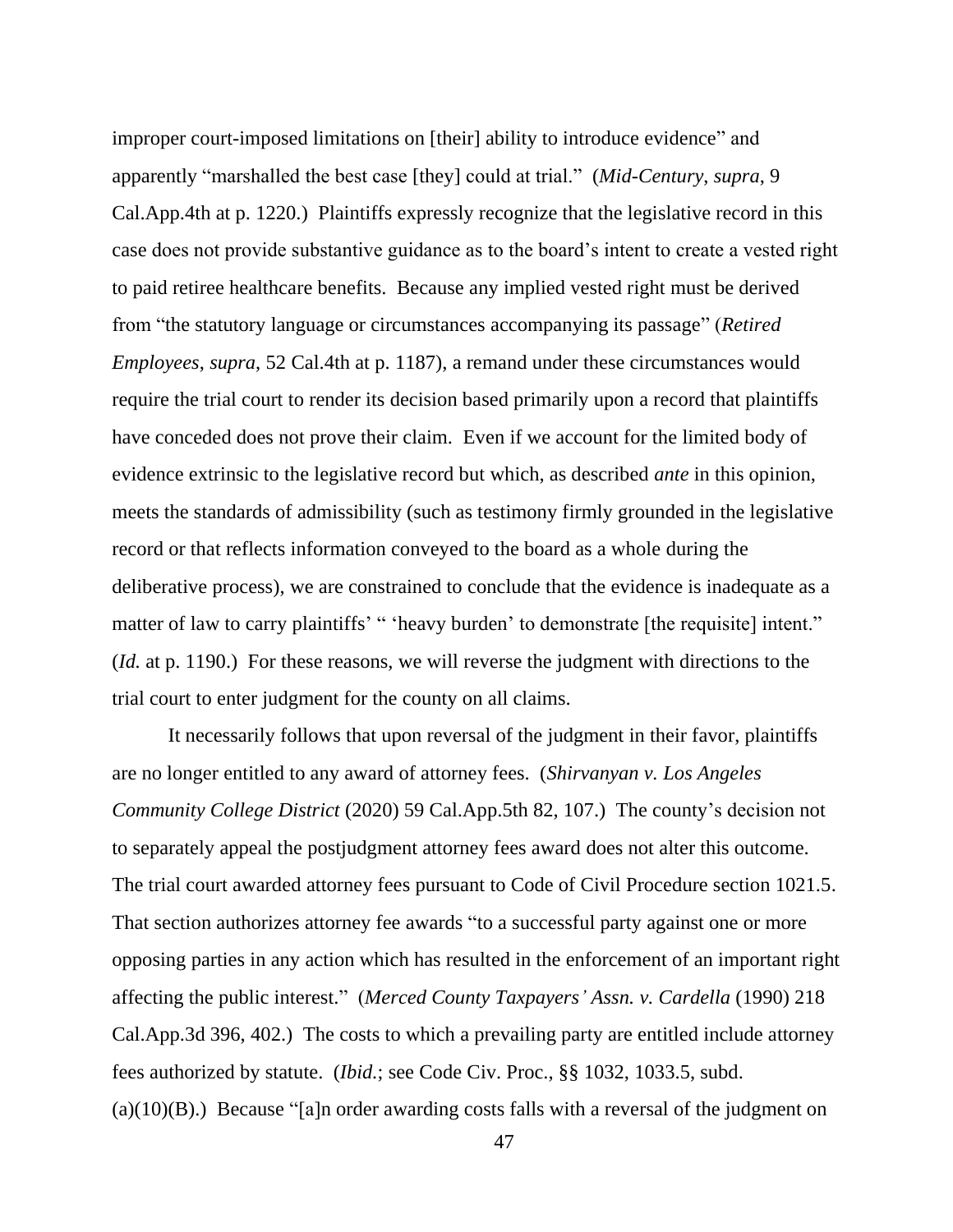which it is based" (*Cardella*, at p. 402), the order granting attorney fees here must be reversed.

#### **III. DISPOSITION**

The judgment is reversed. The matter is remanded to the trial court with directions to enter a new judgment in favor of the county. The new judgment shall (1) declare that plaintiffs (referred to as petitioners in the amended judgment filed on December 3, 2020) do not have a vested right to receive the same health insurance premium contributions as the county provides its active, unrepresented employees, (2) deny the requested preemptory writ of mandate, and (3) order that plaintiffs recover nothing on their claims.

The order awarding plaintiffs' attorney fees is reversed.

In the interests of justice, the parties shall bear their own costs on appeal.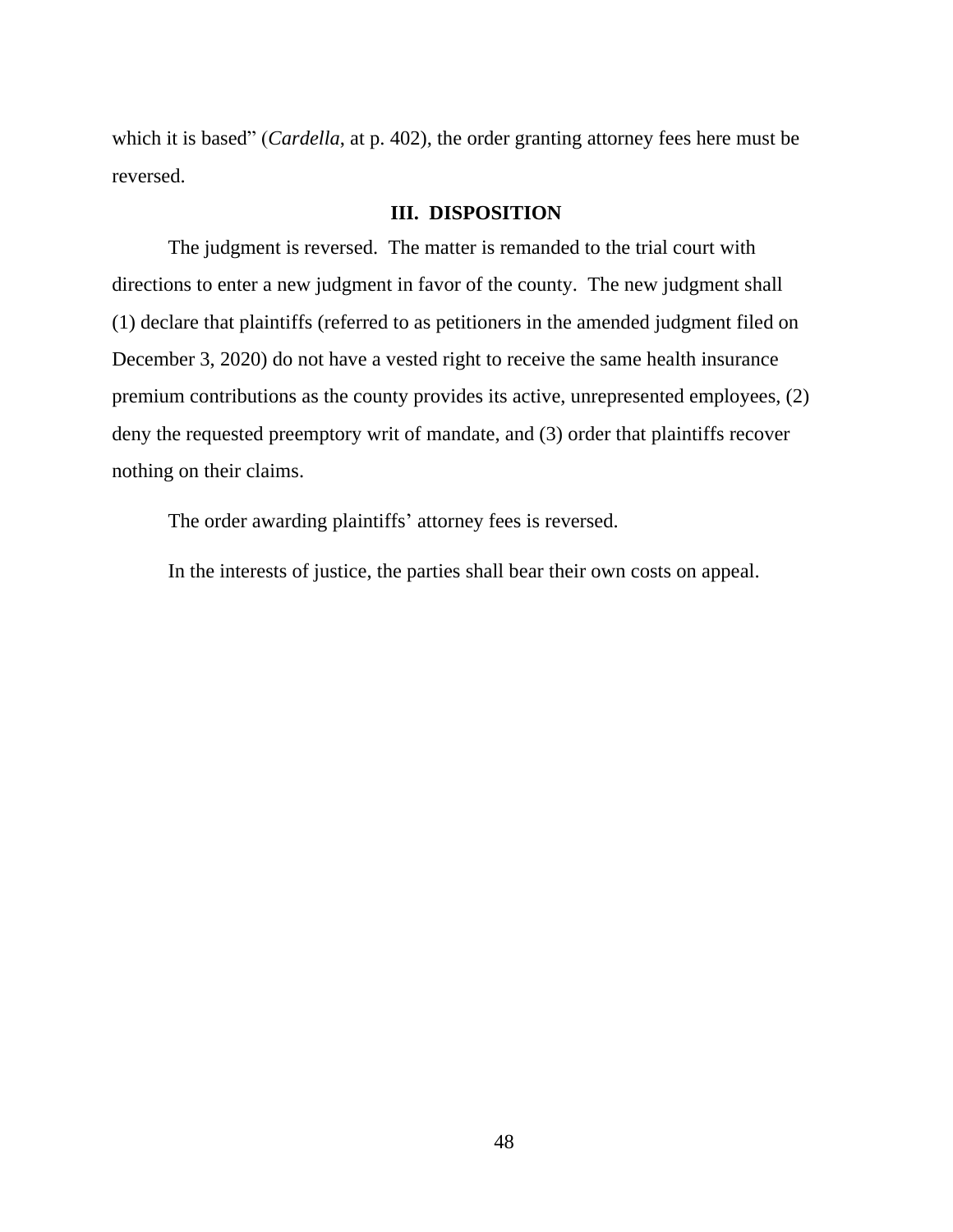Danner, J.

\_\_\_\_\_\_\_\_\_\_\_\_\_\_\_\_\_\_\_\_\_\_\_\_\_\_\_\_\_\_\_\_\_\_\_\_\_\_

WE CONCUR:

Greenwood, P.J.

\_\_\_\_\_\_\_\_\_\_\_\_\_\_\_\_\_\_\_\_\_\_\_\_\_\_\_\_\_\_\_\_\_\_\_\_

\_\_\_\_\_\_\_\_\_\_\_\_\_\_\_\_\_\_\_\_\_\_\_\_\_\_\_\_\_\_\_\_\_\_\_\_

Lie, J.

**H048681** *Rose, et al. v. County of San Benito*